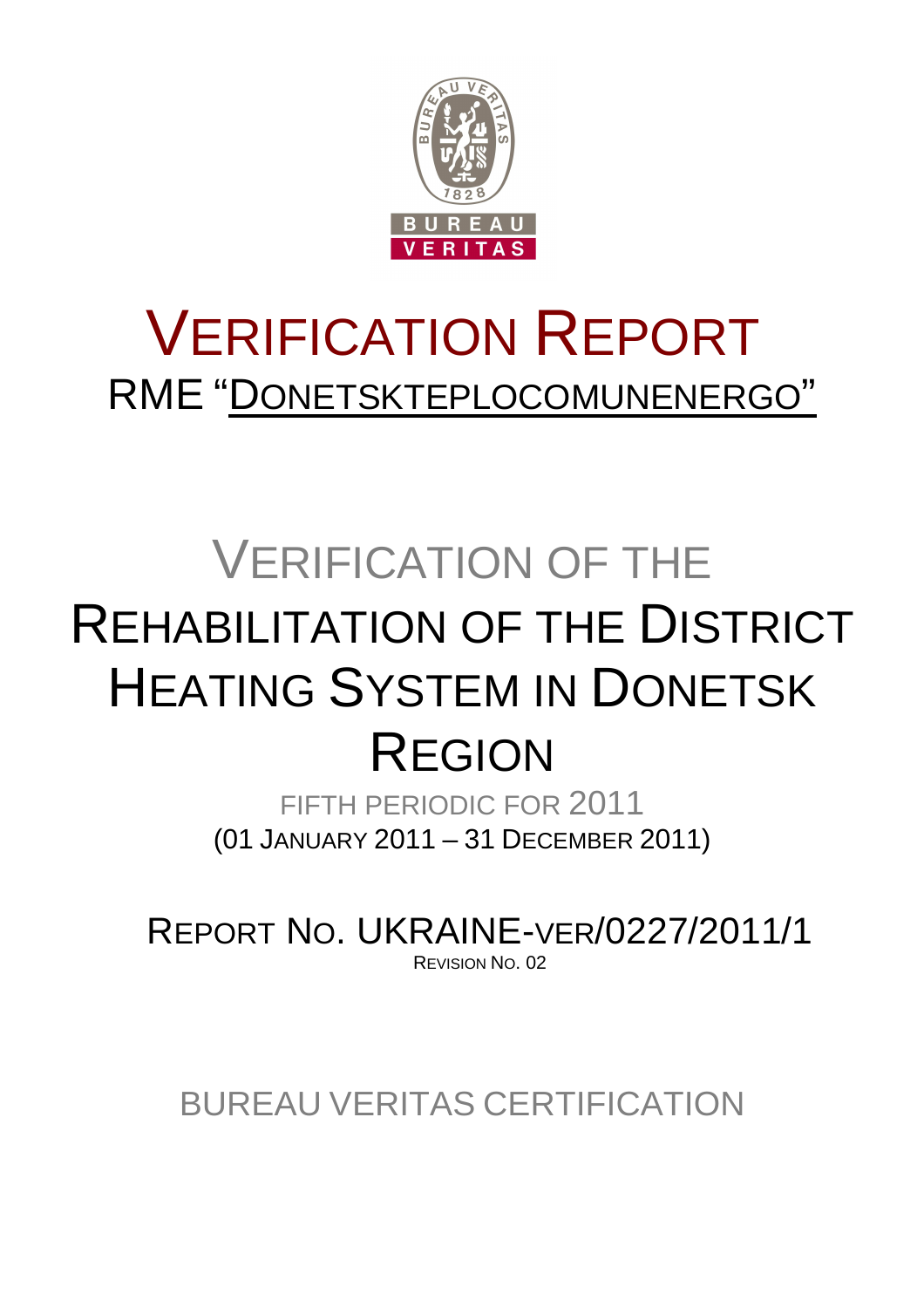$\overline{1}$ 



#### VERIFICATION REPORT

Date of first issue:

| 27/03/2012                                                                                                                                                                                                                                                                                                                                                                                                                                                                                                                                                                                                                                                                              | <b>Bureau Veritas Certification</b><br><b>Holding SAS</b> |                                             |  |  |  |  |
|-----------------------------------------------------------------------------------------------------------------------------------------------------------------------------------------------------------------------------------------------------------------------------------------------------------------------------------------------------------------------------------------------------------------------------------------------------------------------------------------------------------------------------------------------------------------------------------------------------------------------------------------------------------------------------------------|-----------------------------------------------------------|---------------------------------------------|--|--|--|--|
| Client:<br>RME "Donetskteplocomunenergo"                                                                                                                                                                                                                                                                                                                                                                                                                                                                                                                                                                                                                                                | Client ref.:<br>Mr. Vasyl Vorotyntsev                     |                                             |  |  |  |  |
| Summary:<br>Bureau Veritas Certification has made the 5th periodic verification of the project "Rehabilitation of the District<br>Heating System in Donetsk Region" project of RME "Donetskteplocomunenergo" located in Donetsk, Ukraine,<br>and applying the JI Specific Approach, on the basis of UNFCCC criteria for the JI, as well as criteria given to<br>provide for consistent project operations, monitoring and reporting. UNFCCC criteria refer to Article 6 of the<br>Kyoto Protocol, the JI rules and modalities and the subsequent decisions by the JI Supervisory Committee, as<br>well as the host country criteria.                                                    |                                                           |                                             |  |  |  |  |
| The verification scope is defined as a periodic independent review and ex post determination by the Accredited<br>Entity of the monitored reductions in GHG emissions during defined verification period, and consisted of the<br>following three phases: i) desk review of the monitoring report against project design and the baseline and<br>monitoring plan; ii) follow-up interviews with project stakeholders; iii) resolution of outstanding issues and the<br>issuance of the final verification report and opinion. The overall verification, from Contract Review to<br>Verification Report & Opinion, was conducted using Bureau Veritas Certification internal procedures. |                                                           |                                             |  |  |  |  |
| The first output of the verification process is a list of Clarification, Corrective Actions Requests, Forward<br>Actions Requests (CL, CAR and FAR), presented in Appendix A.                                                                                                                                                                                                                                                                                                                                                                                                                                                                                                           |                                                           |                                             |  |  |  |  |
| In summary, Bureau Veritas Certification confirms that the project is implemented as per determined changes.<br>Installed equipment being essential for generating emission reduction runs reliably and is calibrated<br>appropriately. The monitoring system is in place and the project is generating GHG emission reductions. The<br>GHG emission reduction is calculated without material misstatements, and the ERUs issued totalize<br>464426 tonnes of CO2 equivalent for the monitoring period from 01/01/2011 to 31/12/2011.                                                                                                                                                   |                                                           |                                             |  |  |  |  |
| Our opinion relates to the project's GHG emissions and resulting GHG emission reductions reported and<br>related to the approved project baseline and monitoring, and its associated documents.                                                                                                                                                                                                                                                                                                                                                                                                                                                                                         |                                                           |                                             |  |  |  |  |
| Report No.:<br>Subject Group:<br>UKRAINE-ver/0227/2011/1<br>JI                                                                                                                                                                                                                                                                                                                                                                                                                                                                                                                                                                                                                          |                                                           |                                             |  |  |  |  |
| Project title:<br>"Rehabilitation of the District Heating System in<br>Donetsk Region"                                                                                                                                                                                                                                                                                                                                                                                                                                                                                                                                                                                                  |                                                           |                                             |  |  |  |  |
| Work carried out by:                                                                                                                                                                                                                                                                                                                                                                                                                                                                                                                                                                                                                                                                    |                                                           |                                             |  |  |  |  |
| Team Leader, Lead Verifier:<br>Oleg Skoblyk<br>Team Member, Verifier:<br><b>Vitaliy Minyaylo</b><br>Team Member, Verifier:                                                                                                                                                                                                                                                                                                                                                                                                                                                                                                                                                              | Rostislav Topchiy                                         |                                             |  |  |  |  |
| Work reviewed by:                                                                                                                                                                                                                                                                                                                                                                                                                                                                                                                                                                                                                                                                       |                                                           |                                             |  |  |  |  |
| Ivan Sokolov - Internal Technical Reviewer                                                                                                                                                                                                                                                                                                                                                                                                                                                                                                                                                                                                                                              |                                                           | No distribution without permission from the |  |  |  |  |
| Work approved by:                                                                                                                                                                                                                                                                                                                                                                                                                                                                                                                                                                                                                                                                       | ficclient or responsible organizational unit              |                                             |  |  |  |  |
| Ivan Sokolov - Operational Manger                                                                                                                                                                                                                                                                                                                                                                                                                                                                                                                                                                                                                                                       | Limited distribution                                      |                                             |  |  |  |  |
| Vyaceslav Yeriomin - Technical Expert                                                                                                                                                                                                                                                                                                                                                                                                                                                                                                                                                                                                                                                   |                                                           |                                             |  |  |  |  |
| Date of this revision:<br>Number of pages<br>Rev. No.:<br>05/04/2012<br>02<br>37                                                                                                                                                                                                                                                                                                                                                                                                                                                                                                                                                                                                        | Unrestricted distribution                                 |                                             |  |  |  |  |

Organizational unit: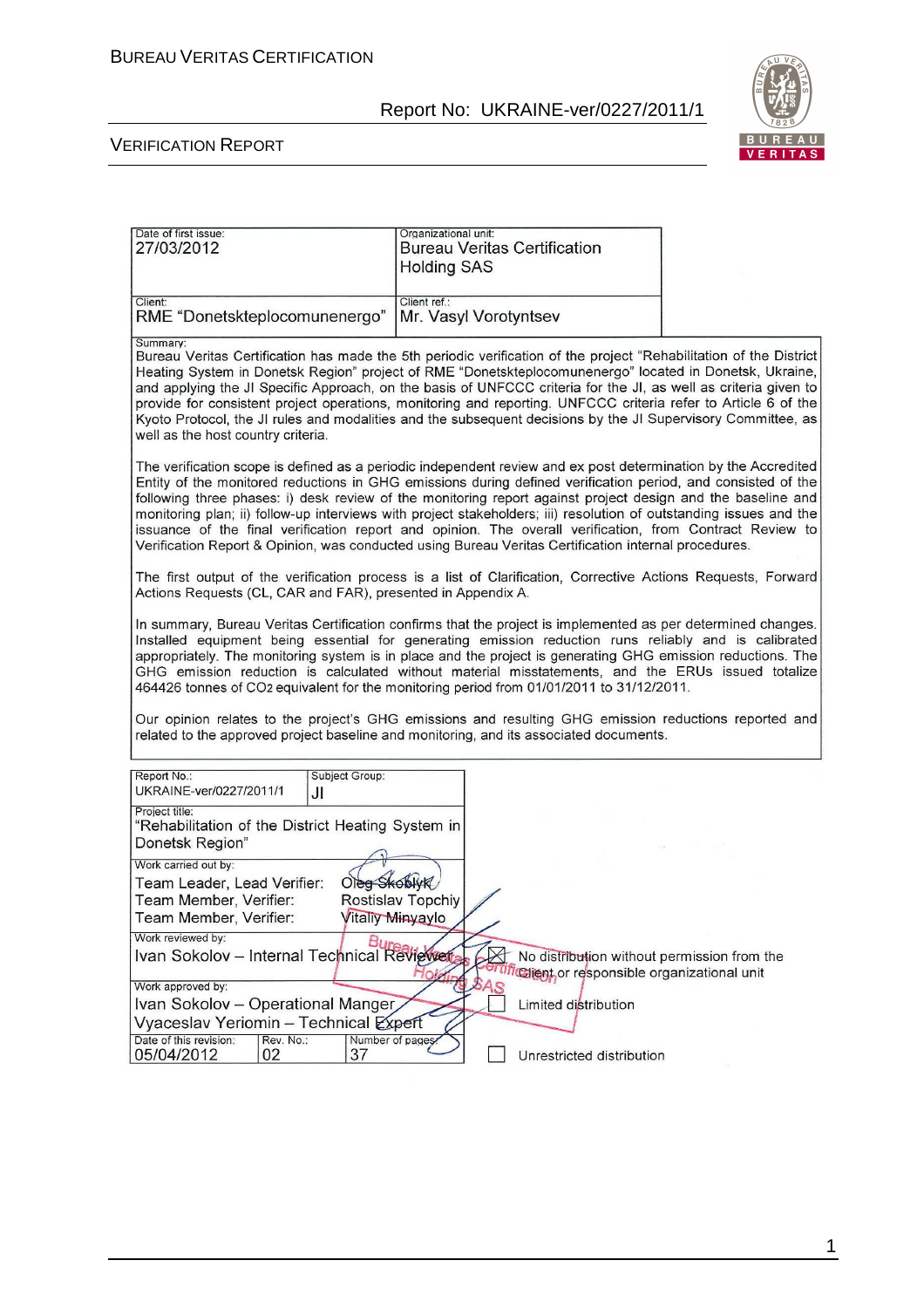

VERIFICATION REPORT

# **Table of Contents Page 2014** 1 INTRODUCTION ................................................................................................... 3 1.1 Objective 3 1.2 Scope 3 1.3 Verification Team 3 2 METHODOLOGY ........................................................................................4 2.1 Review of Documents 4 2.2 Follow-up Interviews 5 2.3 Resolution of Clarification, Corrective and Forward Action Requests 5 3 VERIFICATION CONCLUSIONS ............................................................6 3.1 Remaining issues and FARs from previous verifications 6 3.2 Project approval by Parties involved (90-91) 6 3.3 Project implementation (92-93) 6 3.4 Compliance of the monitoring plan with the monitoring methodology (94-98) 10 3.5 Revision of monitoring plan (99-100) 11 3.6 Data management (101) 12 3.7 Verification regarding programmes of activities (102-110) Not applicable 14 4 VERIFICATION OPINION .......................................................................14 5 REFERENCES ..........................................................................................16 APPENDIX A: VERIFICATION PROTOCOL.............................................................29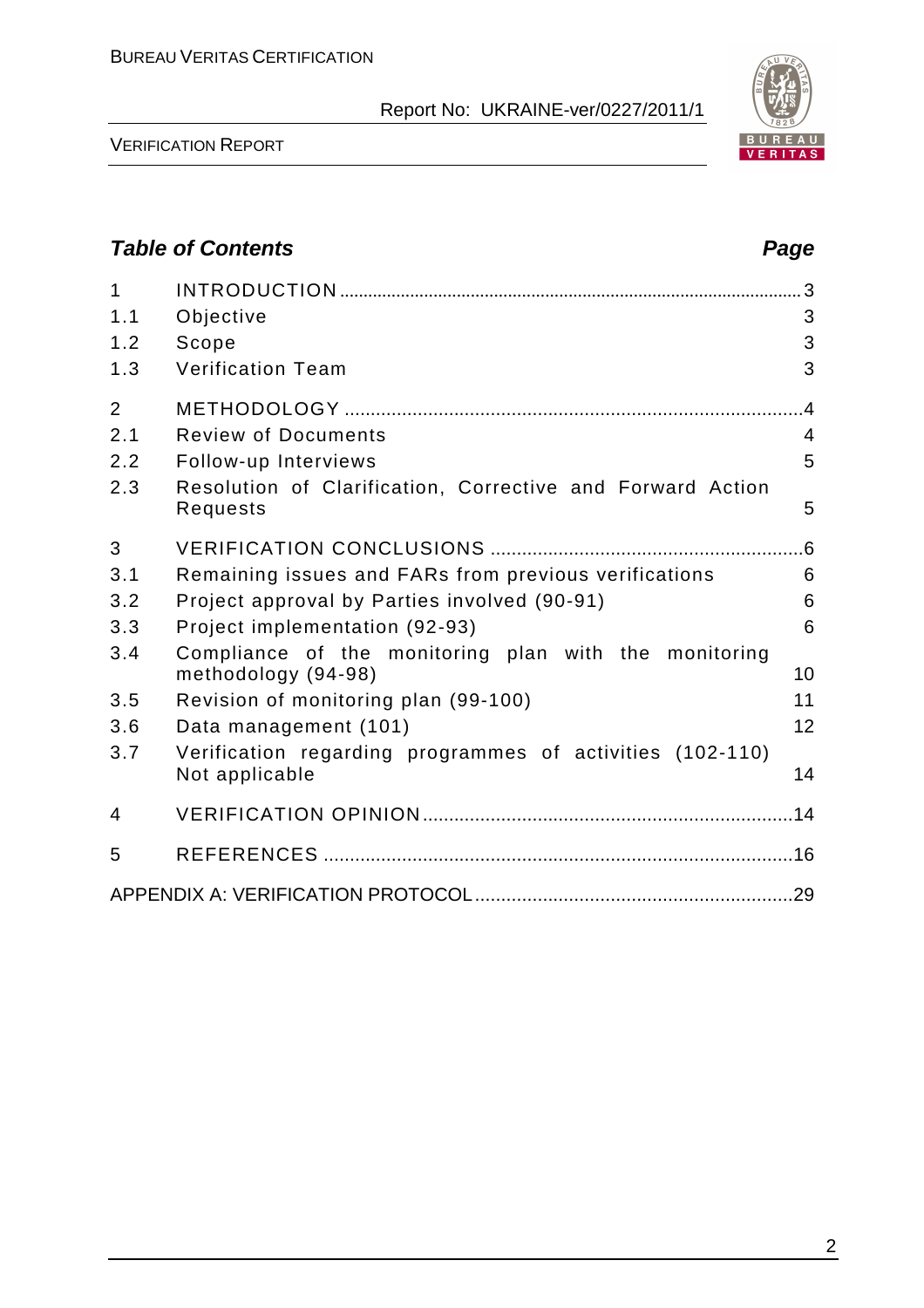

VERIFICATION REPORT

### **1 INTRODUCTION**

RME "Donetskteplocomunenergo" has commissioned Bureau Veritas Certification to verify the emissions reductions of its JI project "Rehabilitation of the District Heating System in Donetsk Region" (hereafter called "the project") at Donetsk town and Donetsk region, Ukraine.

This report summarizes the findings of the verification of the project, performed on the basis of UNFCCC criteria, as well as criteria given to provide for consistent project operations, monitoring and reporting.

#### **1.1 Objective**

Verification is the periodic independent review and ex post determination by the Accredited Independent Entity of the monitored reductions in GHG emissions during defined verification period.

The objective of verification can be divided in Initial Verification and Periodic Verification.

UNFCCC criteria refer to Article 6 of the Kyoto Protocol, the JI rules and modalities and the subsequent decisions by the JI Supervisory Committee, as well as the host country criteria.

#### **1.2 Scope**

The verification scope is defined as an independent and objective review of the project design document, the project's baseline study, monitoring plan and monitoring report, and other relevant documents. The information in these documents is reviewed against Kyoto Protocol requirements, UNFCCC rules and associated interpretations.

The verification is not meant to provide any consulting towards the Client. However, stated requests for clarifications and/or corrective actions may provide input for improvement of the project monitoring towards reductions in the GHG emissions.

#### **1.3 Verification Team**

The verification team consists of the following personnel:

Skoblyk Oleg Bureau Veritas Certification, Team Leader, Climate Change Lead Verifier

Topchiy Rostislav Bureau Veritas Certification, Team Member, Climate Change Verifier

Minyaylo Vitaliy

Bureau Veritas Certification, Team Member, Climate Change Verifier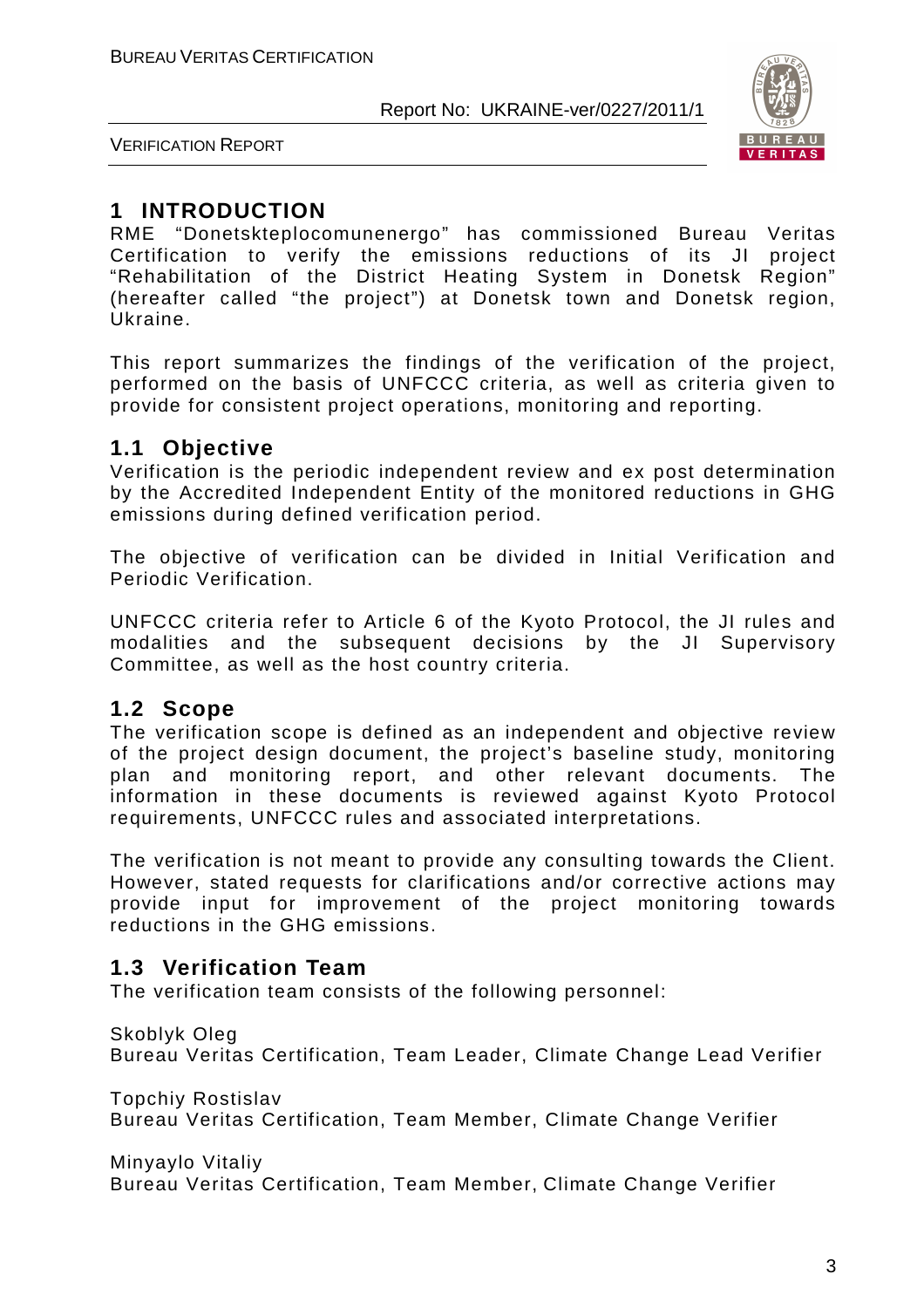

VERIFICATION REPORT

This verification report was reviewed by:

Ivan Sokolov Bureau Veritas Certification, Internal Technical Reviewer

Vyaceslav Yeriomin Bureau Veritas Certification, Technical Expert

# **2 METHODOLOGY**

The overall verification, from Contract Review to Verification Report & Opinion, was conducted using Bureau Veritas Certification internal procedures.

In order to ensure transparency, a verification protocol was customized for the project, according to the version 01 of the Joint Implementation Determination and Verification Manual, issued by the Joint Implementation Supervisory Committee at its 19 meeting on 04/12/2009. The protocol shows, in a transparent manner, criteria (requirements), means of verification and the results from verifying the identified criteria. The verification protocol serves the following purposes:

- It organizes, details and clarifies the requirements a JI project is expected to meet;
- It ensures a transparent verification process where the verifier will document how a particular requirement has been verified and the result of the verification.

The completed verification protocol is enclosed in Appendix A to this report.

#### **2.1 Review of Documents**

The Monitoring Report (MR) submitted by Institute of Engineering Ecology and additional background documents related to the project design and baseline, i.e. country Law, Project Design Document (PDD), Guidance on criteria for baseline setting and monitoring, Host party criteria, Kyoto Protocol, Clarifications on Verification Requirements to be Checked by an Accredited Independent Entity were reviewed. Answering the AIE's CARs and CLs project participant has issued new version of the Monitoring Report – version 02.

The verification findings presented in this report relate to the Monitoring Report version 02 and project as described in the determined PDD.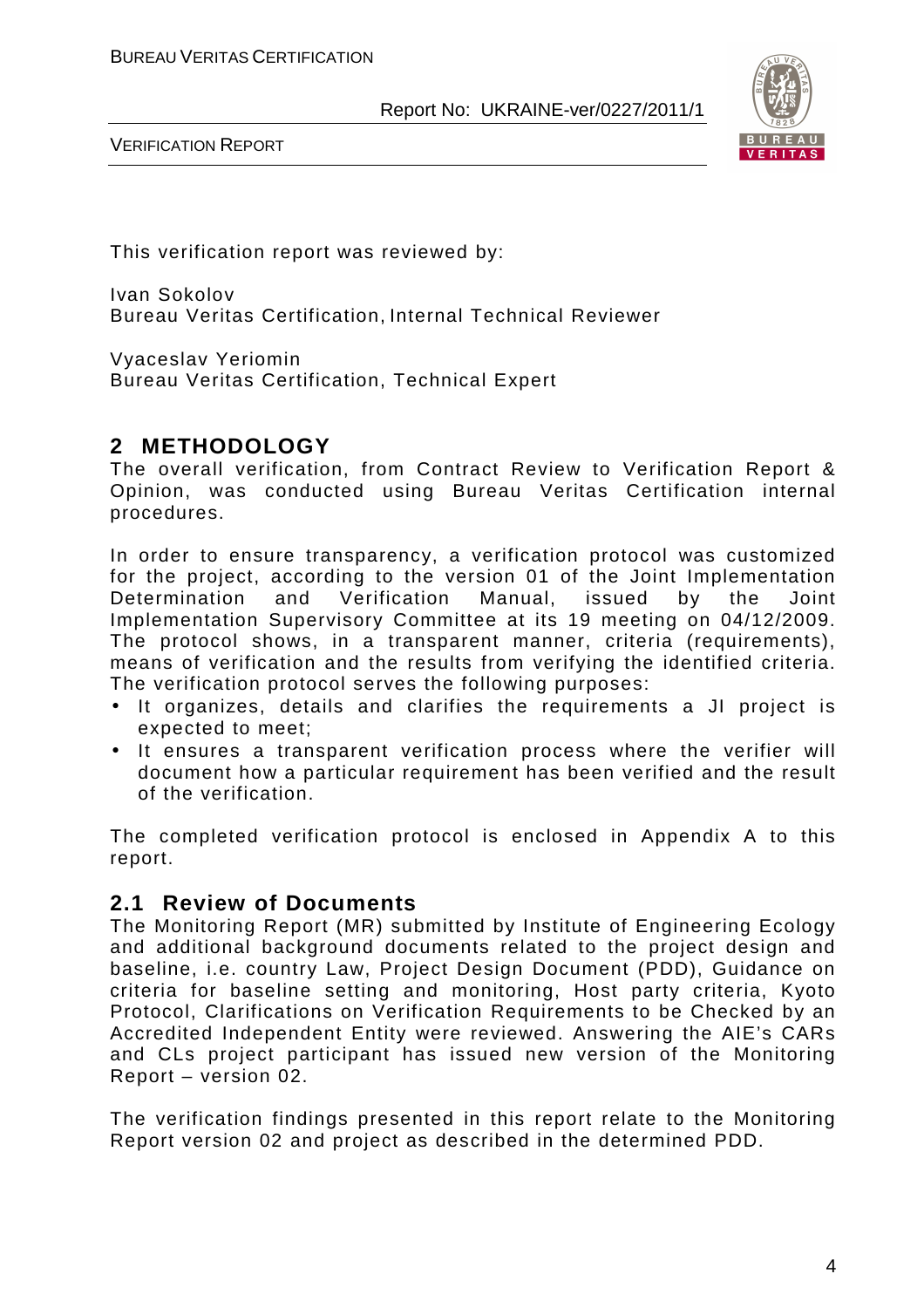

VERIFICATION REPORT

### **2.2 Follow-up Interviews**

On 19-20/03/2012 Bureau Veritas Certification performed on-site interviews with project stakeholders to confirm selected information and to resolve issues identified in the document review. Representatives of "Institute of Engineering Ecology" and RME "Donetskteplocomunenergo" and MCE "Donetskmiskteplomerezha" were interviewed during site visit (see References for the list of interviewed persons). The main topics of the interviews are summarized in Table 1.

| Table 1 | <b>Interview topics</b> |  |
|---------|-------------------------|--|
|---------|-------------------------|--|

|                                      | IUNIV I<br><b>HINDI YIVII WUNIVO</b>          |  |  |  |  |
|--------------------------------------|-----------------------------------------------|--|--|--|--|
| <b>Interviewed</b>                   | <b>Interview topics</b>                       |  |  |  |  |
| organization                         |                                               |  |  |  |  |
| <b>RME</b>                           | Organizational structure.                     |  |  |  |  |
| "Donetskteplocomunener               | Responsibilities and authorities.             |  |  |  |  |
| go"                                  | Training of personnel.                        |  |  |  |  |
| <b>MCE</b><br>"Donetskmiskteplomerez | Quality management procedures and technology. |  |  |  |  |
| ha"                                  | Implementation of equipment (records).        |  |  |  |  |
|                                      | Metering equipment control.                   |  |  |  |  |
|                                      | Metering record keeping system, database.     |  |  |  |  |
| Institute of Engineering             | Baseline methodology.                         |  |  |  |  |
| Ecology                              | Monitoring plan.                              |  |  |  |  |
|                                      | Monitoring report.                            |  |  |  |  |
|                                      | Deviations from PDD.                          |  |  |  |  |

#### **2.3 Resolution of Clarification, Corrective and Forward Action Requests**

The objective of this phase of the verification is to raise the requests for corrective actions and clarification and any other outstanding issues that needed to be clarified for Bureau Veritas Certification positive conclusion on the GHG emission reduction calculation.

If the Verification Team, in assessing the monitoring report and supporting documents, identifies issues that need to be corrected, clarified or improved with regard to the monitoring requirements, it should raise these issues and inform the project participants of these issues in the form of:

(a) Corrective action request (CAR), requesting the project participants to correct a mistake that is not in accordance with the monitoring plan;

(b) Clarification request (CL), requesting the project participants to provide additional information for the Verification Team to assess compliance with the monitoring plan;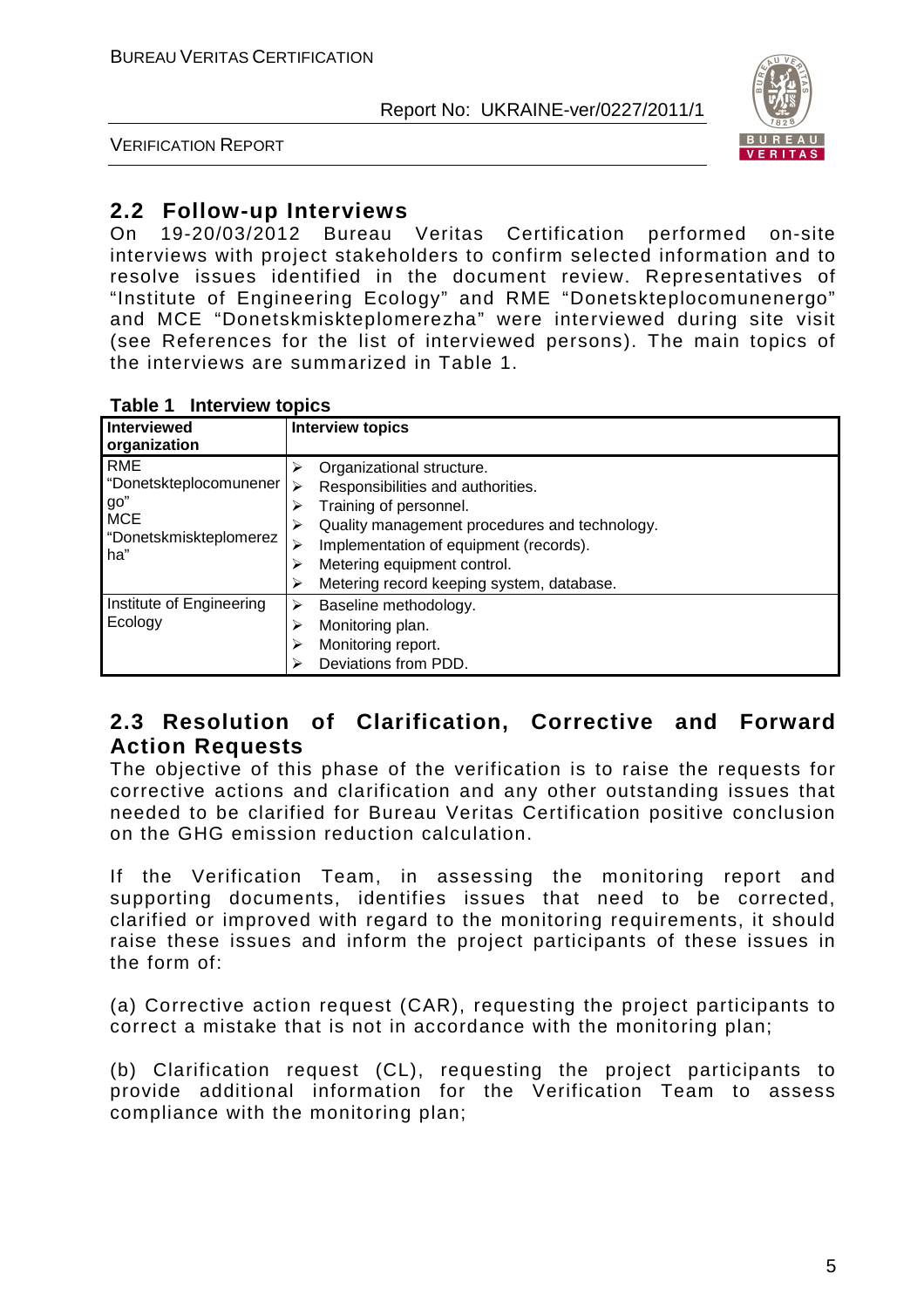

VERIFICATION REPORT

(c) Forward action request (FAR), informing the project participants of an issue, relating to the monitoring that needs to be reviewed during the next verification period.

The Verification Team will make an objective assessment as to whether the actions taken by the project participants, if any, satisfactorily resolve the issues raised, if any, and should conclude its findings of the verification.

To guarantee the transparency of the verification process, the concerns raised are documented in more detail in the verification protocol in Appendix A.

# **3 VERIFICATION CONCLUSIONS**

In the following sections, the conclusions of the verification are stated.

The findings from the desk review of the original monitoring documents and the findings from interviews during the follow up visit are described in the Verification Protocol in Appendix A.

The Clarification, Corrective and Forward Action Requests are stated, where applicable, in the following sections and are further documented in the Verification Protocol in Appendix A. The verification of the Project resulted in 03 Corrective Action Requests, 02 Clarification Requests.

The number between brackets at the end of each section corresponds to the DVM paragraph (see references).

#### **3.1 Remaining issues and FARs from previous verifications**

It was verified the implementation of corrective action to FAR 01 from the previous verification. Corrective actions were implemented. Issue is closed based on the documentation provided.

#### **3.2 Project approval by Parties involved (90-91)**

Written project approvals by Netherlands and Ukraine have been issued by the DFP of that Party when submitting the first verification report to the secretariat for publication in accordance with paragraph 38 of the JI guidelines, at the latest.

The abovementioned written approval is unconditional.

# **3.3 Project implementation (92-93)**

The starting date of the project according to PDD is: 01/04/2004.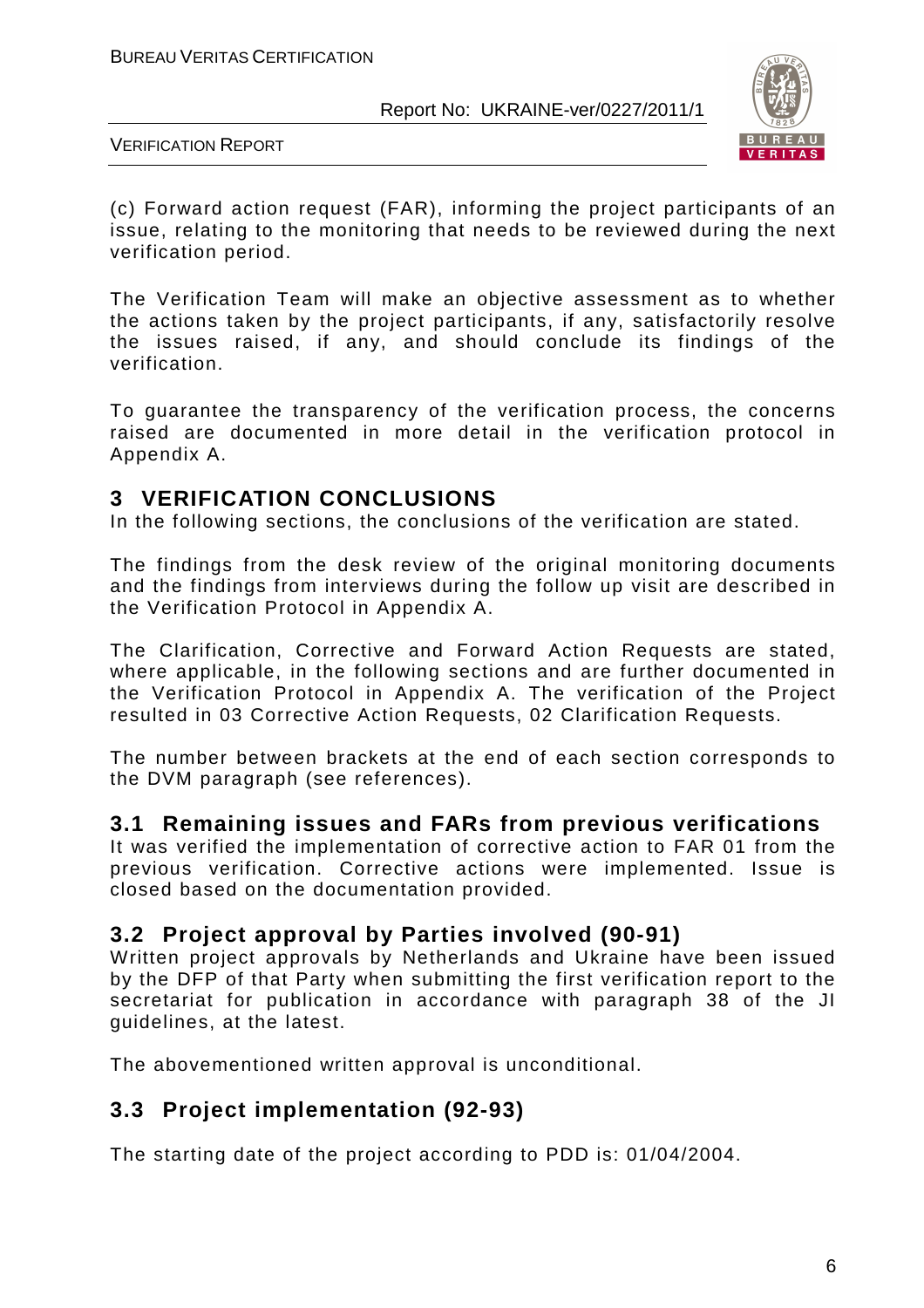

VERIFICATION REPORT

The project main goal is fuel consumption reduction, in particular reduction of natural gas (which is imported to Ukraine), coal and oil consumption, by means of district heating system rehabilitation in Donetsk Region, including boiler and distribution network equipment replacement and rehabilitation, and installation of combined heat and power production plants. Such reduction of fuel consumption will result in decrease of greenhouse gas emissions (CO<sub>2</sub> and N<sub>2</sub>O). The purpose of the project is sustainable development of the region through implementation of energy saving technologies.

Donetsk region's district heating (DH) utility (system of heat supply enterprises) supplies and sells heat energy in forms of heat, hot water and steam, to local consumers, namely households, municipal consumers and state-owned organizations. It is a natural monopolist of heat production in the region. Heat supply market in the region is stable for years.

The project "Rehabilitation of the District Heating System in Donetsk Region" was initiated in 2004 to rehabilitate Donetsk region's district heating system, including boiler and distribution network equipment replacement and rehabilitation, and installation of combined heat and power production plants (CHP). The project "Rehabilitation of the District Heating System in Donetsk Region" consists of two parts: Rehabilitation of Donetsk Region and Rehabilitation of Donetsk City. 286 boiler-houses with 1297 boilers and 1026 km of heat distributing networks are involved in the rehabilitation of Donetsk Region and 39 boiler-houses with 193 boilers and 248 km of heat distributing networks are involved in the rehabilitation of Donetsk City. In total: 325 boiler-houses with 1490 boilers and 1274 km of heat distributing networks are involved in the project. This is the large part of Donetsk regional DH system, and project may be expanded by including the other DH objects in the region.

The project employs the increase in fuel consumption efficiency to reduce greenhouse gas emissions relative to current practice. After complete project implementation over 15 million Nm<sup>3</sup> of natural gas and 50 thousand tonn of coal will be saved annually. Such reduction of fuel consumption is based on increase of the boiler efficiencies, reduction of heat losses in networks and CHP installation. The following activities will ensure fuel saving:

- Replacement of old boilers by the new highly efficient boilers;
- Upgrading of boilers,
- Upgrading of boilers' burners;
- Installation of heat utilizers, including condensation ones;
- Switching of boiler-houses from coal and fuel oil to natural gas;
- Improving of the network organization, application of the new insulation and the pre-insulated pipes;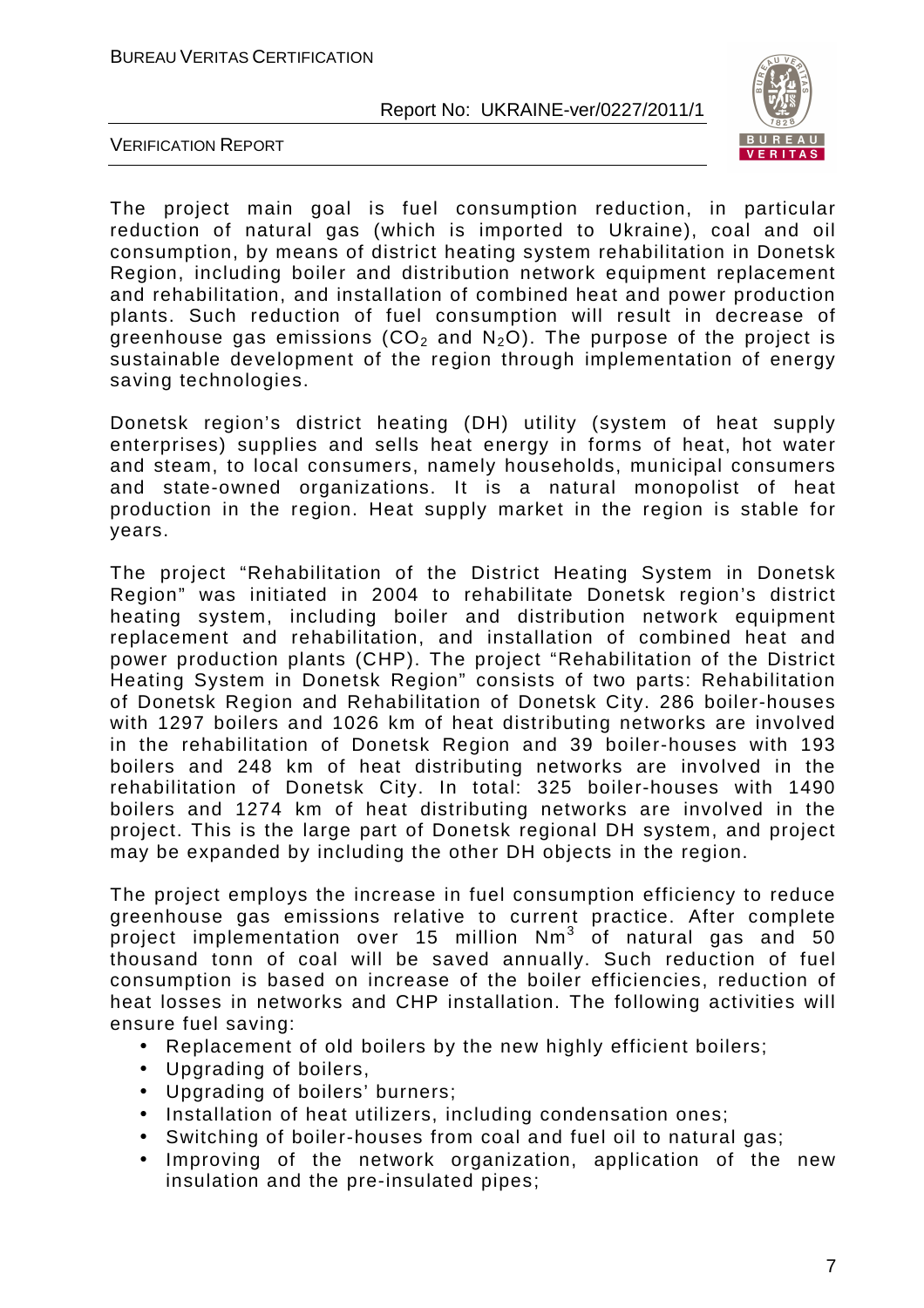

VERIFICATION REPORT

- Installation of combined heat and power plants;
- Installation of frequency controllers at smoke exhauster and hot water pumps engines.

The actual operation of the proposed project is presented bellow.

| The adtach operation of the proposed project to procented bollow.<br>Implemented energy saving   Volume |                | of performed               | works          |
|---------------------------------------------------------------------------------------------------------|----------------|----------------------------|----------------|
| measures                                                                                                |                | (number of boilers, length | οf             |
|                                                                                                         |                | network replacement, etc.) |                |
|                                                                                                         | 2003-2010      | 2011                       | Total          |
| RME "Donetskteplocomunenergo"                                                                           |                |                            |                |
| Boilers replacement                                                                                     |                |                            |                |
| $KSVa-1,25$                                                                                             | 101            | $\overline{2}$             | 103            |
| $KSVa-2,5$                                                                                              | 59             |                            | 59             |
| KSVa-0,63                                                                                               | 37             | 1                          | 38             |
| $KSVa-1,0$                                                                                              | 5              |                            | 5              |
| $KVG-6,5$                                                                                               | 5              |                            | 5              |
| KVG-4,65                                                                                                | $\overline{2}$ |                            | $\overline{2}$ |
| $KVT - 1$                                                                                               | 13             |                            | 13             |
| <b>KOLVI - 500</b>                                                                                      | $\overline{2}$ |                            | $\overline{2}$ |
| KSV-1                                                                                                   | 1              |                            | 1              |
| RBI - 3,32                                                                                              | 4              |                            | 4              |
| RBI - 8900                                                                                              | 4              |                            | 4              |
| <b>KST-100</b>                                                                                          | 5              |                            | 5              |
| $KOSVD - 0,5$                                                                                           | $\overline{2}$ |                            | $\overline{2}$ |
| <b>KSVD-1,25</b>                                                                                        | $\overline{2}$ | 1                          | 3              |
| <b>AOGV-96</b>                                                                                          | 9              |                            | 9              |
| <b>AOGV -100</b>                                                                                        | 4              |                            | $\overline{4}$ |
| $P - 0,5 - 0,8$ GN                                                                                      | 8              |                            | 8              |
| KVGM - 1,6                                                                                              | 1              |                            | 1              |
| Ferroli-100                                                                                             | 6              |                            | 6              |
| <b>DKVR</b> - 6,5                                                                                       | 1              |                            | 1              |
| Total                                                                                                   | 276            | 4                          | 280            |
| <b>Upgrading of boilers</b>                                                                             |                | 3                          | 3              |
| Rehabilitation of network, m                                                                            | 139929         | 13879                      | 153808         |
| controllers<br>Frequency                                                                                | 186            | 1                          | 187            |
| installation                                                                                            |                |                            |                |
| Implementation of Individual                                                                            |                |                            |                |
| Heat Supply Stations<br>with                                                                            | 76             |                            | 76             |
| new heat exchangers                                                                                     |                |                            |                |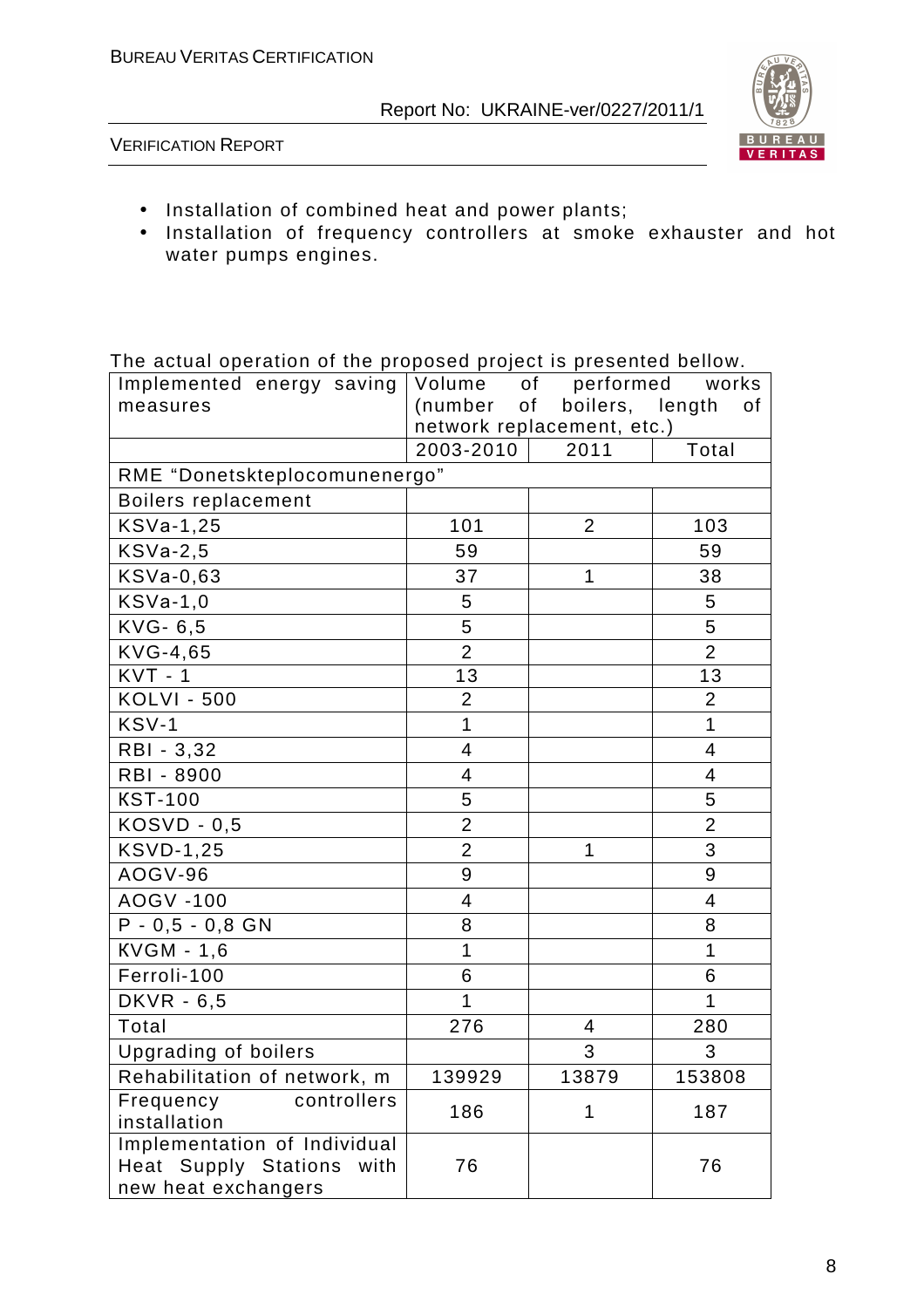

VERIFICATION REPORT

| Installation of CHP units                                |    |    |
|----------------------------------------------------------|----|----|
| Switching of boiler-houses<br>to gas                     | 20 | 20 |
| Switching of load to the<br>more effective boiler-houses | 43 | 45 |
| Implementation of heat<br>utilizers                      |    | 12 |

According to PDD version 08, emission reductions during 2011 monitoring period were expected 183041 tonnes of  $CO<sub>2</sub>$  equivalent. According Monitoring Report version 02 emission reductions achieved are 464426 tonnes of  $CO<sub>2</sub>$  equivalent.

The main reasons of the difference between the prognosis estimation of emission reductions in the PDD and the actual emission reductions in the Monitoring Report are:

1) Impossibility of taking into account in the PDD of the actual conditions in reported period;

2) Application of the strictly conservative approach for estimation of emission reductions in the PDD: the minimum assured (on the basis of the known results of similar measures) effect from implementation of all energy saving measures was accepted, and in some cases, when it was impossible to define it concretely in numbers, was not taken into account in the calculations in the PDD, although it obviously must be positive;

3) Application in course of calculations in the Monitoring Report of the values of the carbon emission factors for electricity generation and consumption in Ukraine according to the valid Order of the National Environmental Investment Agency of Ukraine, which are substantially higher than used in the PDD according to the normative documents valid before.

New value of EF is set National Environmental Investment Agency of Ukraine for the purpose of establishing a unified approach to the estimation of anthropogenic emissions of greenhouse gases and is recommended for use in the preparation of annual reports with the calculation of the volume of emission reductions.

4) In connection with participation in the JI project, in the course of the project realization the system of responsibility of every employee from an operator to the technical director for optimum consumption of fuel and energy resources at the enterprise was established, as a result of which the off-scheduled monitoring of all key parameters of work of the system as a whole is conducted at the objects of the enterprise, in particular the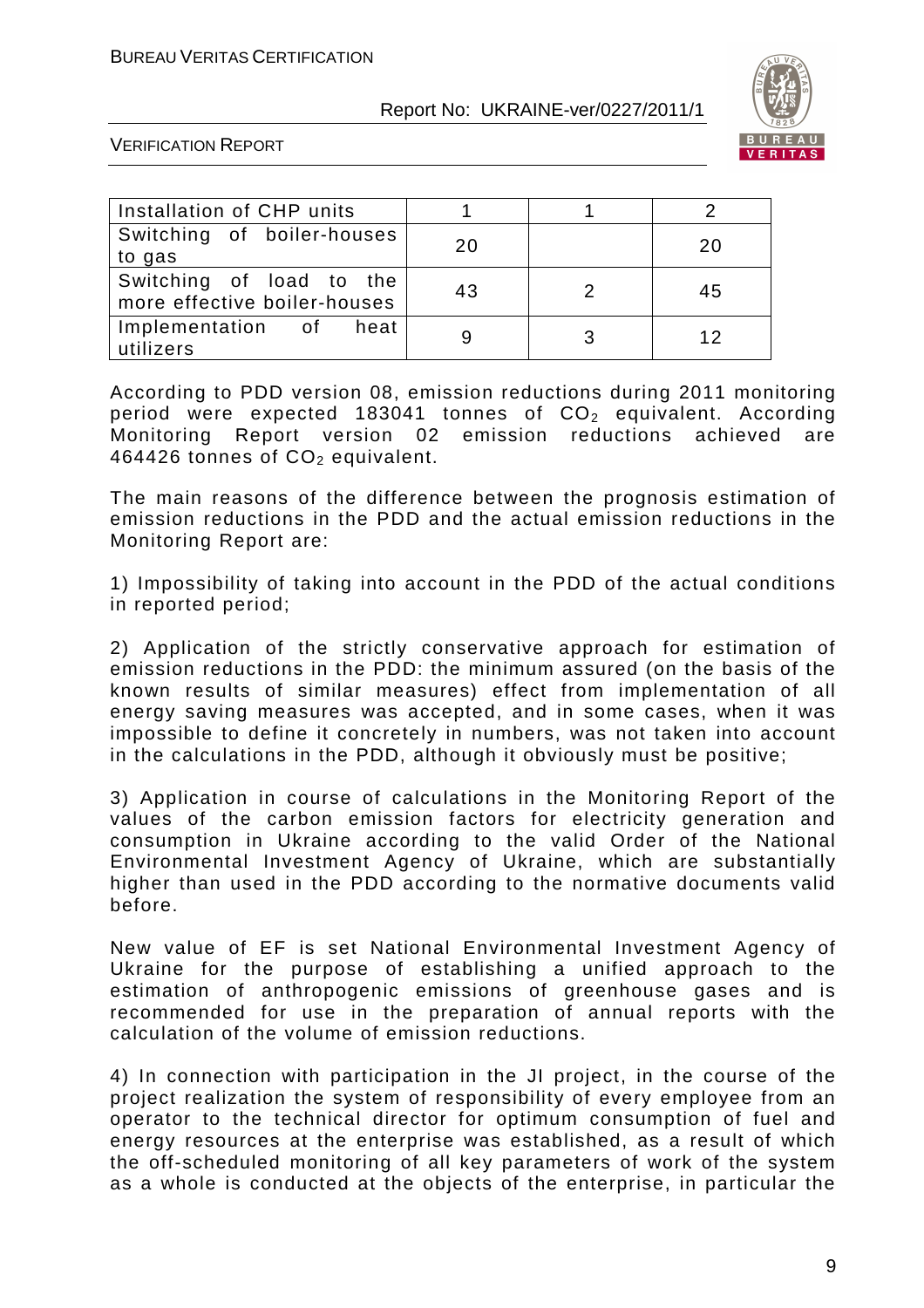

VERIFICATION REPORT

gas-air correlation during fuel combustion, compliance of temperature conditions of the heat carrier, optimization of partition of load by the boilers at boiler-houses, as well as additional and concomitant measures for emission reduction are implemented.

Thus, the actually achieved GHG emission reductions, under compliance with all proper conditions of the heat supply services, necessarily should be larger than the prognostic estimations.

The identified areas of concern as to Project implementation, project participants response and BV Certification's conclusion are described in Appendix A Table 2 (refer to CAR 01, CAR 02).

#### **3.4 Compliance of the monitoring plan with the monitoring methodology (94-98)**

For calculating the emission reductions, key factors, such as Fuel consumption by a boiler house (for Natural Gas, Coal, Heavy oil and Light oil), Average calorific value of a fuel (for Natural Gas, Coal, Heavy oil and Light oil), Average outside temperature during the heating period, Average inside temperature during the heating period, Number of customers of the hot water supply service, Heated area (total), Averaged heat transfer factor of heated buildings in the base year, Heated area of buildings (previously existed in the base year) with the renewed (improved) heat insulation in the reported year, Heated area of newly connected buildings (assumed with the new (improved) heat insulation) in the reported year, Heat transfer factor of buildings with the new heat insulation, Duration of the heating period, Duration of the hot water supply period, Maximum connected load to a boiler-house, that is required for heating, Connected load to a boiler-house, that is required for hot water supply service, Standard specific discharge of hot water per personal account, Carbon emission factor (for Natural Gas, Coal, Heavy oil, Light oil, Electricity consumption in Ukraine and Electricity generation in Ukraine), Fuel consumption by cogeneration units at a boiler-house, Scheduled electricity generation by the new CHP units and electricity generation by the installed CHP units in the reported year, Scheduled heat energy generation by the new CHP units and heat energy generation by the installed CHP units in the reported year, Electricity consumption, influencing the baseline emissions and the activity level of the project and the emissions as well as risks associated with the project were taken into account, as appropriate.

The records are maintained on daily and annually basis, the boiler operation is statutory, so the chances of misstatement in the records are hereby low. In fact records are taken every 2 hours (manually) or semicontinuously where correctors are present (electronically), and after that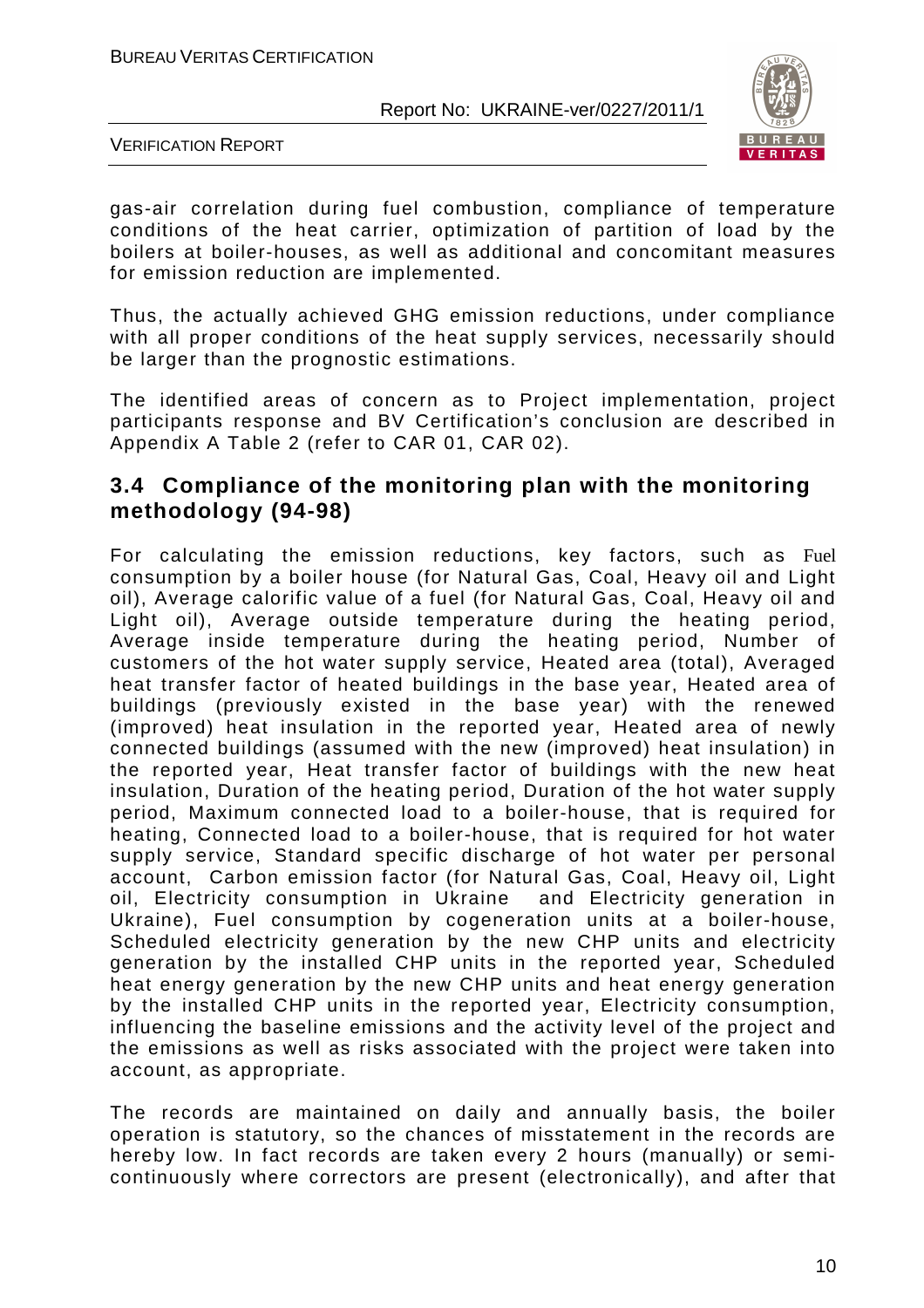

VERIFICATION REPORT

manual daily summarizing record is performed. In both cases (manual or semi-continuous) monitoring is within the PDD version 8 where records are required every 2 hours.

Monitoring equipment of this project is sections of relating energy resources measurements. The main element of the measurement section is a primary transducer (meter) that is subject to periodic inspection or calibration. Donetsk center of standardization, metrology and certification, Laboratory HES, Gorlovskiy CSM, Enakievskiy Gosstandart, Kramatorsk branch of Donetsk-standart-metrology, Makeevskiy branch of Donetskstandart-metrology authorized body's, entitled to conduct inspection and calibration of measuring equipment is third party involved.

Data sources used for calculating emission reductions or enhancements of net removals, such as (logbook records, reports of Metrological Centre, Statistics of RME "Donetskteplocomunenergo" and MCE "Donetskmiskteplomerezha", SNiP 2-3-79 (1998), State Buildings Norms B.2.6- 31:2006, KTM 204 Ukraine 244-94, "National inventory report of Ukraine for 1990 – 2009", Order of the National Environmental Investment Agency of Ukraine #75 dated 12/05/2011) are clearly identified, reliable and transparent.

Emission factors, including default emission factors, are selected by carefully balancing accuracy and reasonableness, and appropriately justified of the choice.

The identified areas of concern as to Compliance of the monitoring plan with the monitoring methodology, project participants response and BV Certification's conclusion are described in Appendix A Table 2 (refer to CL 01).

#### **3.5 Revision of monitoring plan (99-100)**

The project participants provided an appropriate justification for the proposed revision.

In order to improve the accuracy and applicability of data and calculations the following revisions were made to the registered monitoring plan: The newly developed officially approved valid country-specific values of

Carbon emission factor were used for calculations:

- For all types of fuels according to the "National inventory report of Ukraine for 1990 – 2009";
- For electricity generation and consumption in Ukraine the values according to the Order of the National Environmental Investment Agency of Ukraine #75 dated 12/05/2011.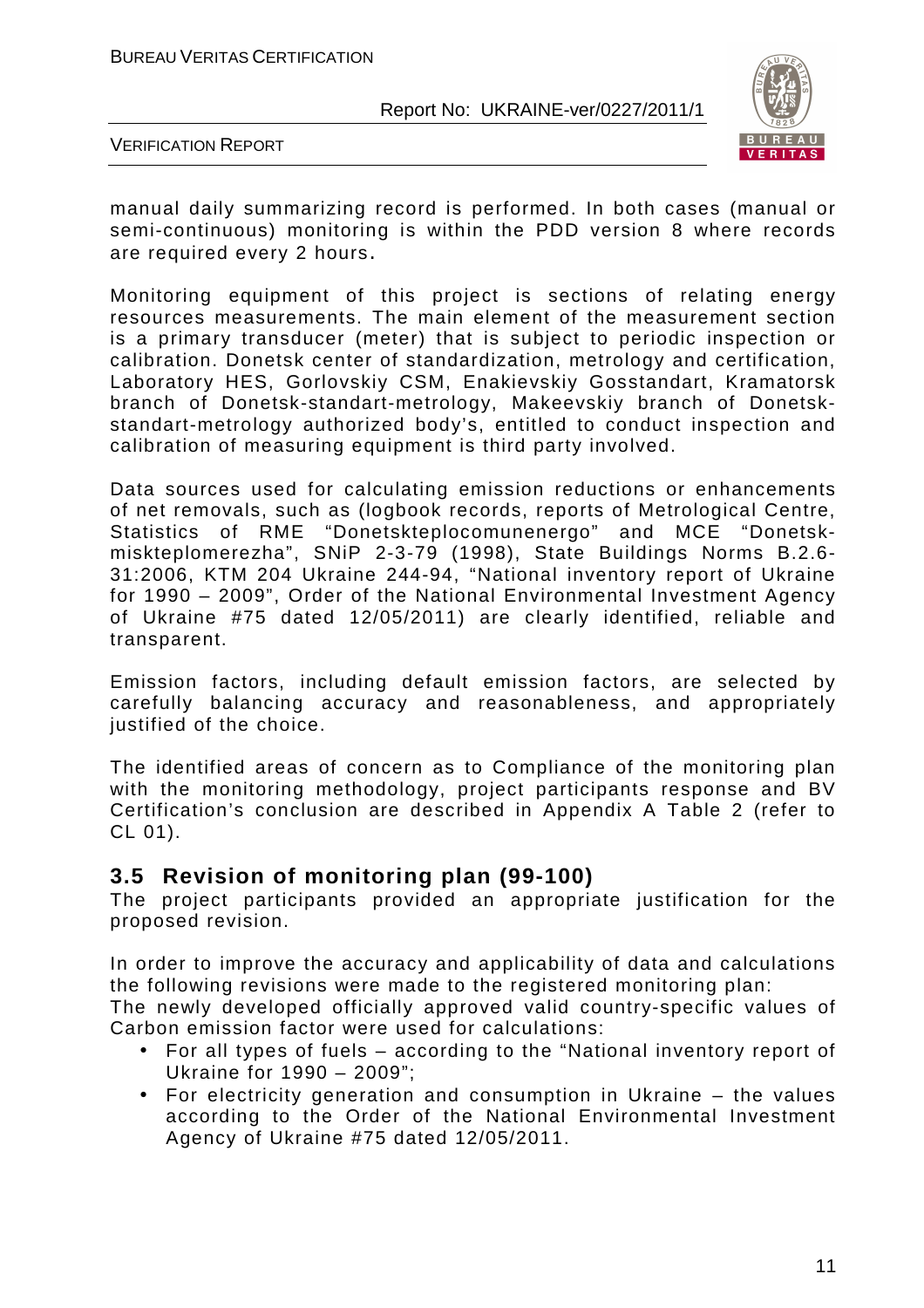

VERIFICATION REPORT

The proposed revision improves the applicability of information collected compared to the original monitoring plan without changing conformity with the relevant rules and regulations for the establishment of monitoring plans.

#### **3.6 Data management (101)**

The data and their sources, provided in monitoring report, are clearly identified, reliable and transparent.

The implementation of data collection procedures is in accordance with the monitoring plan, including the quality control and quality assurance procedures.

The function of the monitoring equipment, including its calibration status, is in order.

The evidence and records used for the monitoring are maintained in a traceable manner.

The data collection and management system for the project is in accordance with the monitoring plan.

Registration of natural gas consumption at boiler houses of RME "Donetskteplocomunenergo" and MCE "Donetskmiskteplomerezha is carried out by the following scheme:

1. Natural gas consumption is measured by gas flow meter, installed at a boiler-house. All boiler-houses are equipped with gas flow meters.

2. The majority of boiler-houses are equipped with automatic correctors for gas temperature and pressure. Gas consumption is registered automatically. Every day operator of a boiler house makes registration of daily gas consumption in the special paper journal "Journal of registration of boiler-house's operation parameters".

3. At the boiler-houses that are not equipped with gas volume correctors, operator of a boiler house every 2 hours registers parameters of natural gas (temperature and pressure) in the paper journal "Journal of registration of boiler-house's operation parameters". These parameters are used to bring gas consumption to standard conditions.

4. Every day operators transfer values of gas consumption to calculating centers of the Generation Branches of RME "Donetskteplocomunenergo" and MCE "Donetskmiskteplomerezha". The united server is installed at the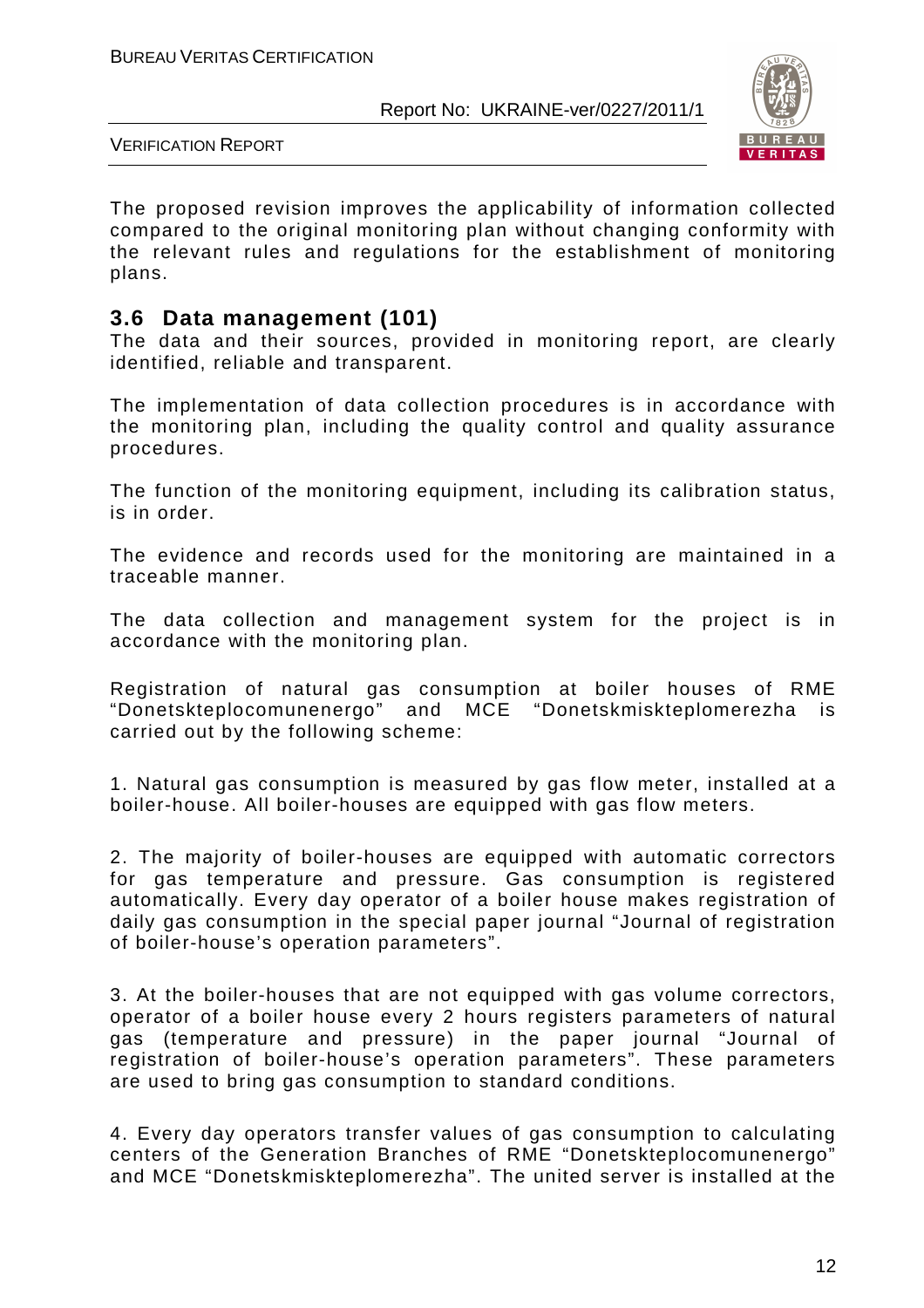

VERIFICATION REPORT

MCE "Donetskmiskteplomerezha" account center. It allows taking values of all controlled parameters for every day of monitoring period.

5. Every month the account centers transfer data to gas suppliers.

Data monitored and required for emission reductions calculation and verification, according to paragraph 37 of the JI guidelines, are to be kept for two years after the last transfer of ERUs for the project. In accordance with this, the General director of RME "Donetskteplocomunenergo" has issued the Order No. 149 dated 22/04/2011 "On creation of the operation team and period of storage of documents", in which the personnel of the created operation team is established, and keeping of the primary documentation for two years after the last transfer of ERUs for the project is appointed.

Scheme of data collection is shown in for Monitoring Report at the Fig. 9.

The Director General of the RME "Donetskteplocomunenergo", Mr. Vasyl Vorotyntsev, appointed a responsible person, Ms. Victoriya Kucherenko, Deputy director on investments and strategic development of RME "Donetskteplokomunenergo", for the implementation and management of the monitoring process at the RME "Donetskteplocomunenergo". Ms. Kateryna Pahomova, senior engineer of perspective development department of RME "Donetskteplokomunenergo", is responsible for data collection, measurements, calibration, data recording and storage.

The Director of the MCE "Donetskmiskteplomerezha" Mr. Viktor Rogachev appointed a responsible person, Ms. Valentyna Skoryk, engineer of generation department, for the implementation and management of the monitoring process at the MCE "Donetskmiskteplomerezha". Mrs. Valentyna Skoryk is responsible for supervising data collection, measurements, calibration, data recording and storage.

Dr. Vladimir Gomon, Managing Engineer of the European Institute for safety, security, insurance and environmental technics, is responsible for baseline and monitoring JI project specific approach development.

Dr. Dmytro Paderno, Deputy director of the Institute of Engineering Ecology, is responsible for baseline and monitoring JI project specific approach development.

Ms. Kateryna Korinchuk, scientific researcher of the Institute of Engineering Ecology, is responsible for data processing.

Manager of the JI project, Deputy General director on investments and strategic development Ms. Victoriya Kucherenko controls and checks up the adequacy of the data collection mechanism and the reliability of parameters of the Monitoring plan and other information on project implementation.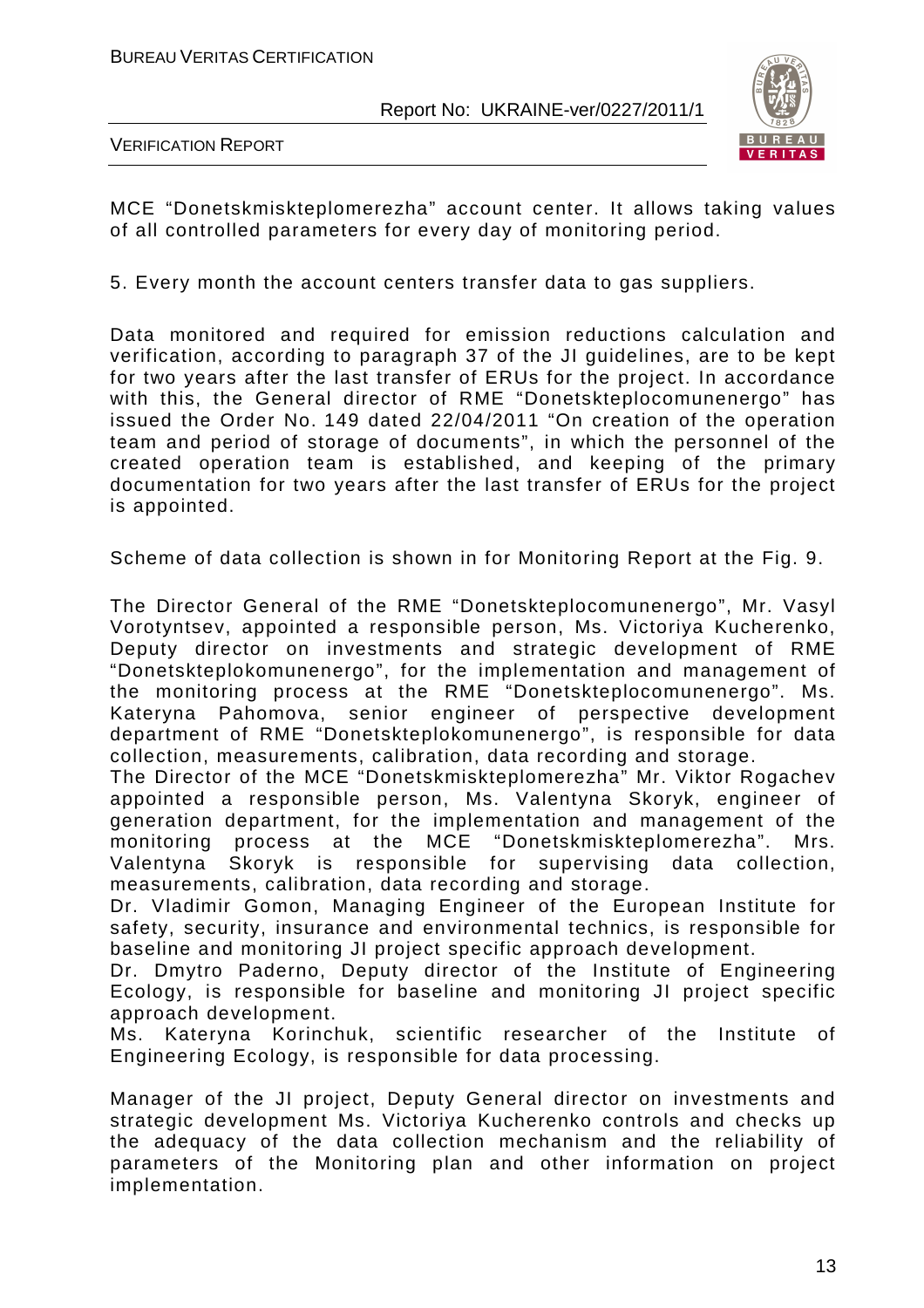



Any problem occurring that concerns this project is to be reported immediately to the project manager, who takes the appropriate measures.

The identified areas of concern as to Data management, project participants response and BV Certification's conclusion are described in Appendix A Table 2 (refer to CAR 03, CL 02).

#### **3.7 Verification regarding programmes of activities (102- 110)**

Not applicable.

#### **4 VERIFICATION OPINION**

Bureau Veritas Certification has performed the 5<sup>th</sup> periodic verification of the project "Rehabilitation of the District Heating System in Donetsk Region" Project in Ukraine, which applies the JI Specific approach. The verification was performed on the basis of UNFCCC criteria and host country criteria and also on the criteria given to provide for consistent project operations, monitoring and reporting.

The verification consisted of the following three phases: i) desk review of the monitoring report against project design and the baseline and monitoring plan; ii) follow-up interviews with project stakeholders; iii) resolution of outstanding issues and the issuance of the final verification report and opinion.

According to PDD version 08, emission reductions during 2011 monitoring period were expected 183041 tonnes of  $CO<sub>2</sub>$  equivalent. According Monitoring Report version 02 emission reductions achieved are 464426 tonnes of  $\mathsf{CO}_2$  equivalent. The reasons of the difference between the prognostic estimation of emission reductions in the PDD and the actual emission reductions are explained in section D.3 of Monitoring Report.

The management of Institute of Engineering Ecology is responsible for the preparation of the GHG emissions data and the reported GHG emissions reductions of the project on the basis set out within the project Monitoring Plan as per determined changes. The development and maintenance of records and reporting procedures in accordance with that plan, including the calculation and determination of GHG emission reductions from the project, is the responsibility of the management of the project.

Bureau Veritas Certification verified the Project Monitoring Report version 02 for the reporting period as indicated below. Bureau Veritas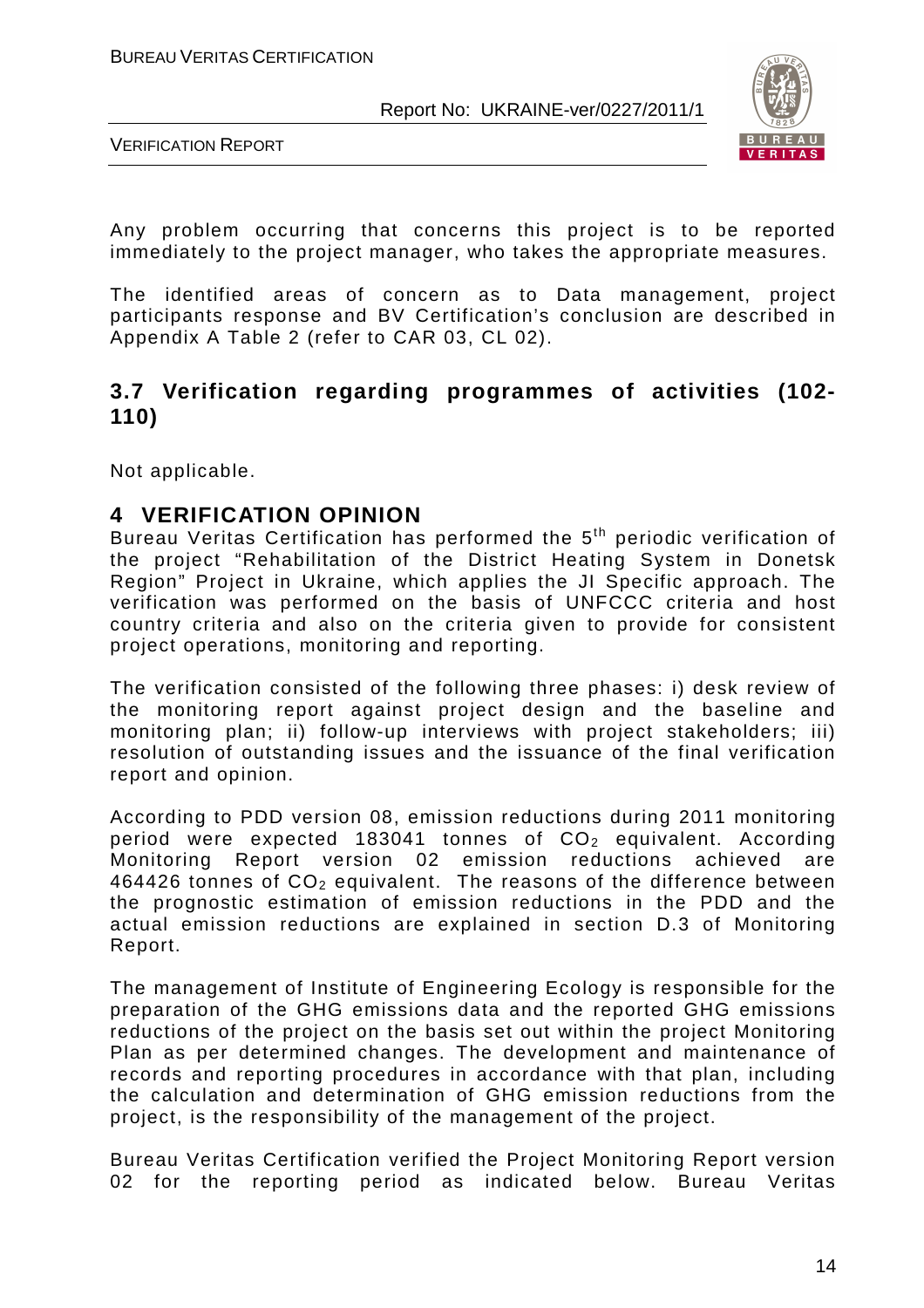

VERIFICATION REPORT

Certification confirms that the project is implemented as per determined changes. Installed equipment being essential for generating emission reduction runs reliably and is calibrated appropriately. The monitoring system is in place and the project is generating GHG emission reductions.

Bureau Veritas Certification can confirm that the GHG emission reduction is calculated without material misstatements. Our opinion relates to the project's GHG emissions and resulting GHG emissions reductions reported and related to the approved project baseline and monitoring, and its associated documents. Based on the information we have seen and evaluated, we confirm the following statement:

Reporting period: From 01/01/2011 to 31/12/2011

| Baseline emissions         |  | $\div$ 1473631 tonnes of CO <sub>2</sub> equivalent. |
|----------------------------|--|------------------------------------------------------|
| Project emissions          |  | $\div$ 1009205 tonnes of CO <sub>2</sub> equivalent. |
| <b>Emission Reductions</b> |  | $464426$ tonnes of CO <sub>2</sub> equivalent.       |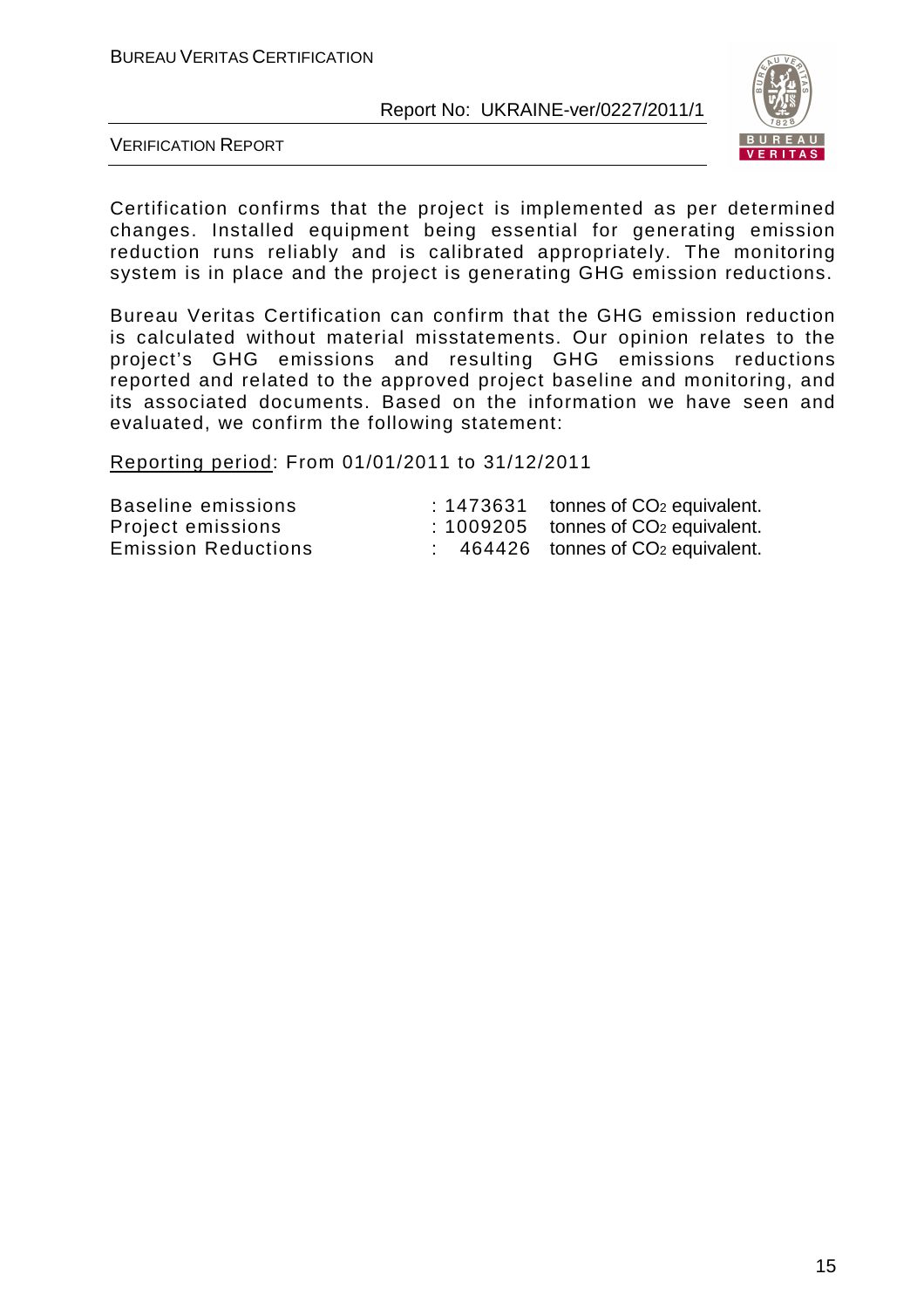

VERIFICATION REPORT

# **5 REFERENCES**

#### **Category 1 Documents:**

Documents provided by RME "Donetskteplocomunenergo" of the company that relate directly to the GHG components of the project.

- /1/ Monitoring Report, version 01, dated 29 February 2012
- /2/ Monitoring Report, version 02, dated 22 March 2012
- /3/ Project Design Document, version 8, dated 28 of March 2008
- /4/ Letter of Approval from Ministry of Environmental Protection of Ukraine № 8883/10/10-07 dated 10/08/2007
- /5/ Letter of Approval from Ministry of Economic Affairs of Netherlands 2007JI03 dated 25 October 2007
- $/6/$  Excel spreadsheet of the emission reductions calculation

#### **Category 2 Documents:**

Background documents related to the design and/or methodologies employed in the design or other reference documents.

# **№ Name of the document**

License №345064. Heat production, its transportation by trunk and local (distributing) heating networks, heat supply (except certain kinds of business

- 1. activities in the area of heat supply, in case if heat is produced by cogeneration plants and plants using alternative or renewable energy sources) (12/06/2007-12/06/2012). MCE "Donetskmiskteplomerezha" License №559413. Economic activities associated with the creation of
- 2. objects of architecture (20/07/2010-20/07/2015). MCE "Donetskmiskteplomerezha" The conclusion of the state ecological expertise № 10.10.276 dated 05/10/2010. The working project "Technical re-equipment of the boilerhouse,
- 3. located at 35, Pushkin blvd and heat networks in block 292 to eliminate a boiler house in block 292, located at 17, Maryinska Str, Donetsk, Voroshylivskyi district"

The conclusion of the state sanitary and epidemiological expertise 28.09.2010 № 05.03.02-04/70406. "Technical re-equipment of the boiler

- 4. house, located in Pushkin boulevard, 35 and heat networks in block 292 to eliminate the boiler house in block 292, located in Maryinska Str., 17, Donetsk, Voroshylivskyi district" A working project. Impacts on the environment. "Technical re-equipment of
- 5. the boiler house, located at 35, Pushkin blvd and heat networks in block 292 to eliminate the boiler house in block 292, located at 17, Maryinska Str Donetsk, Voroshylivskyi district" JV "DonKonTerm." Donetsk. 2010
- 6. A working project. Drawings. "Technical re-equipment of the boiler house,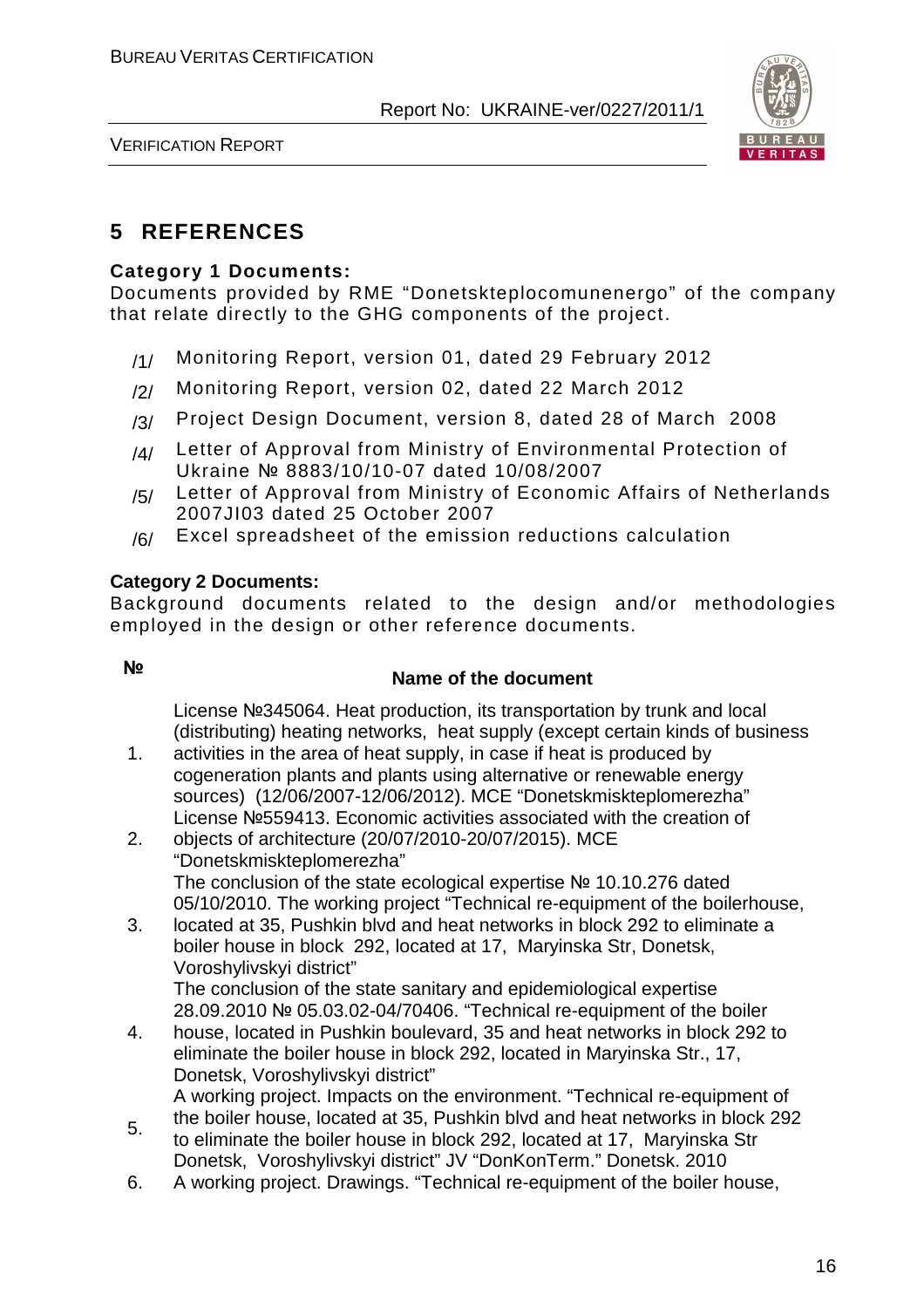



VERIFICATION REPORT

located in Pushkin boulevard, 35 and heat networks in block 292 to eliminate the boiler house in block 292, located in at 17, Maryinska Str Donetsk, Voroshylivskyi district" Donetsk. 2010

7. Technical report on commissioning and integrated environmental and heat engineering testing of Boilers of type «Vitoplex-100" installed in the boiler house at 35, Pushkin blvd Donetsk. LLC "Donetsk - Ecology" The test report of the working committee about the acceptance of the equipment after the integrated testing "Technical re-equipment of the boiler

- 8. house, located at 35, Pushkin blvd and heat networks in block 292 to eliminate the boiler house in block 292, located at 17, Maryinska Str, Donetsk, Voroshylivskyi district" in 2010 The act of the working committee about the acceptance to the operation of the object after the technical modernization 26/12/2010 "The boiler house,
- 9. located at 35, Pushkin blvd and heat networks in block 292 to eliminate the boiler house in block 292, located at Maryinska Str, Donetsk, Voroshylivskyi district"
- 10. Permission № 1410136300-9 on pollutants emissions into the atmosphere from stationary sources CLC "Donetskgorteploseti" (18/12/2007-18/12/2012) Permission №1410136300-9a amending the permission № 1410136300-9
- 11. on pollutants emissions into the atmosphere from stationary sources MCE "Donetskmiskteplomerezha" (23/06/2010-18/12/2012)
- 12. The report on air protection form 2-TP "air" in 2011 MCE "Donetskmiskteplomerezha"
- 13. Certificate №29 of the station about the emission control (28/04/2008-
- 28/04/2013) MCE "Donetskmiskteplomerezha" Protocol №3/07, 14 February 2011, measuring of the content of pollutants in
- 14. organized emissions from stationary sources. State Environmental Inspectorate of the Donetsk region
- The act of checking compliance with environmental legislation 24/01/2012-<br>15. (2002/02/2012-13/02/2012. State Environmental Inspectorate of the Donetsk region
- 16. Permission for continuation of high hazard performance № 0550.09.14-40.30.0 (21/05/2009-21/05/2014)
- 17. Plan of environmental activities in 2011
- 18. Register of the executed measures to protect air
- 19. Passports of air samples in 2011
- 20. Register of results of measurements of temperature inside the heating space in Voroshylivskyi heating district in January 2011
- 21. Register of results of measurements of temperature inside the heating space Voroshylivskyi heating district in February 2011
- 22. Register of results of measurements of temperature inside the heating space Voroshylivskyi heating district in March 2011
- 23. Register of results of measurements of temperature inside the heating space Proletarian heating district in January 2011
- 24. Register of results of measurements of temperature inside the heating space Proletarian heating district in February 2011
- 25. Register of results of measurements of temperature inside the heating space Proletarian heating district in March 2011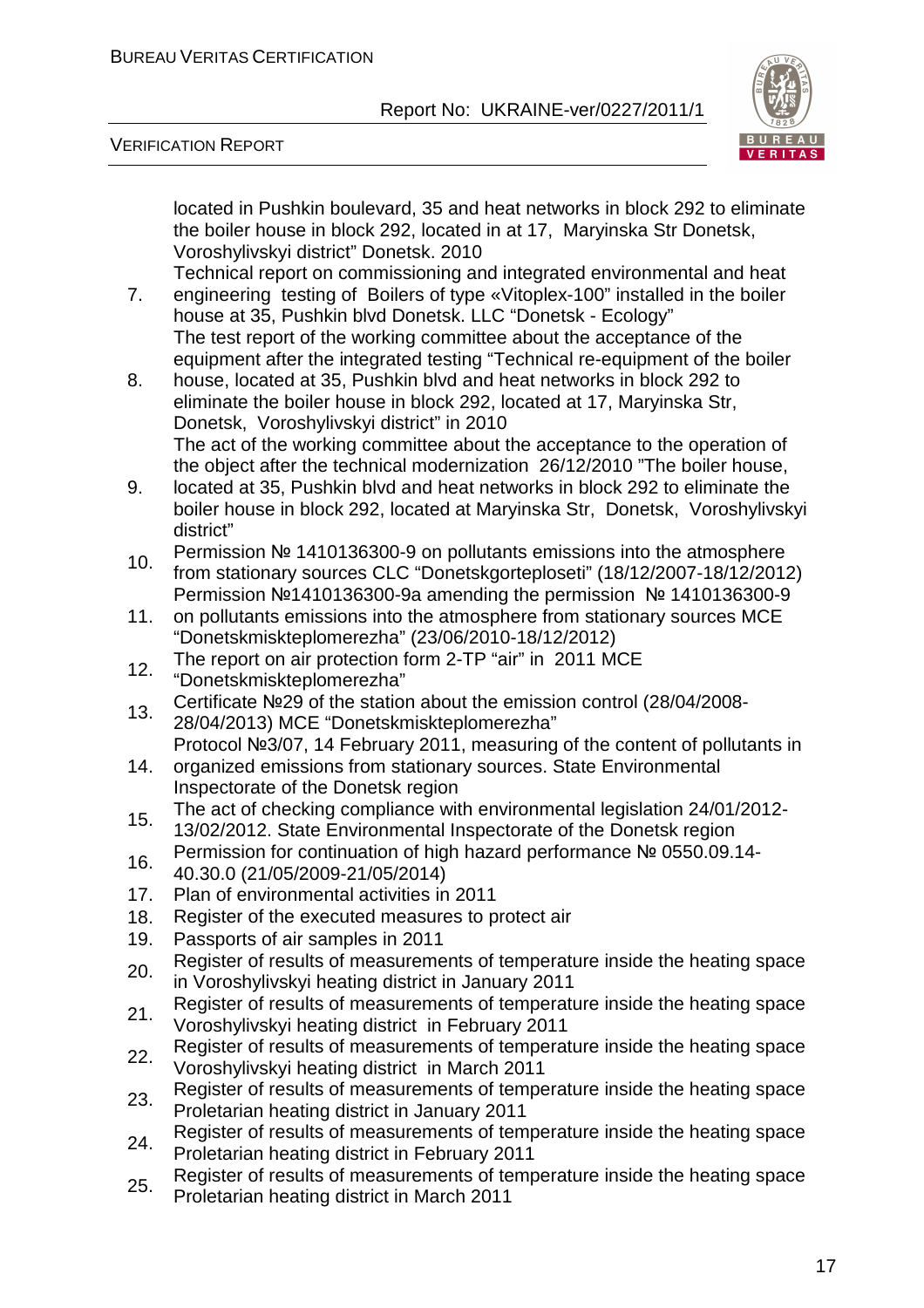VERIFICATION REPORT



- 26. Summary tables of amount of gas use in districts of Donetsk
- 27. Summary tables of electricity consumption MCE "Donetskmiskteplomerezha"
- 28. Additional agreement to Contract on electric power supply Nº 5258 dated 01/07/2005. JSC "Donetskoblenergo"
- 29. Contract № 06/10-2271 TE-7, 12/20/2010, The purchase of natural gas "Naftogaz of Ukraine"
- 30. Contract № 06/10-2272 BU-7, 12/20/2010, The purchase of natural gas "Naftogaz of Ukraine"
- 31. The contract on coal products supply № 274-04, 25/12/2012
- 32. Certificate 351 on quality of coal
- 33. Operational Plan of localization and liquidation of emergency situations at municipal facilities businesses "Donetskmiskteplomerezha" 02/02/2010 Act of perception-handing over of repaired, renovated and modernized
- 34. objects on 13.01.2010. Insulation of pipes - 122 pm, 12, Shevchenko Blvd. Voroshylivskyi district

Act of perception-handing over of repaired, renovated and modernized

- 35. objects on 03/02/2011. Insulation of pipes - 8 pm, near the boiler, Voroshylivskyi district Act of perception-handing over of repaired, renovated and modernized
- 36. objects on 15/02/2011. Insulation of pipes - 14 pm, 35, Pushkin Blvd. Voroshylivskyi district
- 37. Act of perception-handing over of repaired, renovated and modernized objects on 09/06/2011. Insulation of pipes - 46 pm, 69,Tsusymska str., Kalyninskyi district
- 38. Act of perception-handing over of repaired, renovated and modernized objects on 01/07/2011. Insulation of pipes - 8 pm, TP-58, Kalyninskyi district Act of perception-handing over of repaired, renovated and modernized
- 39. objects on 05/07/2011. Insulation of pipes - 12 pm, boiler house BPZ, Kalyninskyi district
	- Act of perception-handing over of repaired, renovated and modernized
- 40. objects on 21/03/2011. Insulation of pipes - 16 pm, boiler house, block 287, Kyivskyi district

Act of perception-handing over of repaired, renovated and modernized

- 41. objects on 22/12/2011. Insulation of pipes - 120 pm, boiler house, block 287, Kyivskyi district
	- Act of perception-handing over of repaired, renovated and modernized
- 42. objects on 12/12/2011. Insulation of pipes - 22 pm, boiler house, block 287, Kyivskyi district

Act of perception-handing over of repaired, renovated and modernized

- 43. objects on 14/01/2011. Recovery of heating insulation of external heat networks, 123A, Petrovskoho str, Kirovskyi district Act of perception-handing over of repaired, renovated and modernized
- 44. objects on 01.03.2011. Recovery of heating insulation of external heat networks, 2, Lyashenko str., Kirovskyi district Act of perception-handing over of repaired, renovated and modernized
- 45. objects on 01.03.2011. Recovery of heating insulation of external heat networks, 38,41,57,Biryuzova str, development of infrastructure, Kirovskyi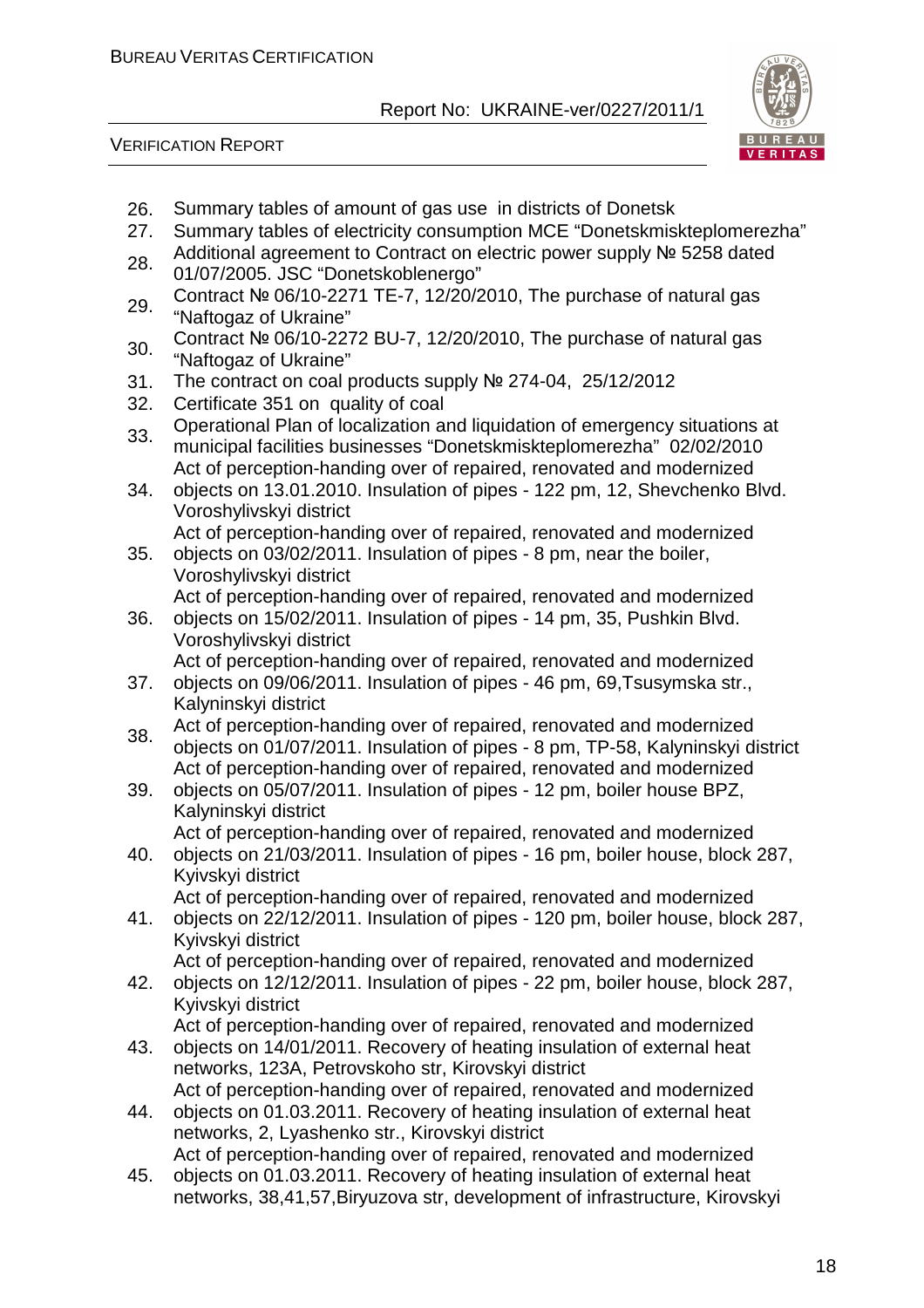Act of perception-handing over of repaired, renovated and modernized

VERIFICATION REPORT



district

46. objects on 07/04/2011. Insulation of pipes - 13 pm, near the heat exchangers, Kuibyshevskyi district 47. Act of perception-handing over of repaired, renovated and modernized objects on 11/04/2011. Insulation of pipes - 48 pm, boiler house, block 605, Kuibyshevskyi district 48. Act of perception-handing over of repaired, renovated and modernized objects on 15/06/2011. Insulation of pipes – 10,5 pm, Kuibyshevskyi district 49. Act of perception-handing over of repaired, renovated and modernized objects on 29/04/2011. Insulation of pipes - 80 pm, boiler house OTSKB, Leninskyi district 50. Act of perception-handing over of repaired, renovated and modernized objects on 15/03/2011. Insulation of pipes - 25 pm, boiler house OTSKB, Leninskyi district 51. Act of perception-handing over of repaired, renovated and modernized objects on 11/11/2011. Insulation of pipes - 65 pm, boiler house 578, Leninskyi district 52. Act of perception-handing over of repaired, renovated and modernized objects on 30/11/2011. Insulation of pipes - 440 pm, boiler house UESS, Budionivskyi district 53. Act of perception-handing over of repaired, renovated and modernized objects on 27/05/2011. Insulation of pipes - 185 pm, boiler house UESS, Budionivskyi district 54. Act of perception-handing over of repaired, renovated and modernized objects on 23/09/2011. Insulation of pipes - 160 pm, boiler house UESS, Budonivskyi district 55. Act of perception-handing over of repaired, renovated and modernized objects on 04.11.2011. Insulation of pipes - 4 pm, TP 11/60, Proletarskyi **District** 56. Act of perception-handing over of repaired, renovated and modernized objects on 02/11/2011. Insulation of pipes - 20 pm, TC 11/60, Proletarskyi **District** 57. Act of perception-handing over of repaired, renovated and modernized objects on 08/12/2011. Insulation of pipes - 4 pm, 6, Paladina str, Proletarskyi district 58. Characteristics of objects of Heat Supply MCE "Donetskmiskteplomerezha" in 2011 59. The list of consumers of hot water MCE "Donetskmiskteplomerezha" in 2011 60. Electricity consumption of objects MCE "Donetskmiskteplomerezha" in 2011 61. Letter from Donetsk Center of Hydrometeorology dated 03/02/2011 №11.24/53 on the average daily temperature in Donetsk in January 2011 62. Letter from Donetsk Center of Hydrometeorology dated 01/03/2011 № 11.24/97 on the average daily temperature in Donetsk in February 2011 63. Letter from Donetsk Center of Hydrometeorology dated 04/04/2011 № 11.24/137 on the average daily temperature in Donetsk in March 2011 64. Letter from Donetsk Center of Hydrometeorology dated 06/05/2011 №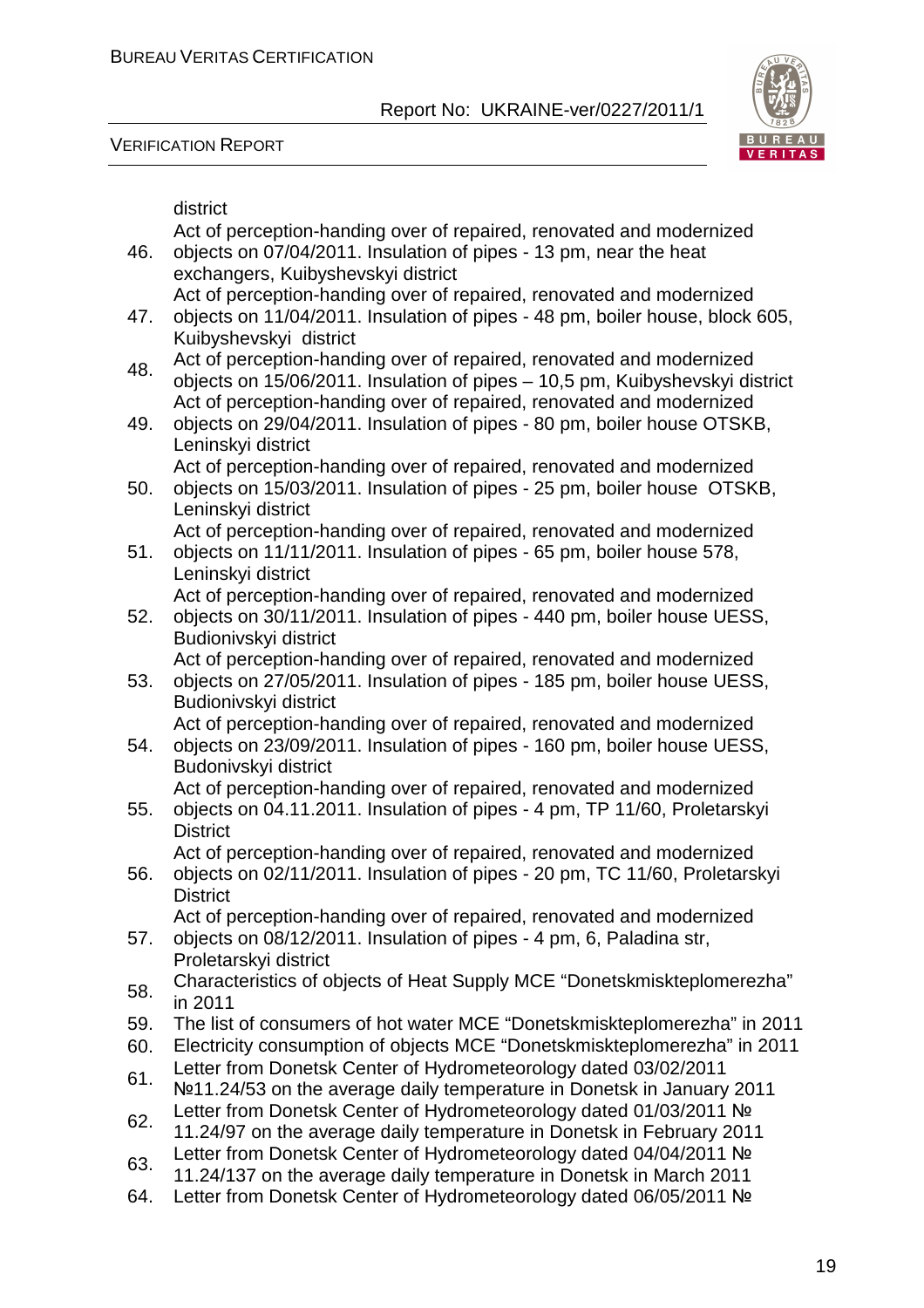

VERIFICATION REPORT

|     | 11.24/194 on the average daily temperature in Donetsk in April 2011         |
|-----|-----------------------------------------------------------------------------|
|     | Letter Donetsk Center of Hydrometeorology dated 02/11/2011 № 11.24/451      |
| 65. | on the average daily temperature in Donetsk in October 2011                 |
|     | Letter Donetsk Center of Hydrometeorology dated 01/12/2011 № 11.24/482      |
| 66. | on the average daily temperature in Donetsk in November 2011                |
|     | Letter Donetsk Center of Hydrometeorology dated 03/01/2012 № 23/11.24/4     |
| 67. | of average daily temperature in Donetsk in December 2011                    |
|     | Passport of physical and chemical parameters of natural gas transferred to  |
| 68. | JSC "Donetskmishaz" in 2011                                                 |
|     | Order MCE "Donetskmiskteplomerezha" № 214 dated 12/04/2011 "About the       |
| 69. | end of heating period 2011-2012"                                            |
|     | Order MCE "Donetskmiskteplomerezha" Nº 553 dated 30/09/2011 "About          |
| 70. | the beginning of the heating period 2010-2011"                              |
|     | Passport. Water heating boiler "Vitoplex-100" Nº 1, serial Nº7192489000009. |
| 71. | Boiler in Pushkin blvd, 35                                                  |
| 72. | Passport. Water heating boiler "Vitoplex-100" № 2, serial №7192489000010    |
| 73. | Passport. Water heating boiler "Vitoplex-100" № 3, serial №7184649000055    |
| 74. | Passport. Electricity supply meter NIK 2303 ARP1 Nº0036220                  |
| 75. | Passport. Electricity supply meter NIK 2303 ARP1 Nº0054830                  |
| 76. | Passport. Gas supply rotary meter GSM G 40-40-1,6 Nº032548                  |
| 77. | Passport. Gas supply rotary meter GSM G 250-80-1,0 №129319                  |
| 78. | Passport. Measuring converter of temperature CVP-01-1 №9580                 |
| 79. | Passport. Gas volume calculator "Universal-02" №8910                        |
| 80. | Register of energy resources (fuel and energy resources)                    |
| 81. | Log-book of boiler house                                                    |
| 82. | Photo. Water heating boiler "Vitoplex-100" №1, serial №7192489000009        |
| 83. | Photo. Water heating boiler "Vitoplex-100" №2, serial №7192489000010        |
| 84. | Photo. Water heating boiler "Vitoplex-100" №3, serial №7184649000055        |
| 85. | Passport. Water heating boiler PTVM-30M-4, serial №1951, boiler peace       |
| 86. | Passport. Water heating boiler PTVM-30M-4, serial №1898, boiler peace       |
| 87. | Passport. Gas volume calculator "Universal-01" Nº7468, boiler peace         |
|     | Passport. Measuring converter of temperature PVT-01-1 №5037, boiler         |
| 88  | Myrnyi                                                                      |
| 89. | Passport. Pressure sensor "Safyr M 5430" №12677430                          |
| 90. | Passport. Pressure sensor "Safyr M 5415" Nº07925657                         |
| 91. | Passport. Pressure sensor "Safyr M 5050" Nº02177247                         |
| 92. | Passport. Gas supply meter G160LHK80 1/20 Ex №5861                          |
| 93. | Passport. Gas volume calculator "Universal-02" №7468, boiler Myrnyi         |
|     | Passport. Measuring converter of temperature PVT-01-1 №5674, boiler         |
| 94. | Myrnyi                                                                      |
|     | Certificate of verification of the working measuring instrument №1073 valid |
| 95. | until 11/07/2012. Absolute pressure sensor MIDA-GA-13P 01 Ex                |
|     | Nº06420811                                                                  |
| 96. | Passport. Electricity supply meter multi SL 7000 Smart №53118758            |
| 97. | Passport. Electricity supply meter multi SL 7000 Smart Nº53118757           |
| 98. | Passport. Current transformer TШ-0,66-2 №80026                              |
|     |                                                                             |
|     |                                                                             |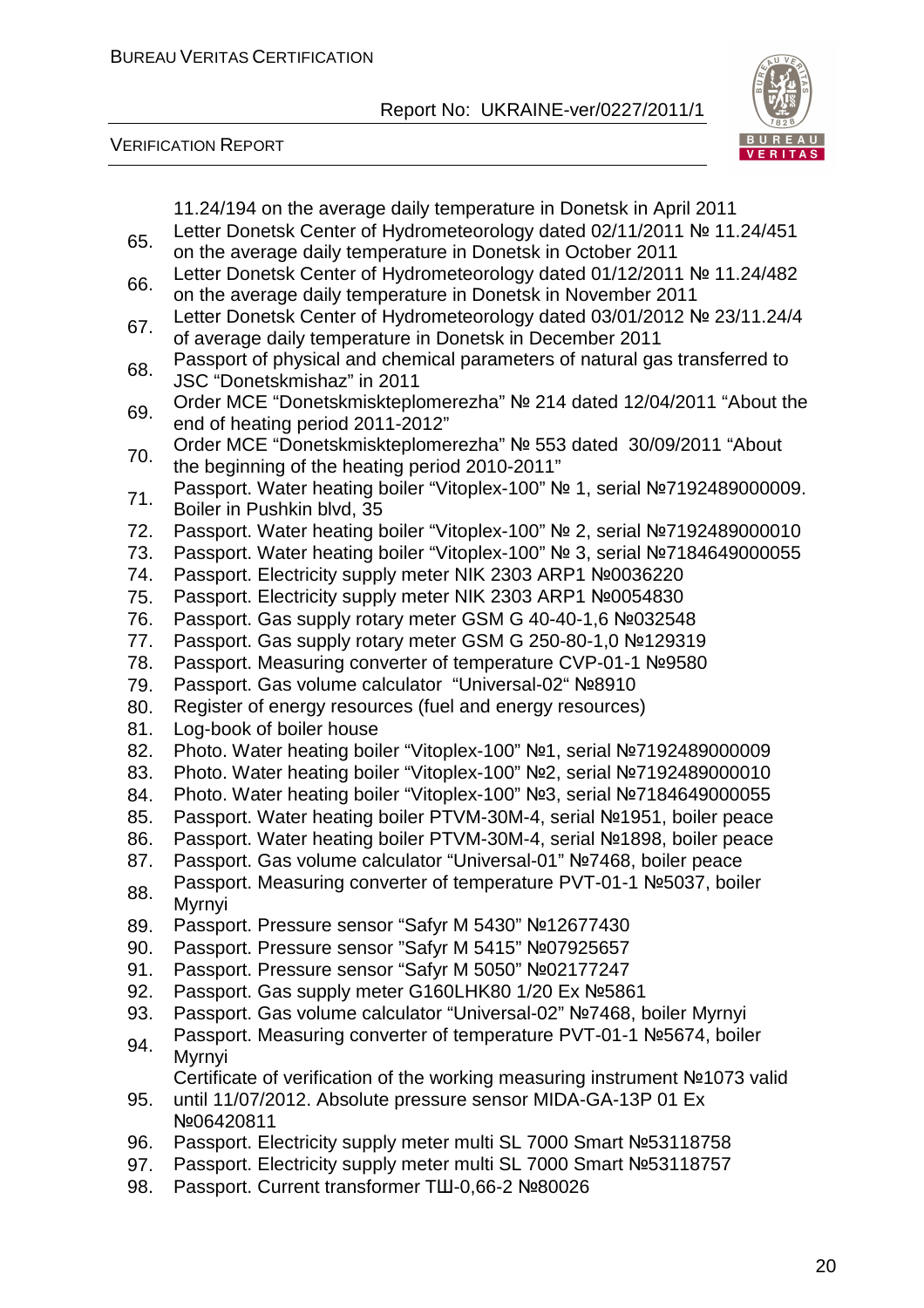

VERIFICATION REPORT

- 99. Register of repairs of accessories
- 100. Register of repairs of boilers
- 101. Register of energy resources (fuel and energy resources)
- 102. The certificate №86/4 Stepchenko G.A Boiler room operator
- 103. Certificate №177/3 Linnik N.V. Boiler room operator
- 104. Photo. Water heating boiler PTVM-30M-4, serial №1951
- 105. Photo. Water heating boiler PTVM-30M-4, serial №1898
- 106. Photo. Gas volume calculator "Universal-02" №7468
- 107. Photo. Gas supply meter G160LHK80 1/20 Ex № 5861
- 108. Photo. Heat exchanger PNV 113-412
- 109. Passport. Water heating boiler PTVM-30M-4, №1, serial №3784, boiler room Kryvozubova
- 110. Passport. Water heating boiler PTVM-30M-4, № 2, serial №4295, boiler room Kryvozubova
- 111. Passport. Water heating boiler PTVM-30M-4, № 3, serial №7631, boiler room Kryvozubova
- 112. Technical report №130 of eco-boiler heating testing №1
- 113. Regime card of boiler room №1
- 114. Technical report №223 of eco-boiler room heating testing №2
- 115. Technical report №136 of eco-boiler heating testing №3
- 116. Passport. Gas volume calculator "Universal-01» №2263, boiler Kryvozubova
- 117. Passport. Measuring converter of temperature CVP-01-1 №6877, boiler room Kryvozubova
- 118. Passport. Pressure sensor "Safyr M 5050" №12144851
- 119. Passport. Pressure sensor "Safyr M 5050" №08034858
- 120. Passport. Pressure sensor "Safyr M 5415" №07914656 Certificate of verification of the working measuring instrument № 02/03-208
- 121. valid until 16/04/2012. Current transformer TPL-10U №3086, 3143, 3081, 3171
- 122. Log-book of boiler house
- 123. Register of repairs of boilers
- 124. Register of emergency training
- 125. Schedule of emergency training
- 126. Schedule of planned repair of equipment in 2012
- 127. Photo. Water heating boiler PTVM-30M-4, №1, serial №3784
- 128. Photo. Water heating boiler PTVM-30M-4, №2, serial №4295
- 129. Photo. Water heating boiler PTVM-30M-4, №3, serial №7631
- 130. Photo. Gas volume calculator "Universal-01" №2263
- 131. Passport. Contact Water Heater KVN-0,29, serial №187, boiler at 2a,Donbas str,
- 132. Passport. Contact Water Heater KVN-0,29, serial №189, boiler room at 2a,Donbas str,
- 133. Regime card of boiler №1
- 134. Regime card of boiler №2
- 135. Passport. Gas supply rotary meter GSM G 40-40-1,0 № 129255, boiler room at 2a,Donbas str,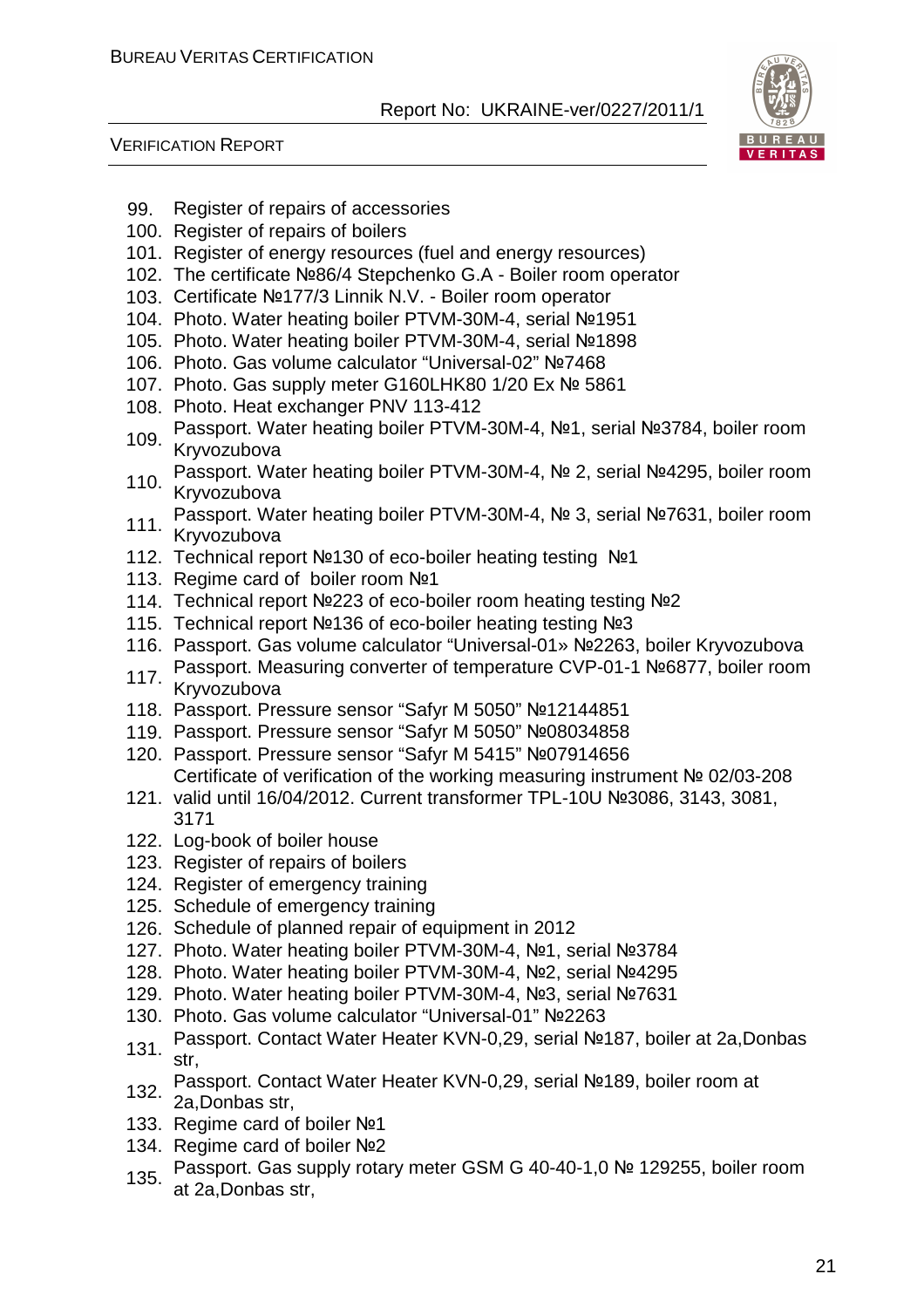



- 136. Passport. Gas volume corrector B25 №081076, boiler at 2a,Donbas str,
- 137 Certificate №1482 on the verification of work of the measuring instrument.
- Gas volume corrector B25 №081076, boiler room at 2a,Donbas str, The certificate № 02/04-835 verification work of the measuring instrument.
- 138. Electricity supply electronic meter ЦЭ 6803В in №53003349, boiler room in at 2a,Donbas str,
- 139. Register of energy resources (fuel and energy resources)
- 140. Shift log-book
- 141. Log-book of boiler house
- 142. Operating register
- 143. Certificate №35 Konstantinova N.S. Boiler room operator
- 144. The certificate №22a-67/2 Usova V.V. Boiler room operator
- 145. Photo. Contact Water Heater KVN-0,29, serial №187
- 146. Photo. Contact Water Heater KVN-0,29, serial №189
- 147. Photo. Gas supply rotary meter GSM G 40-40-1,0 №129255
- 148. Photo. Gas volume corrector B25 №081076
- 149. Passport. Boiler-water PTVM-30M-4 №3, serial №2493, boiler MR-2
- 150. Passport. Boiler-water PTVM-30M-4 №4, serial №3299, boiler MR-2
- 151. Passport. Boiler-water PTVM-30M-4 №5, serial №5258, boiler MR-2
- 152. Technical report number 218 eco-heating testing of boilers №3,4,5
- 153. Regime card of boilers № 3,4,5
- 154. Passport. Gas volume calculator "Universal-01" №6461, boiler room MR-2
- 155. Passport. Measuring converter of temperature CVP-01-1 №6765, boiler room MR-2
- 156. Passport. Pressure sensor "Safyr M 5420" №11359156
- 157. Passport. Pressure sensor "Safyr M 5415" №10514751
- 158. Passport. Pressure sensor "Safyr M 5050" №01161103
- 159. Act №001263, 11.10.2010 on the replacement and testing of energy supply meters
- 160. Act №11387,11.10.2010, technical inspection of meters
- 161. Act №12505, 15.06.2011 technical inspection of meters
- 162. Act №12558, 20.10.2011 technical inspection of meters
- 163. Register of energy resources (fuel and energy resources)
- 164. Shift log-book
- 165. Log-book of boiler house
- 166. Operating register
- 167. Register of heating meter data in the heat exchanger water heating disposal TUV-30-14-695
- 168. Certificate №122/13 Prischepa V.E. Boiler room operator
- 169. Certificate№ C-8119 Maliyeva E.M. Boiler room operator
- 170. Certificate №503885 Bystrova L.M. Boiler room operator
- 171. Certificate №142/19 Berman T.F. Boiler room operator
- 172. Certificate №C-7321 Spravnykova O.M. Boiler room operator
- 173. Schedule of emergency training facilities in Proletarskyi heating district in 2011
- 174. Photo. Water heating boiler PTVM-30M-4 №3, serial №2493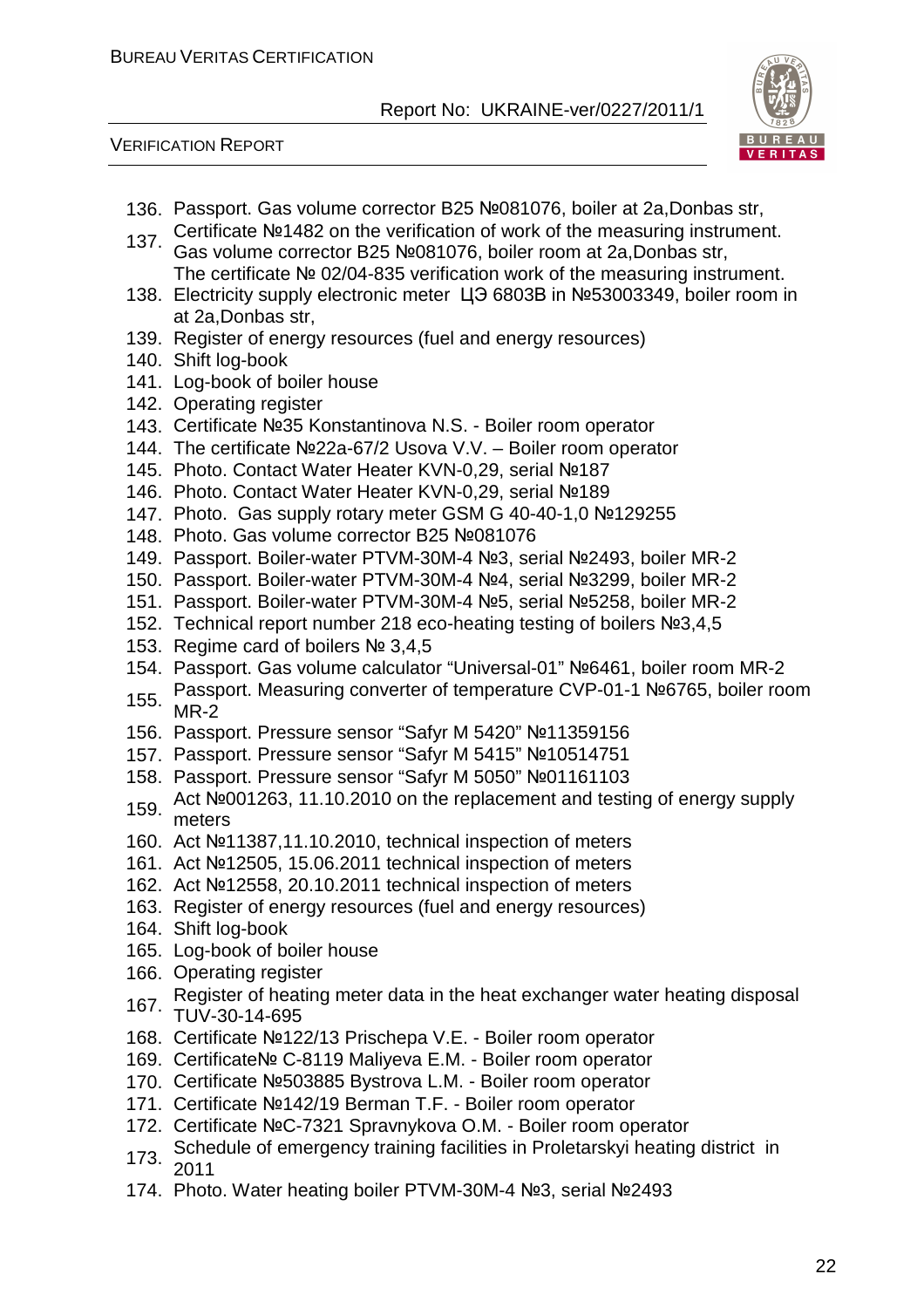

#### VERIFICATION REPORT

- 175. Photo. Water heating boiler PTVM-30M-4 №4, serial №3299
- 176. Photo. Water heating boiler PTVM-30M-4 №5, serial №5258
- 177. Photo. Water Heat exchanger Tuv-30-14-695
- 178. Photo. Gas volume calculator "Universal-01" № 6461 **RME "Donetskteplocomunenergo" "Shahtarskteplomerezha"** License №345052 Heat production, its transportation by trunk and local (distributing) heating networks, heat supply (except certain kinds of business
- 179. activities in the area of heat supply, in case if heat is produced by cogeneration plants and plants using alternative or renewable energy sources) (12/06/2007-12/06/2012). MCE "Donetskteplokomunenergo" Endorsement of a comprehensive state examination №05-00755-10,
- 180. 26/11/2010, working project "Reconstruction of the boiler room №1 in Shahtarsk with installing of the heat exchanger"
- 181. Order of the Mayor №238 of 29/09/2011 " On the beginning of the heating season 2011-2012"
	- Resolution №1415300000-18 on emissions of pollutants into the atmosphere
- 182. from stationary sources "Shahtarskteplomerezha" MCE "Donetskteplokomunenergo" (15.07.2009-15.07.2014) Report about the inventory of sources of emission of pollutants into the
- 183. atmosphere for "Shahtarskteplomerezha" MCE "Donetskteplokomunenergo"LLC "NPP Rotor" Donetsk. 2009
- 184. Report about the air protection, form 2-TP "air" in 2011.
- "Shahtarskteplomerezha"
- 185. Register of measures for the protection of atmospheric air. POD-2
- 186. Report on the monitoring of standards of instrumental and laboratory methods according to the schedule. LLC "NPP Rotor" Donetsk. 2012
- 187. Report on the monitoring of standards of instrumental and laboratory methods according to the schedule. LLC "NPP Rotor" Donetsk. 2011
- 188. Contract № 06/10-2463 TE-6, 20/12/2010, the purchase of natural gas "Naftogaz of Ukraine"
- 189. Contract № 06/10-2464 BU-6, 20.12.2010, the purchase of natural gas "Naftogaz of Ukraine"
- 190. Contract № 14/2487/11, 30/09/2011, the sale of natural gas "Naftogaz of Ukraine"
- 191. Contract № 14/2412/11, 30/09/2011,
- the sale of natural gas "Naftogaz of Ukraine"
- 192. Act of Acceptance and Transfer of natural gas "Naftogaz of Ukraine" in January 2011
- 193. Act of Acceptance and Transfer of natural gas "Naftogaz Ukraine" in February 2011
- 194. Act of Acceptance and Transfer of natural gas "Naftogaz of Ukraine" in March 2011
- 195. Act of Acceptance and Transfer of natural gas "Naftogaz Ukraine" in April 2011
- 196. Act of Acceptance and Transfer of natural gas "Naftogaz of Ukraine" in May 2011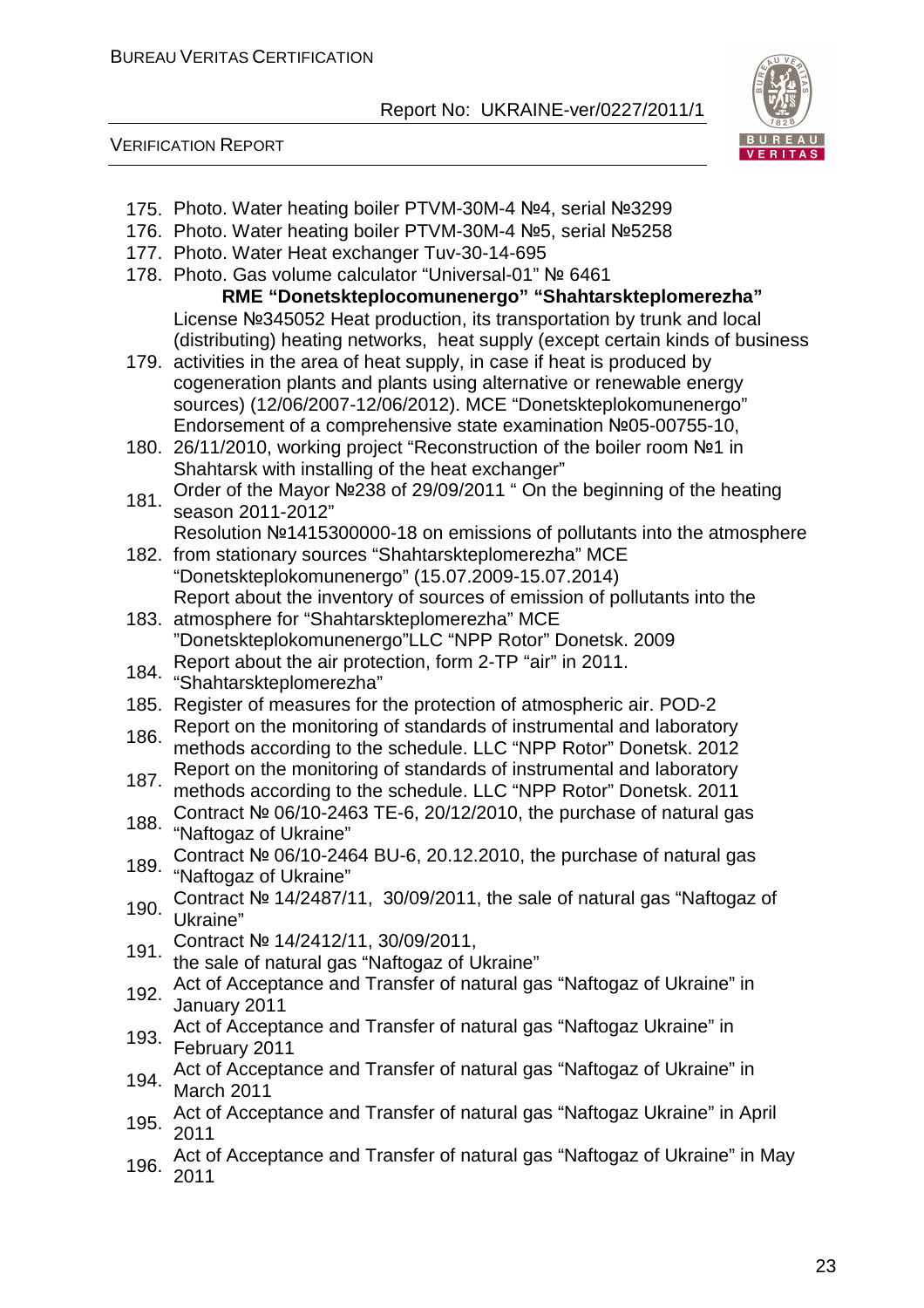

#### VERIFICATION REPORT

| 197. | Act of Acceptance and Transfer of natural gas "Naftogaz of Ukraine" in June<br>2011                                                      |
|------|------------------------------------------------------------------------------------------------------------------------------------------|
| 198. | Act of Acceptance and Transfer of natural gas "Naftogaz of Ukraine" in July<br>2011                                                      |
| 199. | Act of Acceptance and Transfer of natural gas "Naftogaz of Ukraine» August<br>2011                                                       |
| 200. | Act of Acceptance and Transfer of natural gas "Naftogaz of Ukraine" in<br>September 2011                                                 |
| 201. | Act of Acceptance and Transfer of natural gas "Naftogaz of Ukraine" in<br>October 2011                                                   |
| 202. | Act of Acceptance and Transfer of natural gas "Naftogaz of Ukraine" in<br>November 2011                                                  |
| 203. | Act of Acceptance and Transfer of natural gas "Naftogaz of Ukraine" in<br>December 2011                                                  |
|      | Plan of elimination of possible accidents in boiler rooms of<br>204. "Shahtarskteplomerezha"                                             |
| 205. | Plan-schedule of planned repair of equipment for boiler room Nº1 MKP-7<br>Shahtarsk in 2011                                              |
| 206. | Plan-schedule of planned repair of equipment for boiler room Nº10 Shahtarsk<br>in 2011                                                   |
| 207. | Protocol Nº13/11 dated 26/02/2011 commission meeting on safety issues<br>testing                                                         |
| 208. | Protocol №09/11 on 17/05/2011 commission meeting on safety issues<br>testing                                                             |
| 209. | Protocol Nº20/11 on 29/11/2011 commission meeting on safety issues<br>testing                                                            |
| 210. | Protocol Nº04/11 on 03/03/2011 commission meeting on safety issues<br>testing                                                            |
| 211. | Protocol №12/11 on 20/09/2011 commission meeting on safety issues<br>testing                                                             |
| 212. | Protocol №08/11 on 17/05/2011 commission meeting on safety issues<br>testing                                                             |
| 213. | Protocol №05/11 on 28/03/2011 commission meeting on safety issues<br>testing                                                             |
|      | 214. Information about the temperature of air per a month in 2011, Shahtarsk                                                             |
|      | 215. Information about gas calorie per month in 2011<br>216. Information about the area of heating                                       |
|      | Act of Acceptance and Transfer of installed equipment on 24/12/2010 №1<br>217. "Reconstruction of boiler room №1"                        |
|      | 218. Passport. Condensing heat exchanger UTK 15 №4                                                                                       |
|      | 219. Passport. - Water heating boiler Nº8211, boiler Nº10                                                                                |
|      | 220. Passport. - Water heating boiler Nº8210, boiler Nº10                                                                                |
|      | 221. Passport. TVG-water heating boiler-8M Nº1761, boiler Nº1                                                                            |
|      | 222. Passport. TVG-water heating boiler Nº3116-8M, boiler Nº1<br>Certificate of verification of the working measuring instrument Nº2112. |
| 223. |                                                                                                                                          |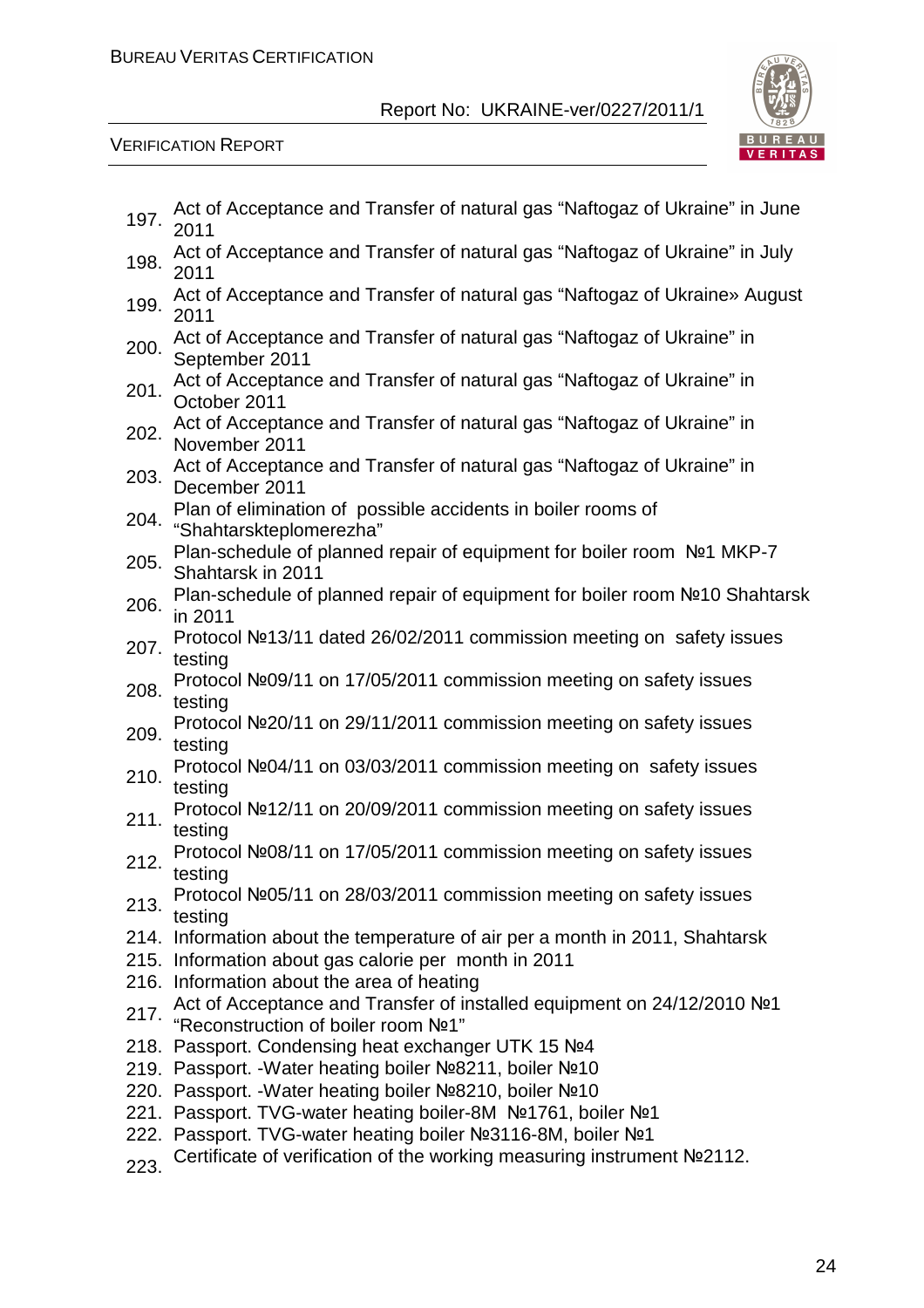VERIFICATION REPORT



Complex of the commercial metering of natural gas "Potok-DH-03" №03/17

boiler room №10

- 224. Passport. Gas meter LG-K-200-1000Ex №7089, boiler room №1
- 225. Passport. Gas volume calculator "Universal" №639, boiler room №1
- 226. Passport. Meter of active and reactive electric power three-phase CE 302 №006891040371233
- 227. Passport. Meter of active and reactive electric power three-phase CE 302 №0689180200008295
- 228. The certificate №10883 Polshkova N.M. Boiler room operator
- 229. Register of energy resources (fuel and energy resources), boiler room №1
- 230. Shift log-book of boilers operators, boiler room №1
- 231. Log-book of boiler house №1
- 232. Register of electricity consumption, boiler room №1
- 233. Register of repairs of boilers TVG-8M, boiler room №1
- 234. Temperature Chart
- 235. Plan of elimination of possible accidents in boiler rooms
- 236. Photo. Condensing heat exchanger UTK 15 №4
- 237. Photo. TVG-water heating boiler № 1761-8M
- 238. Photo. TVG-water heating boiler № 3116-8M
- 239. Photo. Gas meter LG-K-200-1000Eх №7089

#### **RME "Donetskteplocomunenergo" "Yenakiyevoteplomerezha"**

- 240. Resolution of Yenakiyevo city council Nº652 on 21/09/2011 "About the beginning of the heating season 2011-2012 "
- 241. Order №300/1 dated 07/10/2010 "About the beginning of the heating season 2010-2011" "Yenakiyevoteplomerezha"
- 242. Order №335 dated 03/10/2011 "About the beginning of the heating season 2011-2012" "Yenakiyevoteplomerezha"
- Resolution №1411200000-39 on emissions of pollutants into the atmosphere
- 243. from stationary sources RME "Donetskteplocomunenergo" (14/10/2009- 14/10/2014)

Resolution № 1411200000-39a Amendments to the Resolution

244. №1411200000-39 on emissions of pollutants into the atmosphere from stationary sources RME "Donetskteplocomunenergo" (14/10/2009- 14/10/2014)

Report about the inventory of sources of pollutants in the air RME

245. "Donetskteplocomunenergo" "Yenakiyevoteplomerezha" (Vatutin district), Donets'k, 2009

Report about the inventory of sources of pollutants in the air RME

- 246. "Donetskteplocomunenergo" "Yenakiyevoteplomerezha" (Central Station). Donets'k. 2009
- Report about the air protection, form 2-TP "air" in 2011.
- 247. Nepon assammanden i
- 248. Register POD-1
- 249. Endorsement of the comprehensive state examination №05-00591-10 dated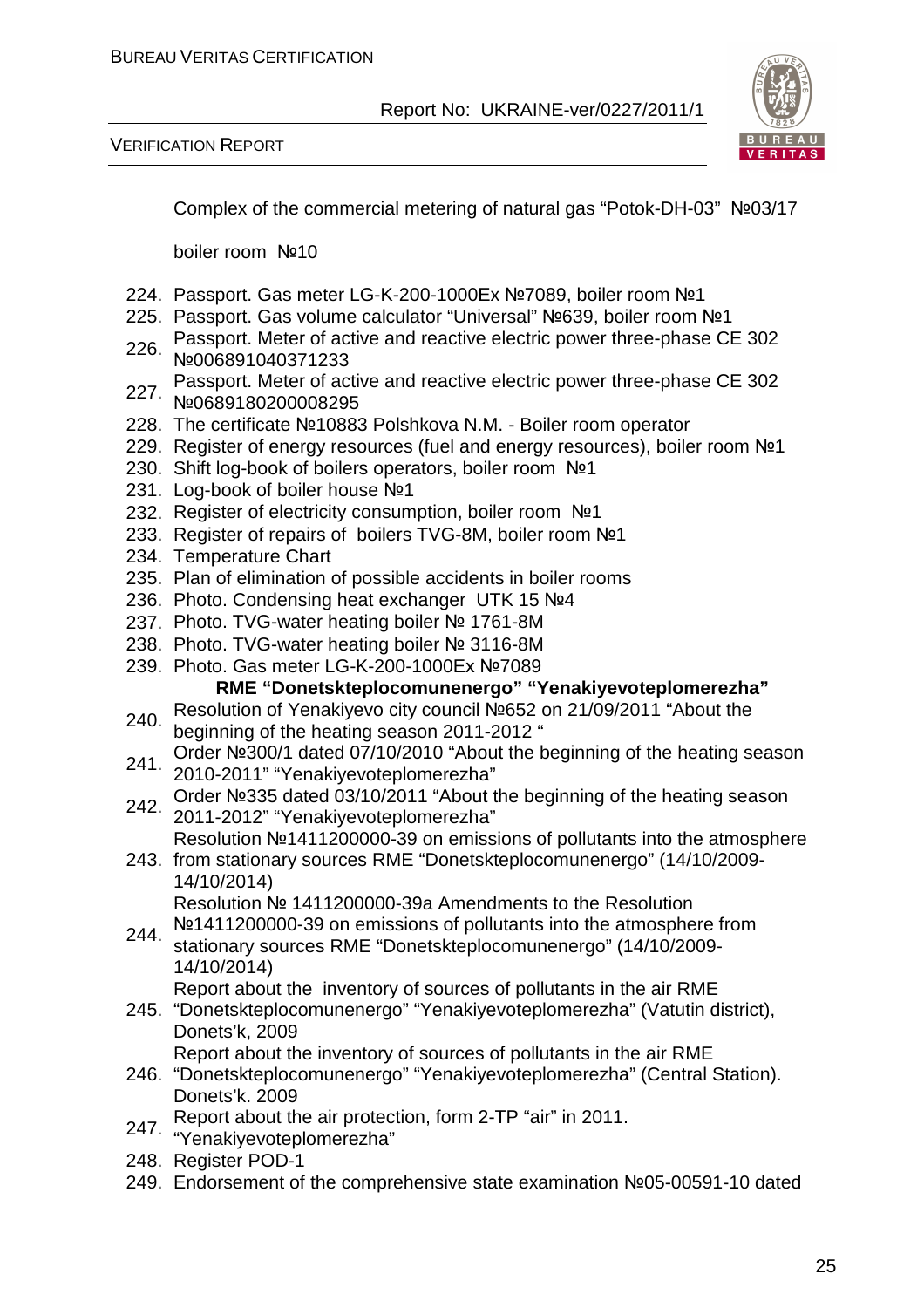

VERIFICATION REPORT

02/12/2010 about the working project «Reconstruction of boiler room with installation of the heat exchanger», district № 16, Braylyana str., Enakievo Expert report №14.-02.-11.-2412.10 dated 07/07/2010 about the working

- 250. project "Reconstruction of a boiler room with installation of the heat exchanger", district №16, Braylyana str., Enakievo Declaration of readiness to use the object "Reconstruction of the boiler room
- 251. "EMZ" with the installation of a cogeneration plant in Yenakiyeve" on 14/09/2011
- 252. Information about the work of boiler rooms "Yenakiyevoteplomerezha" in 2011
- 253. Information about the temperature of air per month in 2011, Yenakiyeve
- 254. Information of natural gas consumption in 2011
- 255. The act of temperature measurements 03/02/2012
- 256. Acts of acceptance and transfer of natural gas "Naftogaz of Ukraine" in 2011 (each month)
- 257. Information about the quality of gas per month in 2011
- 258. Act of reception-handing over of repaired, renovated and modernized objects № 1 dated 30/09/2011. Reconstruction of boiler room, MR №16, Yenakiyeve Act of reception-handing over of repaired, renovated and modernized objects
- 259. № 266 dated 30/11/2011. Reconstruction of the heating main, boiler room, block 72

Act of reception-handing over of repaired, renovated and modernized objects

260. №328 dated 30/11/2011. Reconstruction of the heating main, boiler room, district "G"

Act of reception-handing over of repaired, renovated and modernized objects

261. №260 dated 30/11/2011. Reconstruction of the heating main, boiler room №17

Act of reception-handing over of repaired, renovated and modernized objects

262. №370 dated 30/11/2011. Reconstruction of the heating main, boiler room "Lenin 100"

Act of reception-handing over of repaired, renovated and modernized objects

263. №303 dated 30/11/2011. Reconstruction of the heating main, boiler room, Block 75

Act of reception-handing over of repaired, renovated and modernized objects

264. № 298 dated 30/11/2011. Reconstruction of the heating main, boiler room, Block 75

265. №329 dated 30/11/2011. Reconstruction of the heating main, boiler room, Act of reception-handing over of repaired, renovated and modernized objects

- district "D" Act of reception-handing over of repaired, renovated and modernized objects
- 266. №327 dated 30/11/2011. Reconstruction of the heating main, boiler room, block 314

Act of reception-handing over of repaired, renovated and modernized objects

- 267. №297 dated 30/11/2011. Reconstruction of the heating main, boiler room, district №15
- 268. Act of reception-handing over of repaired, renovated and modernized objects №371 dated 30/11/2011. Reconstruction of the heating main, boiler room,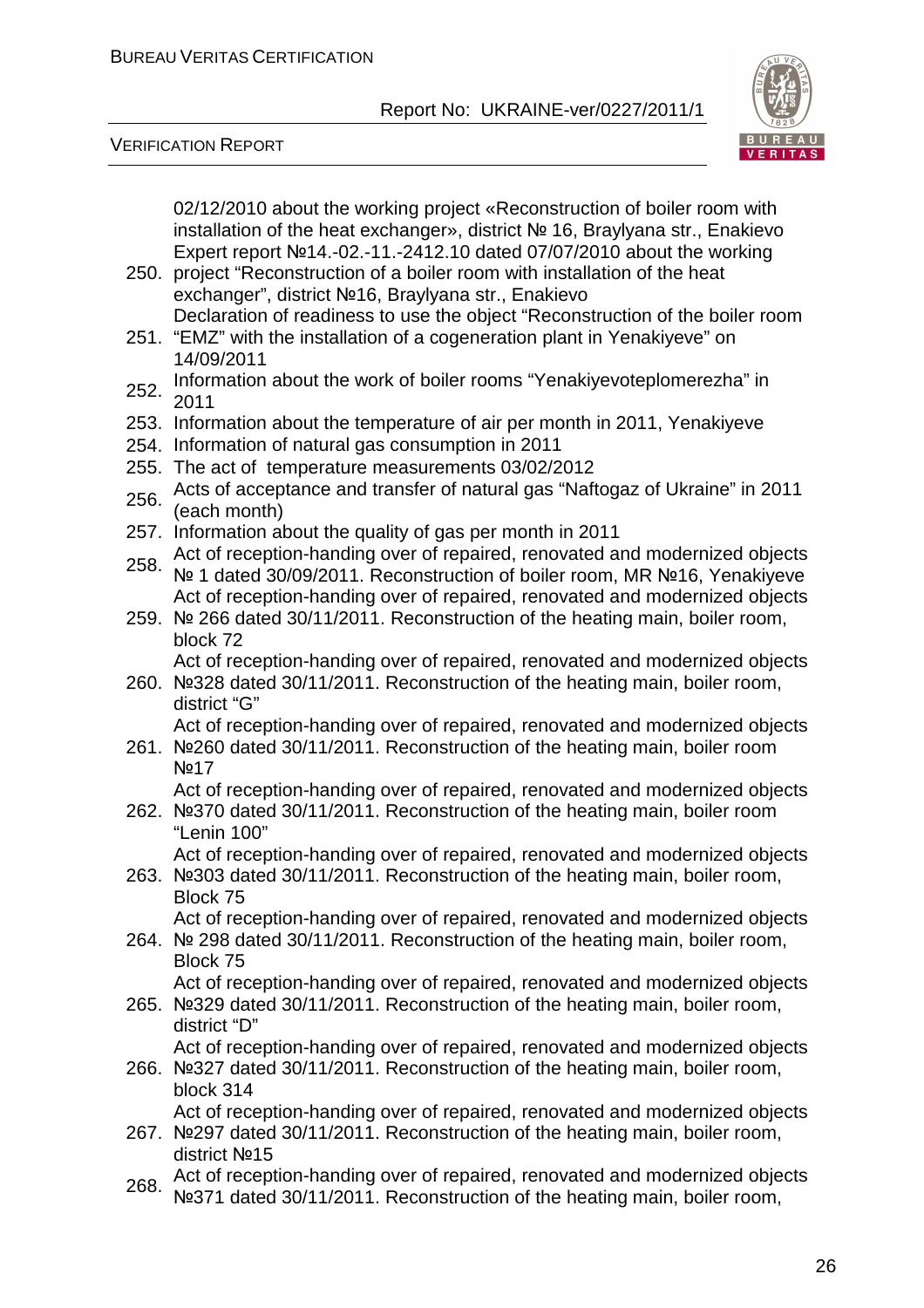VERIFICATION REPORT



block 428

269. №304 dated 30/11/2011. Reconstruction of heating main, boiler room, Act of reception-handing over of repaired, renovated and modernized objects

- microdistrict №16 Act of reception-handing over of repaired, renovated and modernized objects
- 270. №301 dated 30/11/2011. Reconstruction of heating main, boiler room, microdistrict №15
	- Act of reception-handing over of repaired, renovated and modernized objects
- 271. № 2 dated 30/12/2011. Reconstruction of boiler "EMZ" with the installation of cogeneration plant
- 272. Passport. Condensing heat exchanger UTK 15 №14 Act of acceptance of electricity output between JSC "Donetskoblenergo" and
- 273. RME "Donetskteplokomunenergo" "Yenakiyevoteplomerezha" per months in 2011
	- Schedule of planned and preventive repair in 2011.
- 274. Surreumo or press.<br>"Yenakiyevoteplomerezha"
- 275. Protocol №2 dated 04/04/2011 Commission meeting on the safety issues testing
- 276. Certificate № 1376 Vlasova N.V. Boiler room operator
- 277. Register of energy resources (fuel and energy resources), boiler room, district 16
- 278. Register of amount of used gas and electricity, boiler house, MCR 16
- 279. Regime cards of boiler houses №1,2,3
- 280. Passport. Differential pressure transducer "Metran 43 F-DD" №18312
- 281. Passport. Differential pressure transducer "Metran 100-DD" №334676
- 282. Passport. Differential pressure transducer "Metran 22 DA 2051" №10693
- 283. Photo. Water heating boiler TVG-8 №1 №68558
- 284. Photo. Water heating boiler TVG-8 №2 №68559
- 285. Photo. Water heating boiler TVG-8 №3 №68731

#### **Persons interviewed:**

List of persons interviewed during the verification or persons that contributed with other information that are not included in the documents listed above.

- $/1/$  Kucherenko V.M. deputy director on investments and strategic development of RME "Donetskteplokomunenergo"
- /2/ Pakhomova K.I. engineer of generation department of RME "Donetskteplokomunenergo"
- /3/ Rogachev V.S. director of MCE "Donetskmiskteplomerezha"
- /4/ Ohremenko VS chief engineer of MCE "Donetskmiskteplomerezha"
- /5/ Borovskii V.V. head of generation department of MCE "Donetskmiskteplomerezha"
- /6/ Skoryk V.A. engineer of generation department of MCE "Donetskmiskteplomerezha"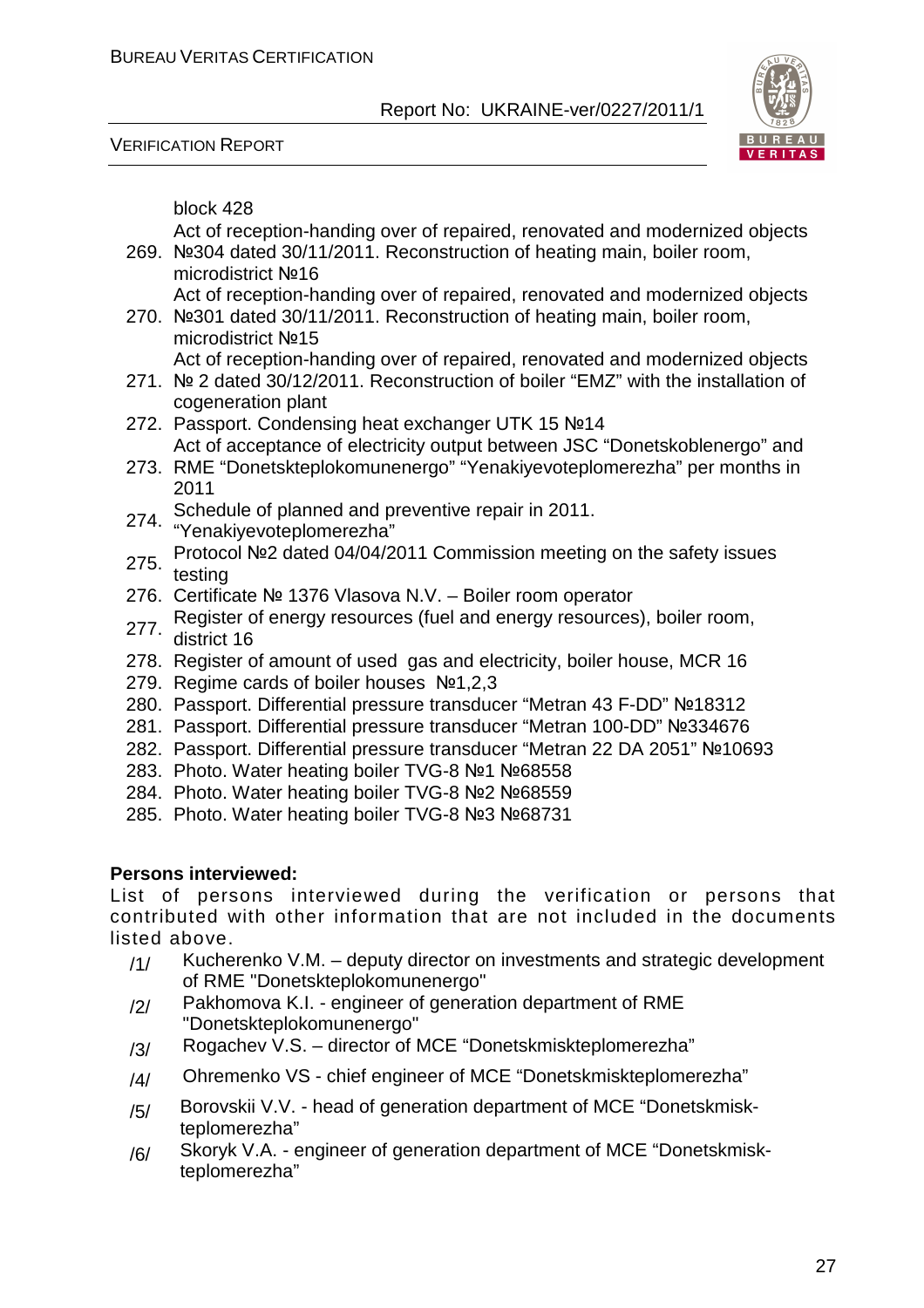

VERIFICATION REPORT

| 7    | Lysenko P.A. - senior master of Voroshylivskogo heating district of                                |
|------|----------------------------------------------------------------------------------------------------|
|      | MCE "Donetskmiskteplomerezha"<br>Savenkov O.Y. - master of the boiler room Pushkin blvd, 35 of     |
| /8/  | MCE "Donetskmiskteplomerezha"                                                                      |
| /9/  | Kilymenyi A.A. - head of Kirov heating district of MCE                                             |
|      | "Donetskmiskteplomerezha"                                                                          |
| /10/ | Pimonov P.I. - master of the boiler room MR Mirniy of MCE "Donetskmisk-<br>teplomerezha"           |
| /11/ | Zolin M.I. - master of Kryvozubova boiler room of MCE "Donetskmisk-                                |
|      | teplomerezha"                                                                                      |
| /12/ | Malykhina O.V. - chief engineer of Kalyninskogo heating district of                                |
|      | MCE "Donetskmiskteplomerezha"<br>Laktionov V.A. - master of Donbas boiler, 2b of MCE "Donetskmisk- |
| /13/ | teplomerezha"                                                                                      |
| /14/ | Zhorov M.I. - head of Proletarian heating district of MCE "Donetskmisk-                            |
|      | teplomerezha"                                                                                      |
| /15/ | Horonko S.M. - master of boiler room MR-2 of MCE "Donetskmisk-                                     |
|      | teplomerezha"<br>Konstantinova N.S. - boiler room operator of MCE "Donetskmiskteplomerezha"        |
| /16/ |                                                                                                    |
| /17/ | Usova V.V. - boiler room operator of MCE "Donetskmiskteplomerezha"                                 |
| /18/ | Prishchepa V.E. - boiler room operator of MCE "Donetskmiskteplomerezha"                            |
| /19/ | Maliieva E.M. - boiler room operator of MCE "Donetskmiskteplomerezha"                              |
| /20/ | Bystrov L.M. - boiler room operator of MCE "Donetskmiskteplomerezha"                               |
| /21/ | Yefremov S.M. - director of "Shahtarskteplomerezha"                                                |
| /22/ | Volyntsev V.M. - head of generation department "Shahtarskteplomerezha"                             |
| /23/ | Melnikova N.O. - master of boiler room Nº1 "Shahtarskteplomerezha"                                 |
| /24/ | Polshkova N.M. - operator of boiler room Nº1 "Shahtarskteplomerezha"                               |
| /25/ | Popov V.P. - director of "Yenakiyevoteplomerezha"                                                  |
| /26/ | Bondarenko V.V. - head of generation department "Yenakiyevoteplomerezha"                           |
| /27/ | Ivanov G.I. - senior master of station Nº2 "Yenakiyevoteplomerezha"                                |
| /28/ | Vlasova N.V. - boiler room operator MR-16 "Yenakiyevoteplomerezha"                                 |
| /29/ | Korinchuk Kateryna - engineer of the Institute of Engineering Ecology                              |
|      |                                                                                                    |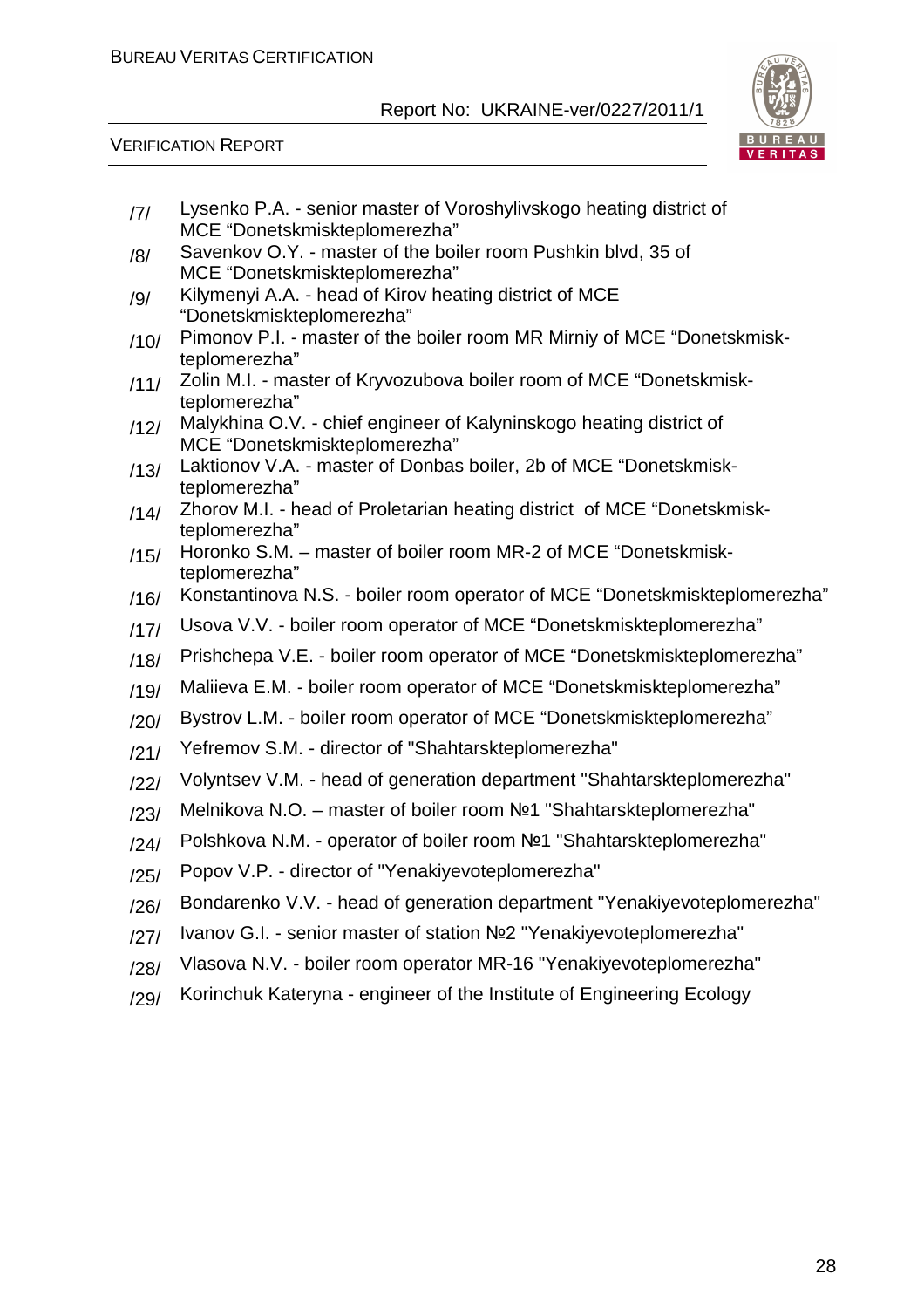

#### VERIFICATION REPORT

# APPENDIX A: VERIFICATION PROTOCOL

| <b>DVM</b> | <b>Check Item</b>                                                                                                                                                                                                                                                              | <b>Initial finding</b>                                                                                                                                                                                                                                                                                                                                                                                                                                                                                                                                                                                                                                                                                                                                                                                                                                                                                                                                                                                                                                                                                                          | <b>Draft</b>                   | <b>Final</b>      |
|------------|--------------------------------------------------------------------------------------------------------------------------------------------------------------------------------------------------------------------------------------------------------------------------------|---------------------------------------------------------------------------------------------------------------------------------------------------------------------------------------------------------------------------------------------------------------------------------------------------------------------------------------------------------------------------------------------------------------------------------------------------------------------------------------------------------------------------------------------------------------------------------------------------------------------------------------------------------------------------------------------------------------------------------------------------------------------------------------------------------------------------------------------------------------------------------------------------------------------------------------------------------------------------------------------------------------------------------------------------------------------------------------------------------------------------------|--------------------------------|-------------------|
| Paragraph  |                                                                                                                                                                                                                                                                                |                                                                                                                                                                                                                                                                                                                                                                                                                                                                                                                                                                                                                                                                                                                                                                                                                                                                                                                                                                                                                                                                                                                                 | <b>Conclusion</b>              | <b>Conclusion</b> |
|            | <b>Project approvals by Parties involved</b>                                                                                                                                                                                                                                   |                                                                                                                                                                                                                                                                                                                                                                                                                                                                                                                                                                                                                                                                                                                                                                                                                                                                                                                                                                                                                                                                                                                                 |                                |                   |
| 90         | Has the DFPs of at least one Party involved,<br>other than the host Party, issued a written<br>project approval when submitting the first<br>verification report to the secretariat for<br>publication in accordance with paragraph 38 of<br>the JI guidelines, at the latest? | DFP of Netherlands have issued written project approvals<br>(LoA) when submitting the first verification report to the<br>secretariat for publication in accordance with paragraph 38<br>of the JI guidelines.                                                                                                                                                                                                                                                                                                                                                                                                                                                                                                                                                                                                                                                                                                                                                                                                                                                                                                                  | OK                             | OK                |
| 91         | Are all the written project approvals by Parties<br>involved unconditional?                                                                                                                                                                                                    | Yes, all the written project approvals by Parties involved are<br>unconditional.                                                                                                                                                                                                                                                                                                                                                                                                                                                                                                                                                                                                                                                                                                                                                                                                                                                                                                                                                                                                                                                | OK.                            | OK.               |
|            |                                                                                                                                                                                                                                                                                | <b>Project implementation</b>                                                                                                                                                                                                                                                                                                                                                                                                                                                                                                                                                                                                                                                                                                                                                                                                                                                                                                                                                                                                                                                                                                   |                                |                   |
| 92         | project been implemented in<br>Has the<br>accordance with the PDD regarding which the<br>determination has been deemed final and is so<br>listed on the UNFCCC JI website?                                                                                                     | Implementation of boiler houses equipment rehabilitation and<br>network rehabilitation are realized mainly according to<br>project plan with some deviations (delay) from time-table.<br>Reconstruction of boiler-houses sometimes has insignificant<br>deviations from the project particularly in changes of installed<br>boilers capacity. It was dictated by changes in heat energy<br>demand. In several cases replacement of different (from<br>planned before) diameters of network pipes takes place.<br>CME "Artemivskteplomerezha" refused to participate in this<br>project.<br><b>RME</b><br>Implementation<br><b>CHP</b><br>units<br>0f<br>at<br><b>MCE</b><br>"Donetskteplocomunenergo"<br>and<br>"Donetskmiskteplomerezha" is postponed because of lack of<br>financing. Installation of CHP units at EMZ, 1, Sadova str. in<br>Enakieve t. and Himik, Nº24 Sovremenna str. in Slov'yansk t.<br>is finished, but these CHPs are not commissioned yet.<br>Installation of CHP unit at the 21, Adygeyska str. in Donetsk<br>city was finished in the end of 2007, and it was put in<br>operation in January, 2008. | <b>CAR 01</b><br><b>CAR 02</b> | OK<br>OK          |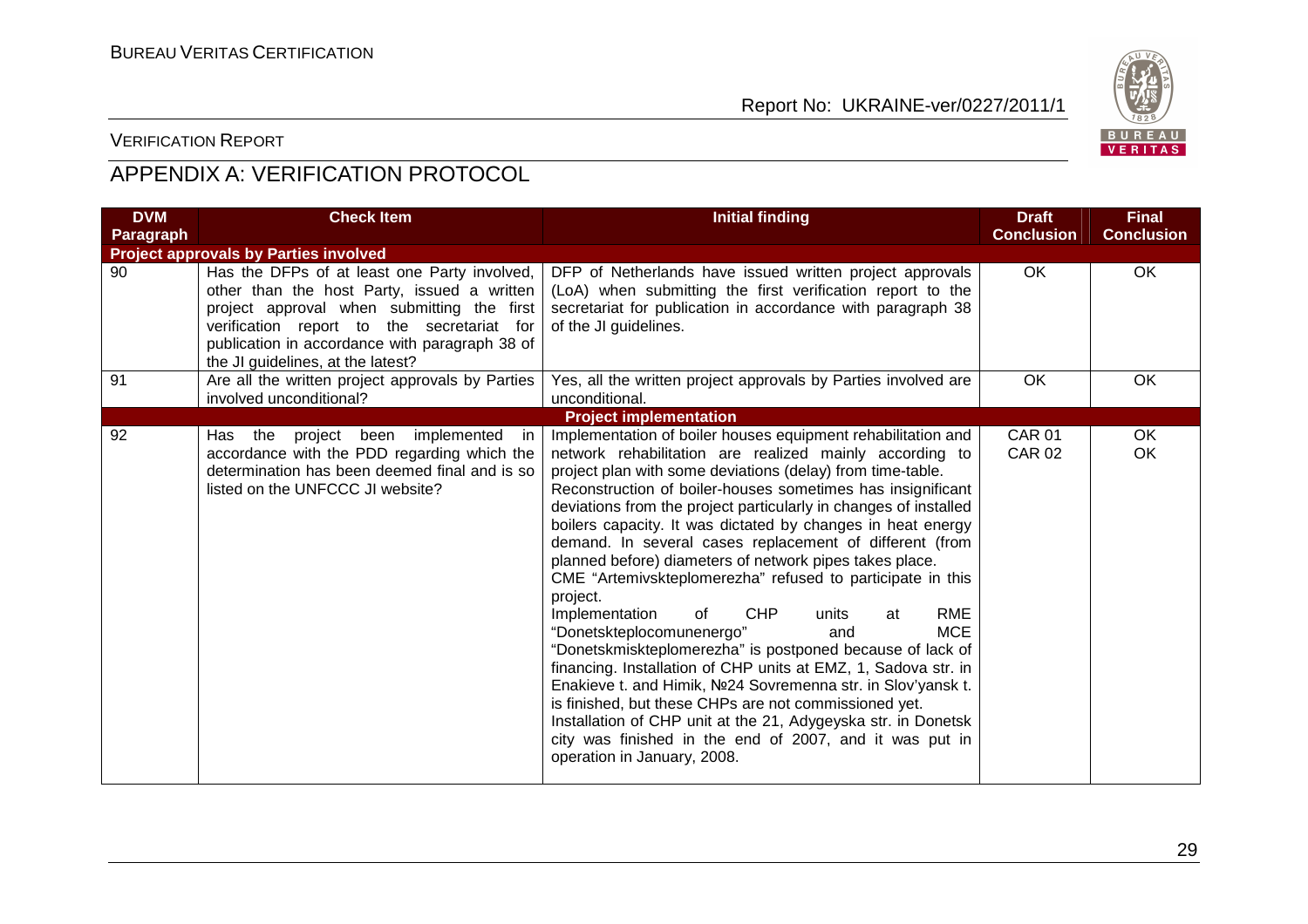

| <b>DVM</b> | <b>Check Item</b>                                                                                                                                                                                                                                                                                                                                                    | <b>Initial finding</b>                                                                                                                                                                                                                                                                                                  | <b>Draft</b>      | <b>Final</b>      |
|------------|----------------------------------------------------------------------------------------------------------------------------------------------------------------------------------------------------------------------------------------------------------------------------------------------------------------------------------------------------------------------|-------------------------------------------------------------------------------------------------------------------------------------------------------------------------------------------------------------------------------------------------------------------------------------------------------------------------|-------------------|-------------------|
| Paragraph  |                                                                                                                                                                                                                                                                                                                                                                      |                                                                                                                                                                                                                                                                                                                         | <b>Conclusion</b> | <b>Conclusion</b> |
|            |                                                                                                                                                                                                                                                                                                                                                                      | CAR 01. The rounding doesn't correct for calculated<br>emission reductions during the monitoring period in 2011.<br>Please make the appropriate corrections.<br>CAR 02. The rounding doesn't correct for total emission<br>reductions during the monitoring period in 2011. Please<br>make the appropriate corrections. |                   |                   |
| 93         | What is the status of operation of the project<br>during the monitoring period?                                                                                                                                                                                                                                                                                      | On the whole project has been implemented as defined in<br>the PDD and the implementation is evidenced by statements<br>of work completion (see list of verified documents).                                                                                                                                            | OK                | OK                |
|            |                                                                                                                                                                                                                                                                                                                                                                      | Compliance with monitoring plan                                                                                                                                                                                                                                                                                         |                   |                   |
| 94         | Did the monitoring occur in accordance with the<br>monitoring plan included in the PDD regarding<br>which the determination has been deemed final<br>and is so listed on the UNFCCC JI website?                                                                                                                                                                      | In order to improve the accuracy and applicability of data and<br>calculations, in accordance to the "Guidance on criteria for<br>baseline setting and monitoring" (version 03) the revisions<br>were made to the registered monitoring plan.                                                                           | OK                | OK                |
| 95(a)      | For calculating the emission reductions or<br>enhancements of net removals, were key<br>factors, e.g. those listed in 23 (b) (i)-(vii) above,<br>influencing the baseline emissions or net<br>removals and the activity level of the project<br>and the emissions or removals as well as risks<br>associated with the project taken into account,<br>as appropriate? | All key factors influencing the baseline emissions or net<br>removals and the activity level of the project and the<br>emissions as well as risks associated with the project were<br>taken into account, as appropriate for calculating the<br>emission reductions.                                                    | OK                | OK                |
| 95(b)      | Are data sources used for calculating emission<br>reductions or enhancements of net removals<br>clearly identified, reliable and transparent?                                                                                                                                                                                                                        | Registration of natural gas consumption at boiler houses of<br>RME<br>"Donetskteplocomunenergo"<br><b>MCE</b><br>and<br>"Donetskmiskteplomerezha is carried out by the following<br>scheme:<br>1. Natural gas consumption is measured by gas flow meter,<br>installed at a boiler-house. All boiler-houses are equipped | <b>CL 01</b>      | OK                |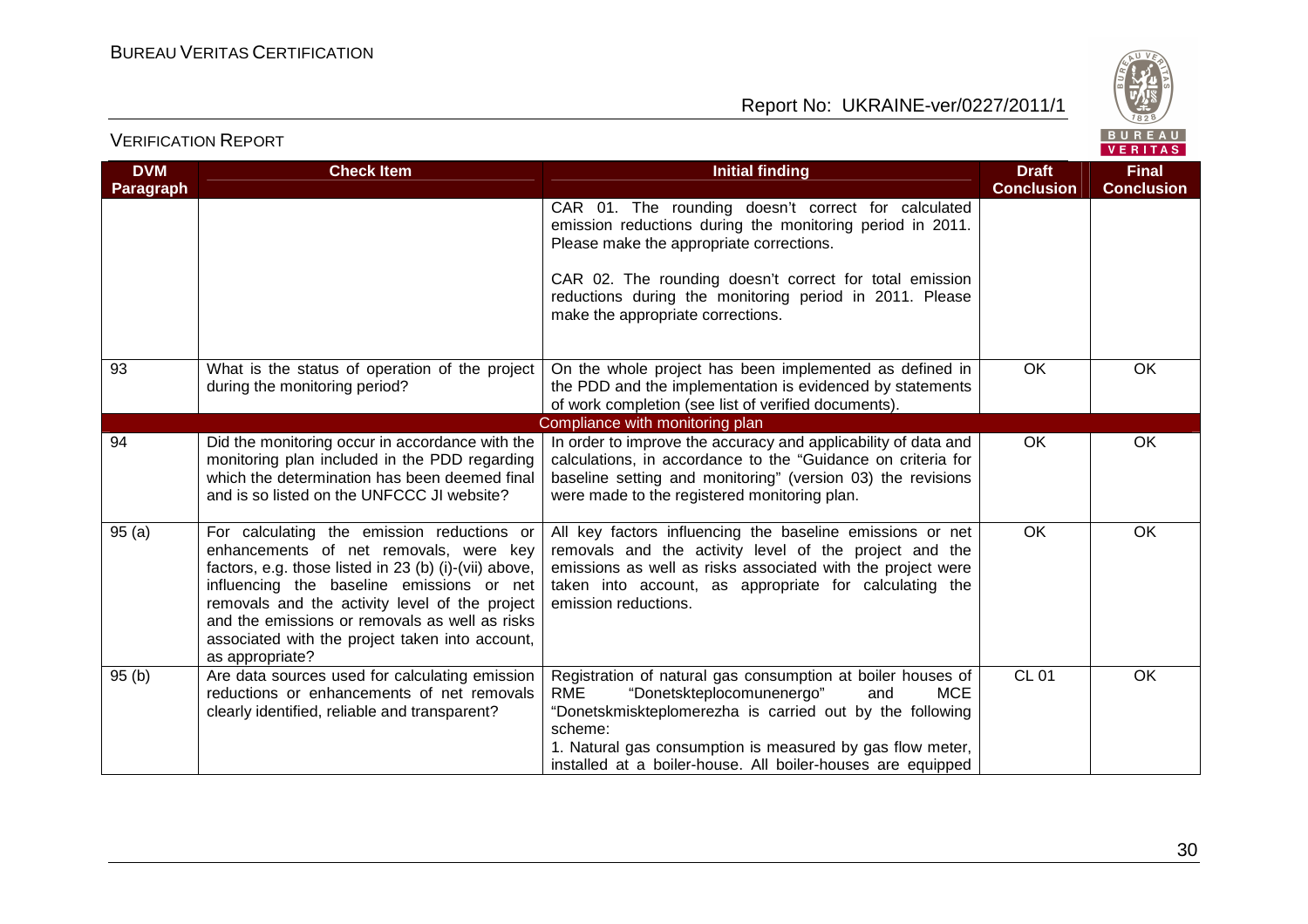

### VERIFICATION REPORT

| <b>DVM</b> | <b>Check Item</b>                                                                                                                                                                                                                                                 | <b>Initial finding</b>                                                                                                                                                                                                                                                                                                                                                                                                                                                                                                                                                                                                                                                                                                                                                                                                                                                                                                                                                                                                                                                                                                                                                                                                                                                                                         | <b>Draft</b>      | <b>Final</b>      |
|------------|-------------------------------------------------------------------------------------------------------------------------------------------------------------------------------------------------------------------------------------------------------------------|----------------------------------------------------------------------------------------------------------------------------------------------------------------------------------------------------------------------------------------------------------------------------------------------------------------------------------------------------------------------------------------------------------------------------------------------------------------------------------------------------------------------------------------------------------------------------------------------------------------------------------------------------------------------------------------------------------------------------------------------------------------------------------------------------------------------------------------------------------------------------------------------------------------------------------------------------------------------------------------------------------------------------------------------------------------------------------------------------------------------------------------------------------------------------------------------------------------------------------------------------------------------------------------------------------------|-------------------|-------------------|
| Paragraph  |                                                                                                                                                                                                                                                                   |                                                                                                                                                                                                                                                                                                                                                                                                                                                                                                                                                                                                                                                                                                                                                                                                                                                                                                                                                                                                                                                                                                                                                                                                                                                                                                                | <b>Conclusion</b> | <b>Conclusion</b> |
|            |                                                                                                                                                                                                                                                                   | with gas flow meters.<br>2. The majority of boiler-houses are equipped with automatic<br>correctors for gas temperature and pressure. Gas<br>consumption is registered automatically. Every day operator<br>of a boiler house makes registration of daily gas<br>consumption in the special paper journal "Journal of<br>registration of boiler-house's operation parameters.<br>3. At the boiler-houses that are not equipped with gas<br>volume correctors, operator of a boiler house every 2 hours<br>registers parameters of natural gas (temperature and<br>pressure) in the paper journal "Journal of registration of<br>boiler-house's operation parameters". These parameters are<br>used to bring gas consumption to standard conditions.<br>4. Every day operators transfer values of gas consumption to<br>calculating centers of the Generation Branches of RME<br>"Donetskteplocomunenergo"<br><b>MCE</b><br>and<br>"Donetskmiskteplomerezha". The united server is installed at<br>the MCE "Donetskmiskteplomerezha" account center (Fig.<br>8). It allows taking values of all controlled parameters for<br>every day of monitoring period.<br>5. Every month the account centers transfer data to gas<br>suppliers.<br>CL 01. Please add to PDD names of normative documents<br>(Table B.2.1) |                   |                   |
| 95(c)      | Are emission factors, including default emission<br>factors, if used for calculating the emission<br>reductions or enhancements of net removals,<br>selected by carefully balancing accuracy and<br>reasonableness, and appropriately justified of<br>the choice? | Emission factors, including default emission factors are<br>presented in Section B.2.1 and Annex 1 of the MR.                                                                                                                                                                                                                                                                                                                                                                                                                                                                                                                                                                                                                                                                                                                                                                                                                                                                                                                                                                                                                                                                                                                                                                                                  | <b>OK</b>         | <b>OK</b>         |
| 95(d)      |                                                                                                                                                                                                                                                                   | Is the calculation of emission reductions or $\vert$ Yes, the calculation of emission reductions or enhancements                                                                                                                                                                                                                                                                                                                                                                                                                                                                                                                                                                                                                                                                                                                                                                                                                                                                                                                                                                                                                                                                                                                                                                                               | OK                | <b>OK</b>         |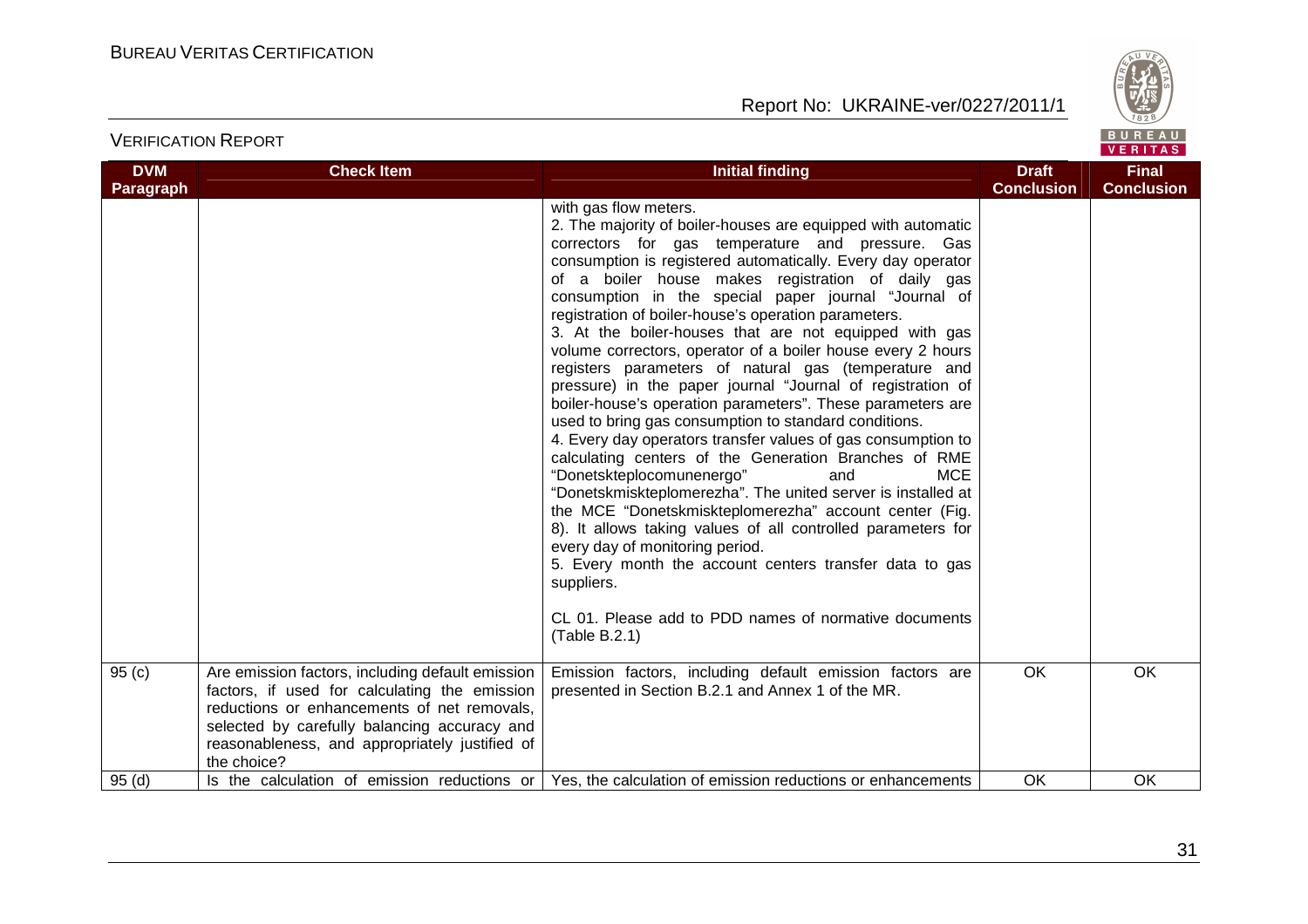VERIFICATION REPORT

Report No: UKRAINE-ver/0227/2011/1



**VERITAS DVM Check Item Draft Check Item Initial finding Check Item Draft Final Paragraph Conclusion Conclusion** of net removals are based on conservative assumptions and enhancements of net removals based on conservative assumptions and the most the most plausible scenarios in a transparent manner. plausible scenarios in a transparent manner? **Applicable to JI SSC projects only** 96 Is the relevant threshold to be classified as JIN/a N/a N/a SSC project not exceeded during the monitoring period on an annual average basis? If the threshold is exceeded, is the maximum emission reduction level estimated in the PDD for the JI SSC project or the bundle for the monitoring period determined? **Applicable to bundled JI SSC projects only** 97 (a)  $\blacksquare$  Has the composition of the bundle not changed  $\blacksquare$  N/a N/a N/a N/a from that is stated in F-JI-SSCBUNDLE? 97 (b)  $\vert$  If the determination was conducted on the N/a N/a N/a basis of an overall monitoring plan, have the project participants submitted a common monitoring report? 98 | If the monitoring is based on a monitoring plan N/a N/a N/a that provides for overlapping monitoring periods, are the monitoring periods per component of the project clearly specified in the monitoring report? Do the monitoring periods not overlap with those for which verifications were already deemed final in the past? **Revision of monitoring plan Applicable only if monitoring plan is revised by project participant** 99 (a) Did the project participants provide an The project participants provided an appropriate justification OK OK appropriate justification for the proposed for the proposed revision. revision? In order to improve the accuracy and applicability of data and calculations the following revisions were made to the

32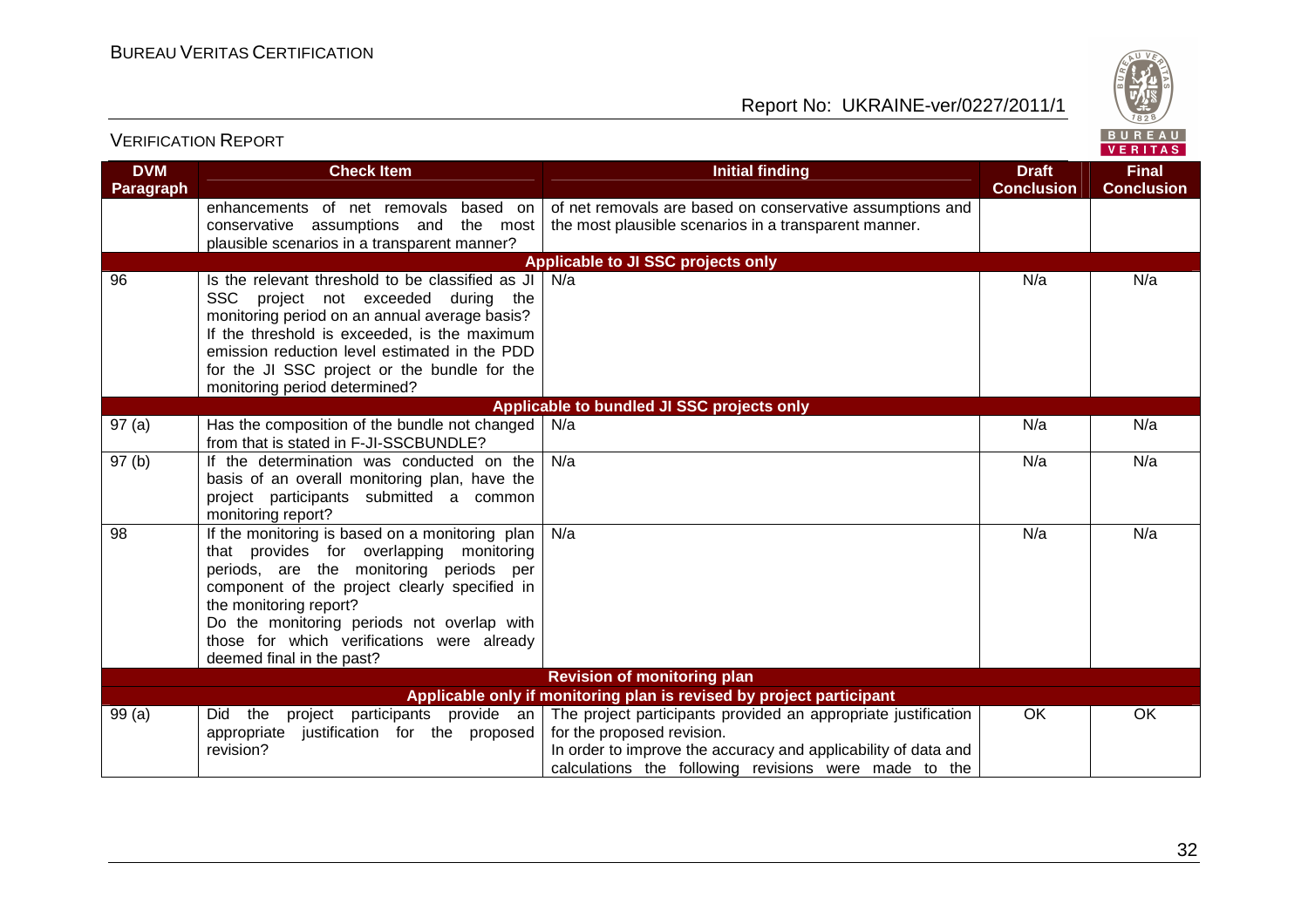

### VERIFICATION REPORT

| <b>DVM</b> | <b>Check Item</b>                                                                                                                                                                                                                                                       | <b>Initial finding</b>                                                                                                                                                                                                                                                                                                                                                                                                                                          | <b>Draft</b>      | <b>Final</b>      |
|------------|-------------------------------------------------------------------------------------------------------------------------------------------------------------------------------------------------------------------------------------------------------------------------|-----------------------------------------------------------------------------------------------------------------------------------------------------------------------------------------------------------------------------------------------------------------------------------------------------------------------------------------------------------------------------------------------------------------------------------------------------------------|-------------------|-------------------|
| Paragraph  |                                                                                                                                                                                                                                                                         |                                                                                                                                                                                                                                                                                                                                                                                                                                                                 | <b>Conclusion</b> | <b>Conclusion</b> |
|            |                                                                                                                                                                                                                                                                         | registered monitoring plan:<br>The newly developed officially approved valid country-<br>specific values of Carbon emission factor were used for<br>calculations:<br>For all types of fuels - according to the "National inventory<br>report of Ukraine for 1990 - 2009";<br>For electricity generation and consumption in Ukraine $-$ the<br>values according to the Order of the National Environmental<br>Investment Agency of Ukraine #75 dated 12/05/2011. |                   |                   |
| 99(b)      | Does the proposed revision improve the<br>accuracy and/or applicability of information<br>collected compared to the original monitoring<br>plan without changing conformity with the<br>relevant rules and regulations<br>for the<br>establishment of monitoring plans? | The proposed revision improves the applicability of<br>information collected compared to the original monitoring<br>plan without changing conformity with the relevant rules and<br>regulations for the establishment of monitoring plans.                                                                                                                                                                                                                      | <b>OK</b>         | <b>OK</b>         |
|            |                                                                                                                                                                                                                                                                         | <b>Data management</b>                                                                                                                                                                                                                                                                                                                                                                                                                                          |                   |                   |
| 101(a)     | Is the implementation of data collection<br>procedures in accordance with the monitoring<br>plan, including the quality control and quality<br>assurance procedures?                                                                                                    | data necessary for the $CO2$ emission reductions<br>All<br>calculation is collected. The scheme of data flow and a<br>description of reporting procedures introduced in Monitoring<br>report.<br>Training logbook and Results of operator training were<br>presented to the verification team during the site visit.<br>Position and roles of person in the GHG data management<br>process are defined in the monitoring report and are<br>implemented on-site. | OK                | OK                |
| 101(b)     | Is the function of the monitoring equipment,<br>including its calibration status, is in order?                                                                                                                                                                          | All monitoring equipment has calibration. It is calibrated with<br>periodic frequency (passport states the calibration frequency<br>for every device) according to the national regulations.<br>During site visit verifiers received and reviewed passports<br>and/or certificates on calibration of all measurement                                                                                                                                            | <b>OK</b>         | OK                |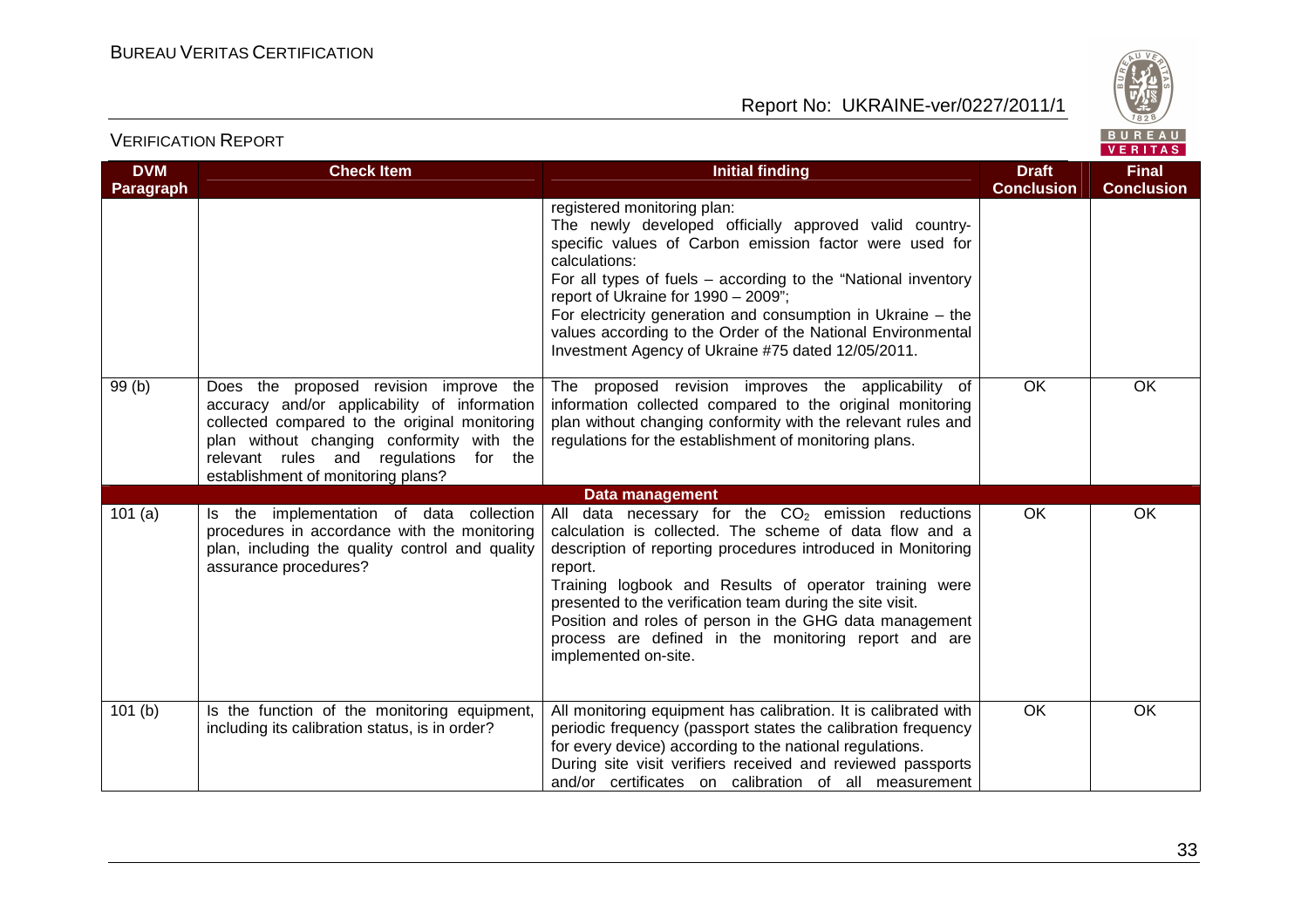

| <b>DVM</b>       | <b>Check Item</b>                                                                                                                                     | <b>Initial finding</b>                                                                                                                                                                                                                                                                                                                                                                               | <b>Draft</b><br><b>Conclusion</b> | <b>Final</b><br><b>Conclusion</b> |
|------------------|-------------------------------------------------------------------------------------------------------------------------------------------------------|------------------------------------------------------------------------------------------------------------------------------------------------------------------------------------------------------------------------------------------------------------------------------------------------------------------------------------------------------------------------------------------------------|-----------------------------------|-----------------------------------|
| <b>Paragraph</b> |                                                                                                                                                       | equipments.                                                                                                                                                                                                                                                                                                                                                                                          |                                   |                                   |
| 101(c)           | Are the evidence and records used for the<br>monitoring maintained in a traceable manner?                                                             | The evidence and records used for the monitoring are<br>maintained on site of some devices and in responsible<br>departments in a traceable manner.<br>CAR 03. There is no information about measures to reduce<br>pollutant emissions and greenhouse gases in the air in<br>statements form 2-TP "air" in 2011.                                                                                     | <b>CAR 03</b>                     | OK                                |
| $101$ (d)        | Is the data collection and management system<br>for the project in accordance with the<br>monitoring plan?                                            | The data collection and management system for the project<br>is in accordance with the approved monitoring plan.<br>Implementation of monitoring system was checked through<br>site visit, and concluded that monitoring system is completely<br>in accordance with the monitoring plan. This fact is also<br>confirmed by the documents.<br>CL 02. Please provide the Order № 149 dated 22/04/2011. | <b>CL 02</b>                      | OK                                |
|                  |                                                                                                                                                       | Verification regarding programs of activities (additional elements for assessment)                                                                                                                                                                                                                                                                                                                   |                                   |                                   |
| 102              | Is any JPA that has not been added to the JI<br>PoA not verified?                                                                                     | N/A                                                                                                                                                                                                                                                                                                                                                                                                  | N/A                               | N/A                               |
| 103              | Is the verification based on the monitoring<br>reports of all JPAs to be verified?                                                                    | N/A                                                                                                                                                                                                                                                                                                                                                                                                  | N/A                               | N/A                               |
| 103              | Does the verification ensure the accuracy and<br>conservativeness of the emission reductions or<br>enhancements of removals generated by each<br>JPA? | N/A                                                                                                                                                                                                                                                                                                                                                                                                  | N/A                               | N/A                               |
| 104              | Does the monitoring period not overlap with<br>previous monitoring periods?                                                                           | N/A                                                                                                                                                                                                                                                                                                                                                                                                  | N/A                               | N/A                               |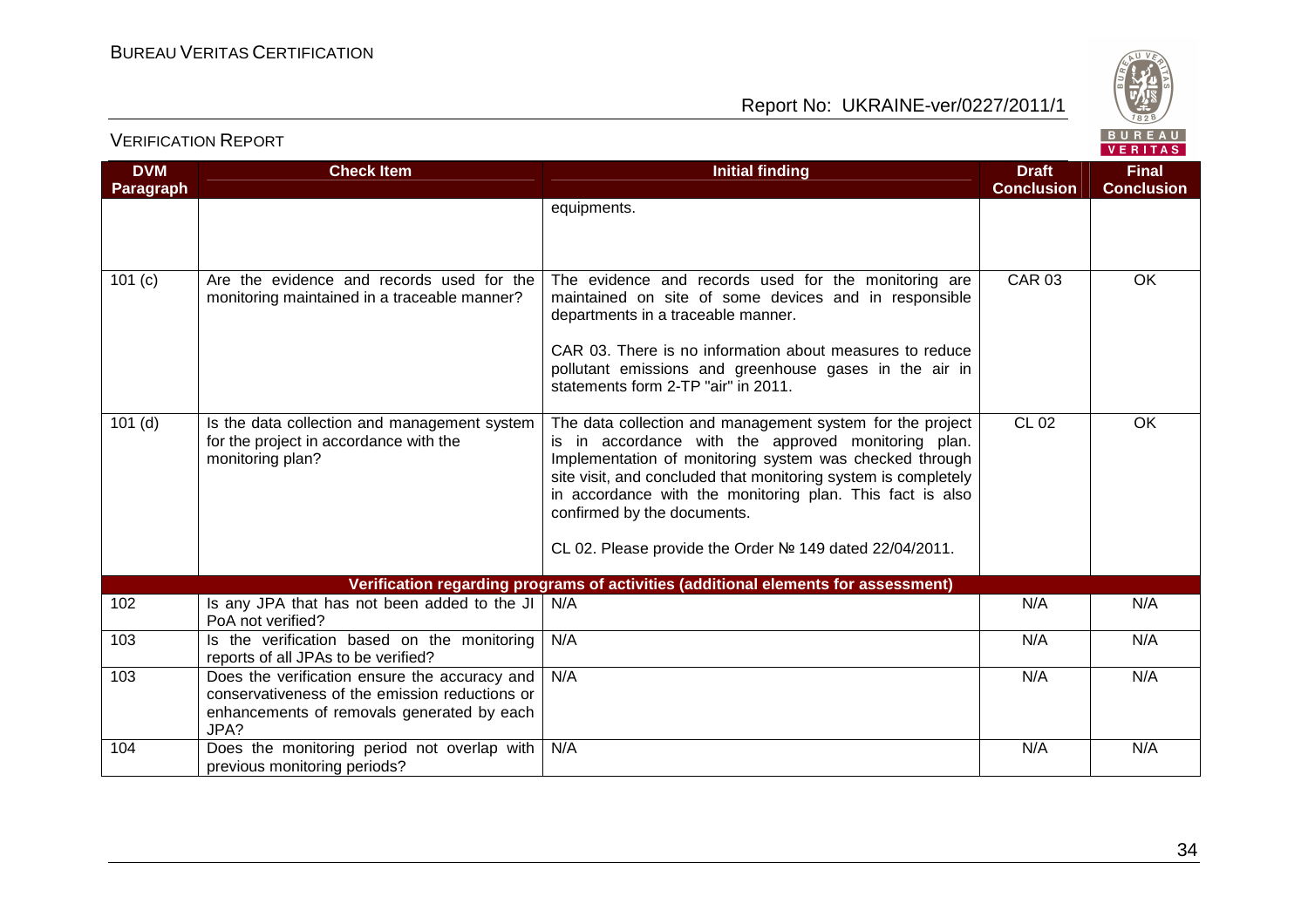

| <b>VERIFICATION REPORT</b> |                                                                                                                                                                                                                                                                                                                                                                                                                                                                                                                                                                                                                                                                                                                                                                                                                                                                                                    |                                          | BUREAU<br>VERITAS                 |                                   |
|----------------------------|----------------------------------------------------------------------------------------------------------------------------------------------------------------------------------------------------------------------------------------------------------------------------------------------------------------------------------------------------------------------------------------------------------------------------------------------------------------------------------------------------------------------------------------------------------------------------------------------------------------------------------------------------------------------------------------------------------------------------------------------------------------------------------------------------------------------------------------------------------------------------------------------------|------------------------------------------|-----------------------------------|-----------------------------------|
| <b>DVM</b><br>Paragraph    | <b>Check Item</b>                                                                                                                                                                                                                                                                                                                                                                                                                                                                                                                                                                                                                                                                                                                                                                                                                                                                                  | <b>Initial finding</b>                   | <b>Draft</b><br><b>Conclusion</b> | <b>Final</b><br><b>Conclusion</b> |
| 105                        | If the AIE learns of an erroneously included<br>JPA, has the AIE informed the JISC of its<br>findings in writing?                                                                                                                                                                                                                                                                                                                                                                                                                                                                                                                                                                                                                                                                                                                                                                                  | N/A                                      | N/A                               | N/A                               |
|                            |                                                                                                                                                                                                                                                                                                                                                                                                                                                                                                                                                                                                                                                                                                                                                                                                                                                                                                    | Applicable to sample-based approach only |                                   |                                   |
| 106                        | Does the sampling plan prepared by the AIE:<br>(a) Describe its sample selection, taking into<br>account that:<br>(i) For each verification that uses a sample-<br>based approach, the sample selection shall<br>be sufficiently representative of the JPAs in<br>the JI PoA such extrapolation to all JPAs<br>identified for that verification is reasonable,<br>taking into account differences among the<br>characteristics of JPAs, such as:<br>- The types of JPAs;<br>- The complexity of the applicable<br>technologies and/or measures used;<br>- The geographical location of each JPA;<br>- The amounts of expected emission<br>reductions of the JPAs being verified;<br>- The number of JPAs for which emission<br>reductions are being verified;<br>- The length of monitoring periods of the<br>JPAs being verified; and<br>The samples selected for prior<br>verifications, if any? | N/A                                      | N/A                               | N/A                               |
| 107                        | Is the sampling plan ready for publication<br>through the secretariat along with the<br>verification<br>report<br>and<br>supporting<br>documentation?                                                                                                                                                                                                                                                                                                                                                                                                                                                                                                                                                                                                                                                                                                                                              | N/A                                      | N/A                               | N/A                               |
| 108                        | Has the AIE made site inspections of at least<br>the square root of the number of total JPAs,<br>rounded to the upper whole number? If the AIE                                                                                                                                                                                                                                                                                                                                                                                                                                                                                                                                                                                                                                                                                                                                                     | N/A                                      | N/A                               | N/A                               |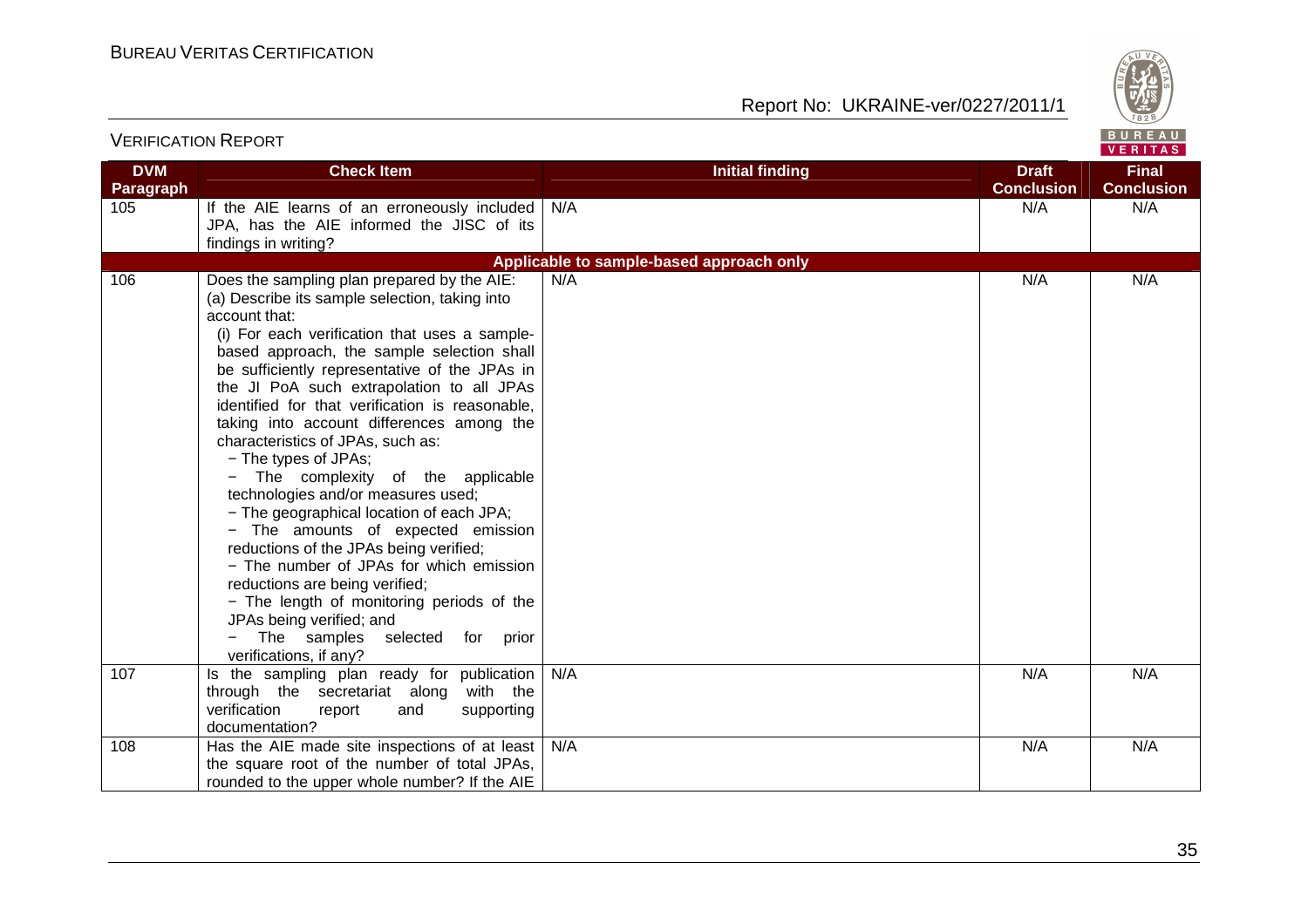

### VERIFICATION REPORT

|                         |                                                                                                                                                                                                                            |                 |                                   | . . <u>.</u>                      |
|-------------------------|----------------------------------------------------------------------------------------------------------------------------------------------------------------------------------------------------------------------------|-----------------|-----------------------------------|-----------------------------------|
| <b>DVM</b><br>Paragraph | <b>Check Item</b>                                                                                                                                                                                                          | Initial finding | <b>Draft</b><br><b>Conclusion</b> | <b>Final</b><br><b>Conclusion</b> |
|                         | makes no site inspections or fewer site<br>inspections than the square root of the number<br>of total JPAs, rounded to the upper whole<br>number, then does the AIE provide a<br>reasonable explanation and justification? |                 |                                   |                                   |
| 109                     | Is the sampling plan available for submission to  <br>the secretariat for the JISC.s ex ante<br>assessment? (Optional)                                                                                                     | N/A             | N/A                               | N/A                               |
| 110                     | If the AIE learns of a fraudulently included JPA,<br>a fraudulently monitored JPA or an inflated<br>number of emission reductions claimed in a JI<br>PoA, has the AIE informed the JISC of the<br>fraud in writing?        | N/A             | N/A                               | N/A                               |

#### **Table 2 Resolution of Corrective Action and Clarification Requests**

| Draft report clarifications and corrective action Ref. to<br>requests by validation team                                                                        | checklist<br>question<br>in table 1 | Summary of project participant response | Verification team conclusion                               |
|-----------------------------------------------------------------------------------------------------------------------------------------------------------------|-------------------------------------|-----------------------------------------|------------------------------------------------------------|
| CAR 01. The rounding doesn't correct for<br>calculated emission reductions during the<br>monitoring period in 2011. Please make the<br>appropriate corrections. | 92                                  | This is corrected in MR version 02.     | CAR 01 is closed due to the<br>amendments made in the PDD. |